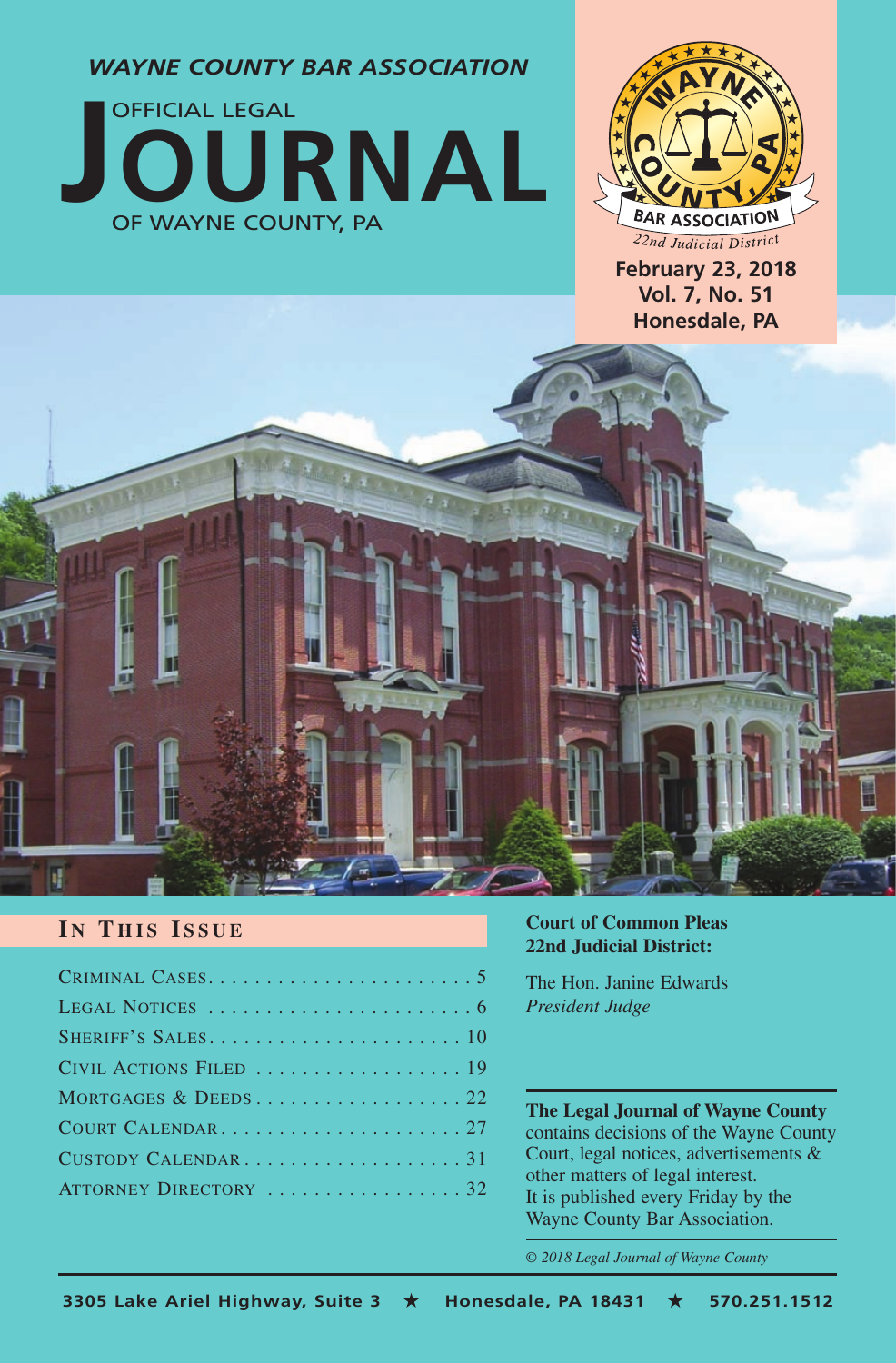# *The Official Legal Publication of Wayne County, Pennsylvania*



Cover: The Wayne County Courthouse, situated opposite Honesdale's

Central Park, was built from 1876 to 1880 at a cost of \$130,000 and

is an example of the Second Empire style popular at the time.

*The Legal Journal of Wayne County is published and produced by the Wayne County Bar Association and Bailey Design and Advertising.*

By requirement of Law and Order of Court the *Legal Journal of Wayne County* is made the medium for the publication of all Legal Advertisements required to be made in Wayne County, and contains all Notices of the Sheriff, Register, Clerk of the Courts, Prothonotary and all other Public Officers, Assignees, Administrators and Executors, Auditors, Examiners, Trustees, Insolvents, the formation and dissolution of Partnerships, affording indispensable protection against loss resulting from want of notice. It also contains the Trial and Argument Lists of all the Courts in Wayne County, and selected Opinions and Decisions of the Courts of Wayne County.

All legal notices must be submitted either via email or in typewritten form and are published exactly as submitted by the advertiser. *The Legal Journal* assumes no responsibility to edit, make spelling corrections, eliminate errors in grammar or make any changes in context. As pertains to all content in each issue, all efforts have been made to accurately publish the information provided by court sources, however Publisher and Wayne County Bar Association cannot be held liable for any typographical errors or errors in factual information contained therein.

Legal notices must be received before 10:00 AM on the Monday preceding publication or, in the event of a holiday, on the preceding Friday.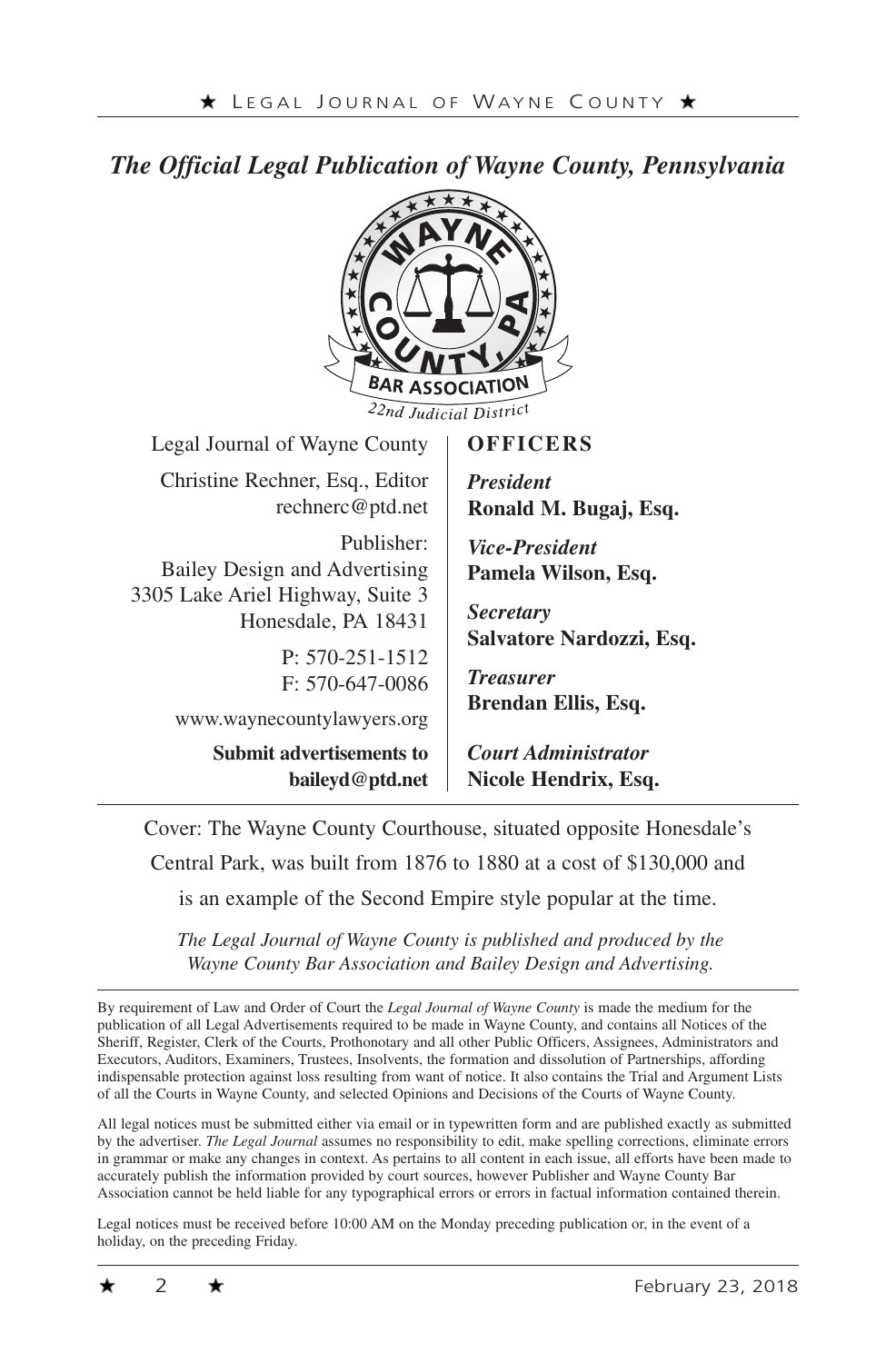# MESSAGE FROM THE WAYNE COUNTY BAR ASSOCIATION



The Legal Journal of Wayne County is a comprehensive weekly guide containing legal decisions of the 22nd Judicial District encompassing civil actions filed; mortgages and deeds filed; legal notices; advertisements and other matters of legal interest. On behalf of the Wayne County Bar Association, we appreciate the opportunity to serve the legal community by providing a consolidated source of significant matters of legal importance.

#### **PRICING & RATES**

#### *Notice Pricing One time Insertions*

| <b>Incorporation Notices</b>        | \$45 |
|-------------------------------------|------|
| <b>Fictitious Name Registration</b> | \$45 |
| Petition for Change of Name         | \$45 |
| Estate Notice (3-time insertion)    | \$65 |
| Orphans Court; Accounting on        |      |
| Estates (2-time insertion)          | \$45 |

*All other notices will be billed at \$1.90 per line. Minimum insertion fees apply. A fee of \$10 will be added to all legal notices for the Notarized Proof of Publication.* 

*Subscription Rates Per Year*

| Mailed Copy  | \$100 |
|--------------|-------|
| Emailed Copy | Free  |

*Individual copies available for \$5 each Subscription Year: March–February Prorated subscriptions available*

# **WAYNE COUNTY OFFICIALS**

*Judge of the Court of Common Pleas*  Janine Edwards, *President Judge*  Raymond L. Hamill, *Senior Judge* 

*Magisterial District Judges*  Bonnie L. Carney Ronald J. Edwards Linus H. Myers

*Court Administrator*  Nicole Hendrix, Esq.

*Sheriff*  Mark Steelman

*District Attorney*  Patrick Robinson, Esq.

*Prothonotary, Clerk of The Court*  Edward "Ned" Sandercock

*Chief Public Defender*  Steven Burlein, Esq.

*Commissioners*  Brian W. Smith. Chairman Wendall R. Kay Joe Adams

*Treasurer* Brian T. Field

*Recorder of Deeds, Register of Wills*  Deborah Bates

*Coroner*  Edward Howell

*Auditors*  Carla Komar Judy O'Connell Kathleen A. Schloesser

*Jury Commissioners*  Judith M. Romich Patricia Biondo

Wayne County Courthouse — 925 Court Street, Honesdale, PA 18431 H 570.253.5970

February 23, 2018  $\star$  3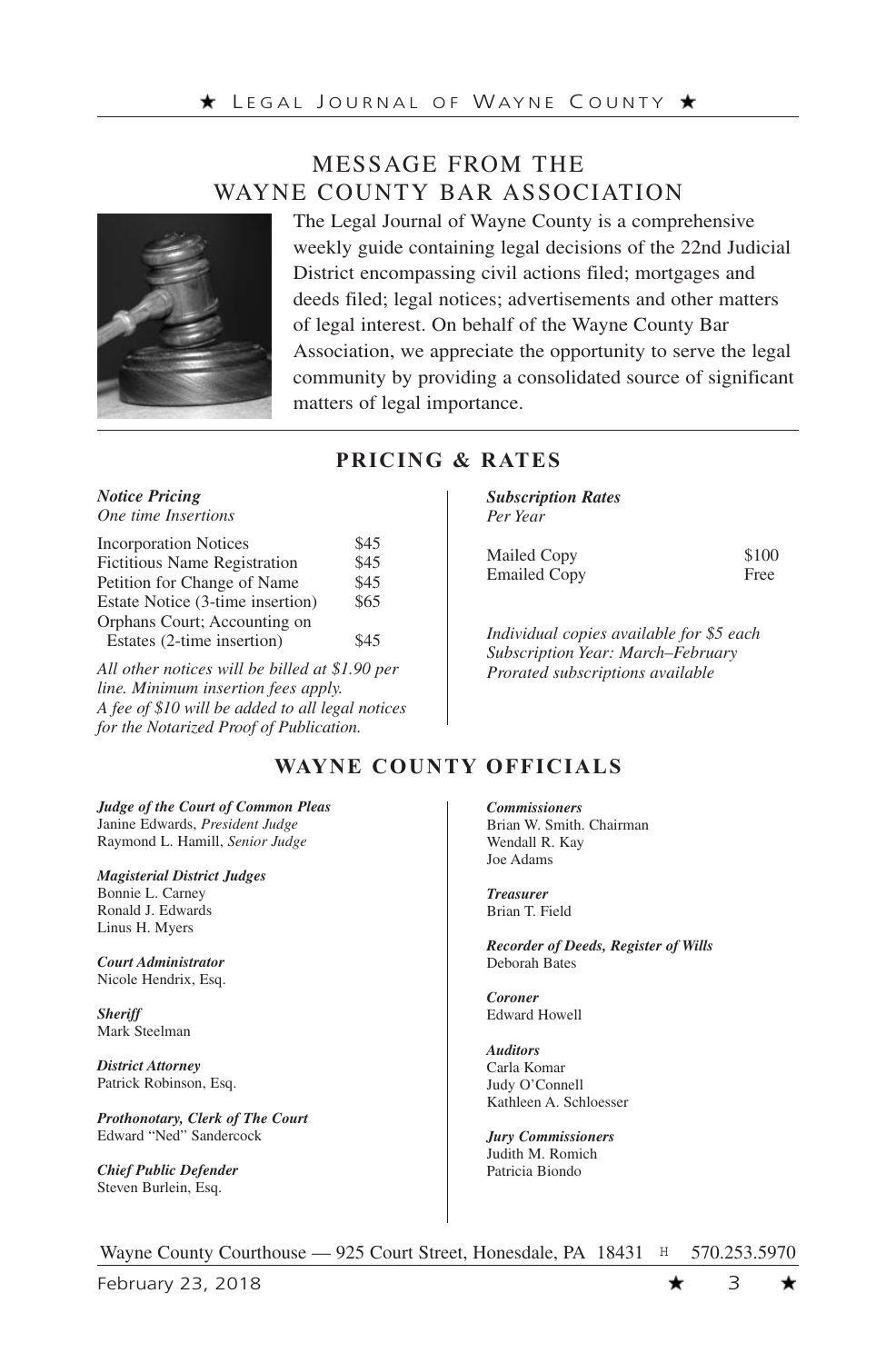



# **Wayne County Bar Association** 922 Church Street, 2nd Floor Honesdale, Pa 18431

Are you in need of clothing for that job interview? Are you in need of clothing for the job you currently have?

The Wayne County Bar Association is excited to announce the opening of a Women's Clothing Closet.

Raising the Bar is a project started to support women in the community in need of professional clothing and accessories. All clothing is free to those in need. Hours: Available Upon Request

#### **ACCEPTING DONATIONS NOW!**

For Information call the Wayne County Bar Association: (570) 253-0556 or go to www.waynecountylawyers.org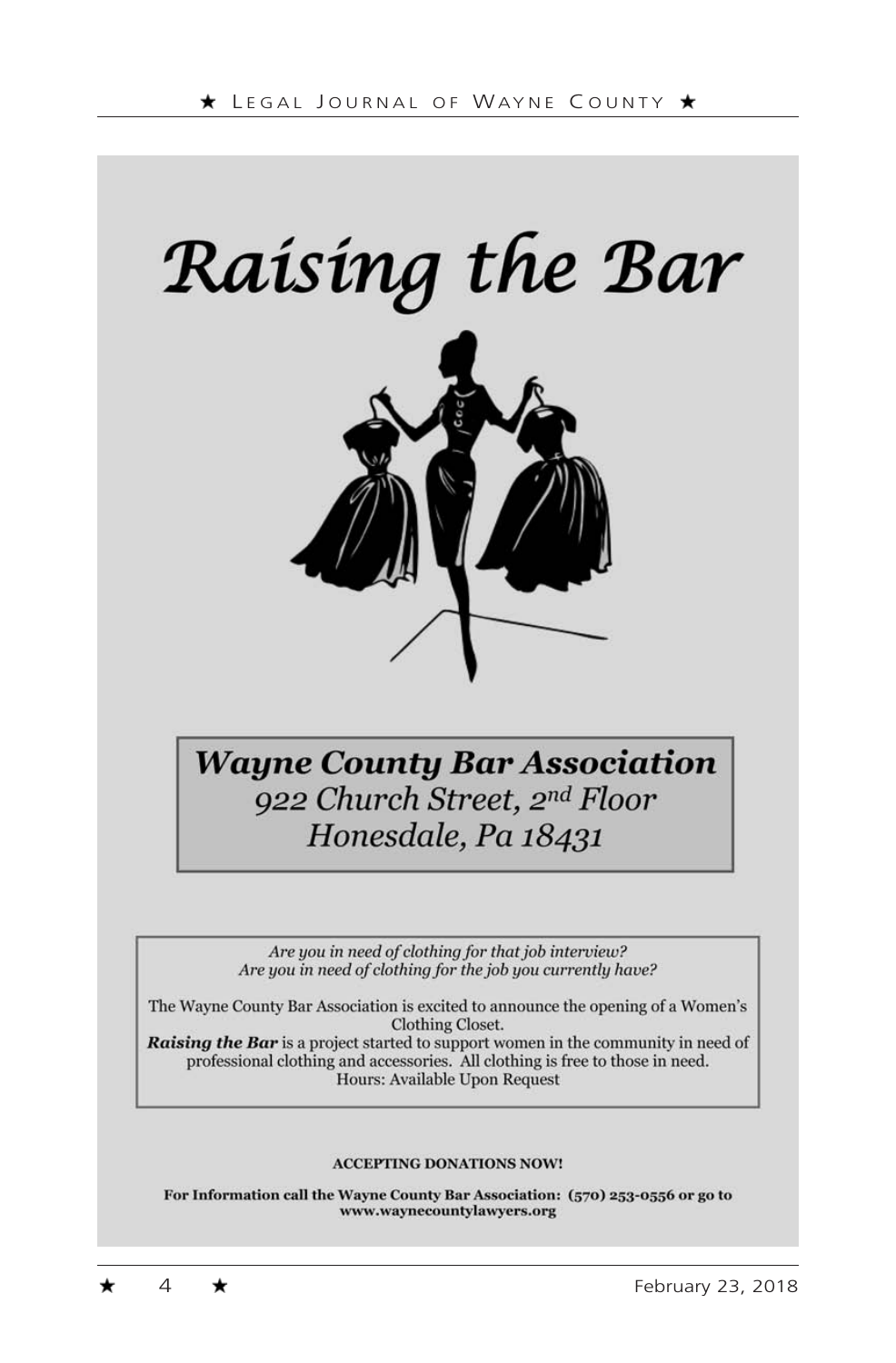# **CRIMINAL CASES**

*The following cases were addressed by the Honorable Raymond L. Hamill, Senior Judge, Wayne County:*

#### **HONESDALE, PA — February 15, 2018**

**CHRISTA CLEMO**, age 36 of Waymart, PA, was sentenced to the Wayne County Correctional Facility for a period of not less than 4 months, 15 days nor more than 12 months, 30 days for one count of Possess Small Amount of Marijuana, an ungraded Misdemeanor and one count of Possession of Drug Paraphernalia, an ungraded Misdemeanor. She was also ordered to pay the costs of prosecution, participate in and cooperate with the drug and alcohol addiction treatment, and obtain employment within 30 days of parole. The incident occurred on April 23, 2017, in Palmyra Township, PA.

**STEPHEN GELATT**, age 19, of Honesdale, PA, was sentenced to the Wayne County Correctional Facility for a period of not less than 15 days nor more than 12 months for one count of Institutional Vandalism, a Misdemeanor of the 2nd Degree and one count of Loitering and Prowling at Nighttime, a Misdemeanor of the 3rd Degree. He was also ordered to pay the costs of prosecution, pay a fine in the amount of \$50.00, pay restitution in the total amount of \$328.36, continue with drug and alcohol treatment, and obtain employment within 30 days of parole. The incident occurred on September 14, 2017, in Honesdale Borough, PA.

**MICHAEL PIZZO**, age 53 of Philadelphia, PA, was sentenced to a State Correctional Institution for a period of not less than 10 months nor more than 24 months for one count of Theft by Deception, a Misdemeanor of the 3rd Degree. He was also ordered to pay the costs of prosecution. The incident occurred on December 22, 2017, in Lehigh Township, PA.

**FRANK MARTINEZ**, age 26 of Greeley, PA, was sentenced to the Wayne County Correctional Facility for a period of not less than 6 months nor more than 12 months for one count of Possession of Controlled Substance-Heroin, an ungraded Misdemeanor. He was also ordered to pay the costs of prosecution and undergo a drug and alcohol evaluation. The incident occurred on September 5, 2016, in Hawley Borough, PA.

**MASON HAVENSTRITE**, age 19 of Lake Ariel, PA, was placed on the Accelerated Rehabilitative Disposition Program for a period of 6 months related DUI. He was also ordered to pay all Court costs and perform 40 hours of community service and have his operator privileges suspended for 90 days. The incident occurred on July 3, 2017 in South Canaan Township, PA. His BAC was a .17%.

**STEPHEN SURDYKOWSKI**, age 37 of Averne, NY, was placed on the Accelerated Rehabilitative Disposition Program for a period of 6 months related DUI. He was also ordered to pay all Court costs and perform 40 hours of community service. The incident occurred on July 1, 2017 in Lake Township, PA. His BAC was a .083%.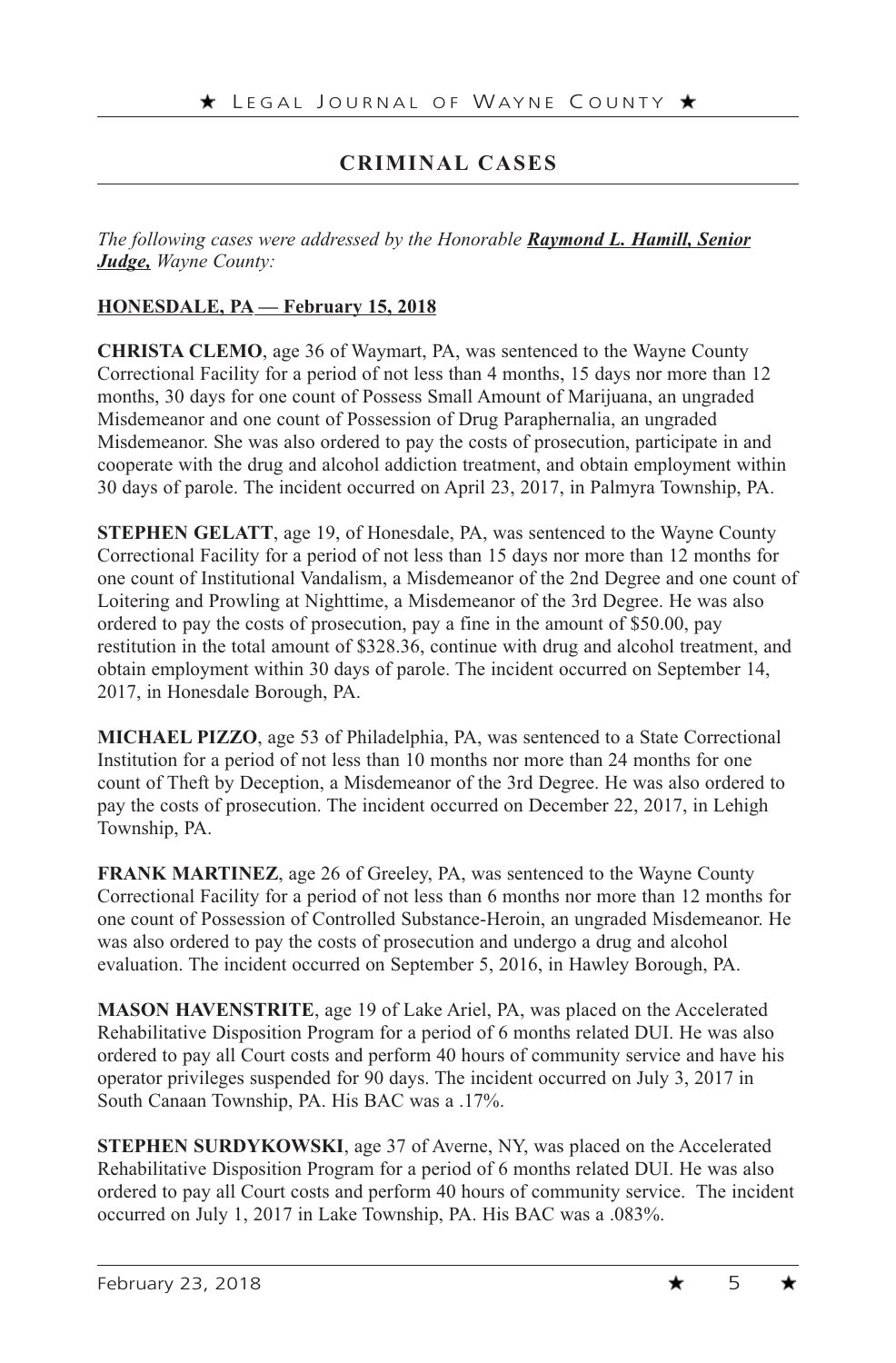# **LEGAL NOTICES**

#### *IN THE COURT OF COMMON PLEAS OF WAYNE COUNTY COMMONWEALTH OF PENNSYLVANIA*

#### **ESTATE NOTICES**

*Notice is hereby given that, in the estate of the decedents set forth below, the Register of Wills, has granted letters testamentary or of administration to the persons named. All persons having claims or demands against said estates are requested to present the same without delay and all persons indebted to said estates are requested to make immediate payment to the executors or administrators or their attorneys named below.*

#### **ESTATE NOTICE**

Estate of Ann G. Brown, Deceased. Late of Honesdale Borough, Wayne County, PA. D.O.D. 11/30/17. Letters Testamentary on the above Estate have been granted to the undersigned, who request all persons having claims or demands against the estate of the decedent to make known the same and all persons indebted to the decedent to make payment without delay to Linda Ann Koller, Executrix, 60 Arrow Dr., Gilbertsville, PA 19525. Or to her Atty.: Kathleen M. Martin, O'Donnell, Weiss & Mattei, P.C., 41 E. High St., Pottstown, PA 19464.

**2/23/2018** • 3/2/2018 • 3/9/2018

#### **ESTATE NOTICE**

Estate of Keith R. Ives, Sterling, Wayne County, PA, died October 3, 2017. Letters Administraion granted, all persons having claims

against said Estate, shall make them known, present them and all indebted to decedent shall make immediate notification to Shannon Ives, Administratrix, or to Caputo & Mariotti, P.C., 730 Main Street, Moosic, PA 18507.

#### **2/16/2018** • **2/23/2018** • 3/2/2018

#### **EXECUTRIX NOTICE**

Estate of Helen Perrera Late of Honesdale Borough EXECUTRIX Joannie Bates 475 Atco Rd. Milanville, PA 18443

#### **2/16/2018** • **2/23/2018** • 3/2/2018

#### **EXECUTOR NOTICE**

Estate of Barbara Bonaventrue Late of Lake Ariel Township **EXECUTOR** Samuel Pantiliano 1500 The Hudeout Lake Ariel, PA 18436 570-630-6209 **ATTORNEY** Stephen Davis 467 Sylvan Ave. Englewood Cliffs, NJ 07632 201-816-3733

**2/16/2018** • **2/23/2018** • 3/2/2018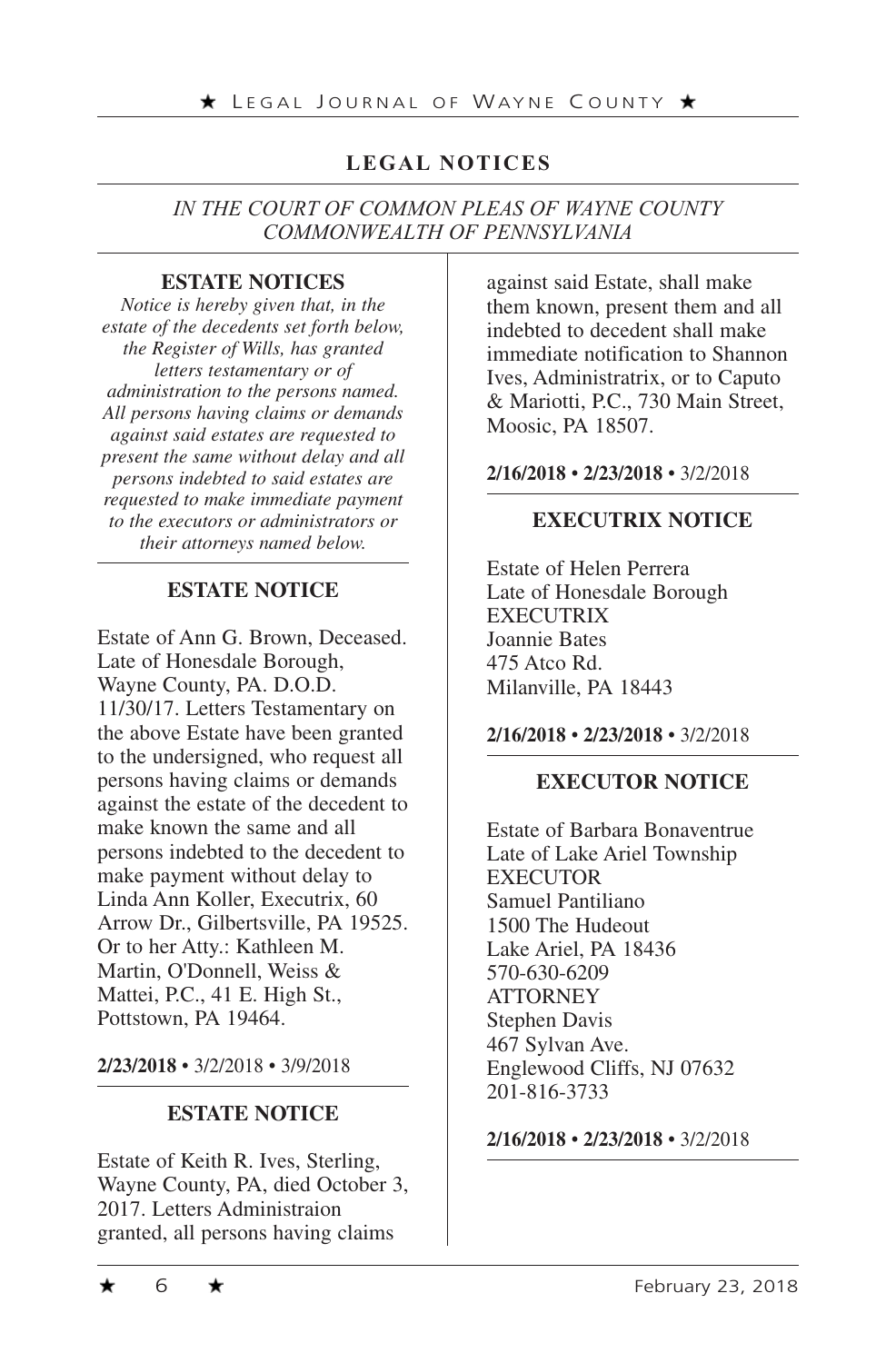# **EXECUTOR NOTICE**

Estate of Evelyn M. Merring AKA Evelyn Merring Late of Lake Township EXECUTOR Brian S. Merring 173 Lake Quinn Road Waymart, PA 18472 **ATTORNEY** Nicholas A. Barna 831 Court Street Honesdale, PA 18431

**2/16/2018** • **2/23/2018** • 3/2/2018

#### **EXECUTRIX NOTICE**

Estate of Joyce E. Burdick AKA Joyce Burdick Late of Honesdale Borough EXECUTRIX Linda Shuman 13 Krols Lane Honesdale, PA 18431 **ATTORNEY** Nicholas A. Barna 831 Court Street Honesdale, PA 18431

**2/16/2018** • **2/23/2018** • 3/2/2018

#### **ADMINISTRATOR NOTICE**

Estate of Drew S. Forlini Late of Newfoundland, Wayne County, PA ADMINISTRATOR Wyatt Forlini 2651 Bald Mountain Road Clarks Summit, PA 18411 **ATTORNEY** Patrick M. Rogan 277 Scranton Carbondale Hwy. Scranton, PA 18508

#### **2/9/2018** • **2/16/2018** • **2/23/2018**

# **EXECUTRIX NOTICE**

Estate of Mildred A. Horrocks AKA Mildred Ann Horrocks Late of Berlin Township EXECUTRIX Shirley White 58 Milanville Road, Apt. #1 Beach Lake, PA 18405 **ATTORNEY** Bugaj/Fischer, PC 308 9th St., PO Box 390 Honesdale, PA 18431

#### **2/9/2018** • **2/16/2018** • **2/23/2018**

# **OTHER NOTICES**

# **NOTICE**

# COURT OF COMMON PLEAS WAYNE COUNTY

No.: 338-civil-2017

U.S. Bank NA, successor trustee to Bank of America, NA, successor in interest to LaSalle Bank NA, as trustee, on behalf of the holders of the WaMu Mortgage Pass-Through Certificates, Series 2007-OA5 Plaintiff,

Vs.

Domenick F. Jacopino ,his heirs, devisee and personal representatives and his/her, their or any of their successors in right, title and interest Louise M. Jacopino ,her heirs, devisee and personal representatives and his/her, their or any of their successors in right,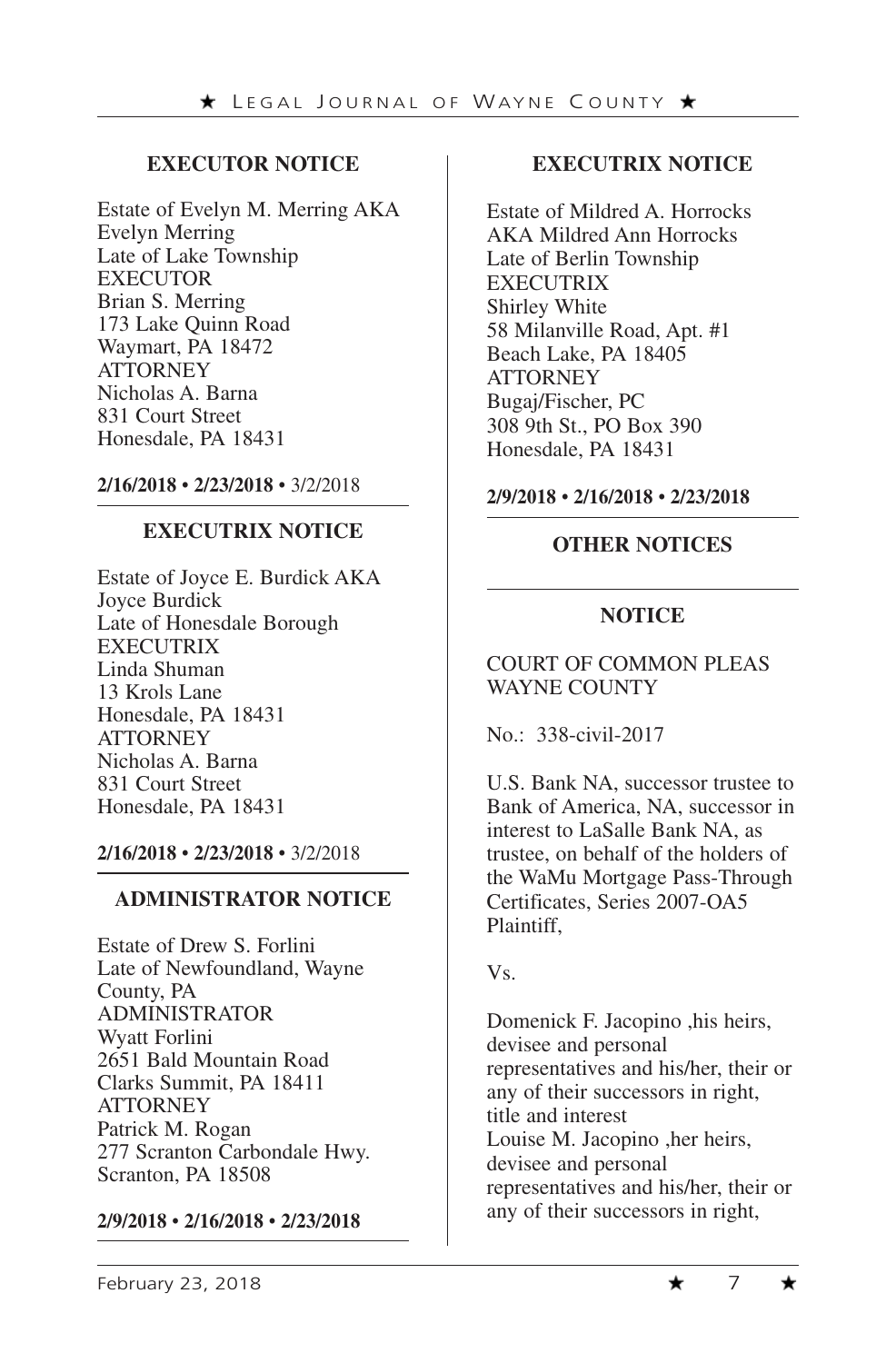title and interest **Defendants** 

**TO: Domenick F. Jacopino, his heirs, devisee and personal representatives and his/her, their or any of their successors in right, title and interest and Louise M. Jacopino, her heirs, devisee and personal representatives and his/her, their or any of their successors in right, title and interest**

**TYPE OF ACTION: CIVIL ACTION/COMPLAINT IN MORTGAGE FORECLOSURE**

**PREMISES SUBJECT TO FORECLOSURE: 1071 Navajo Trail fka 69 Navajo Trail Gouldsboro, PA 18424**

# **NOTICE**

If you wish to defend, you must enter a written appearance personally or by attorney and file your defenses or objections in writing to the court. You are warned that if you fail to do so the case may proceed without you and a judgment may be entered against you without further notice for the relief requested by the Plaintiff. You may lose money or property or other rights important to you.

YOU SHOULD TAKE THIS NOTICE TO YOUR LAWYER AT ONCE. IF YOU DO NOT HAVE A LAWYER, GO TO OR TELEPHONE THE OFFICE SET FORTH BELOW. THIS OFFICE CAN PROVIDE YOU WITH INFORMATION ABOUT HIRING A LAWYER.

IF YOU CANNOT AFFORD TO

HIRE A LAWYER, THIS OFFICE MAY BE ABLE TO PROVIDE YOU WITH INFORMATION ABOUT AGENCIES THAT MAY OFFER LEGAL SERVICES TO ELIGIBLE PERSONS AT A REDUCED FEE OR NO FEE.

**Lawyers Referral and Information Service Pennsylvania Bar Association P.O. Box 186 Harrisburg, PA 17108 800-692-7375**

#### **2/23/2018**

#### **NOTICE**

Court of Common Pleas Wayne County, Pennsylvania Civil Division

No. 2017-00294 Notice of Action in Mortgage Foreclosure

Nationstar Mortgage LLC, Plaintiff vs. Michael F. Adams, Defendant

To the Defendant, Michael F. Adams: TAKE NOTICE THAT THE Plaintiff, Nationstar Mortgage LLC, has filed an action Mortgage Foreclosure, as captioned above. **NOTICE** IF YOU WISH TO DEFEND, YOU MUST ENTER A WRITTEN APPEARANCE PERSONALLY OR BY ATTORNEY AND FILE YOUR DEFENSES OR OBJECTIONS WITH THE COURT. YOU ARE WARNED THAT IF YOU FAIL TO DO SO THE CASE MAY PROCEED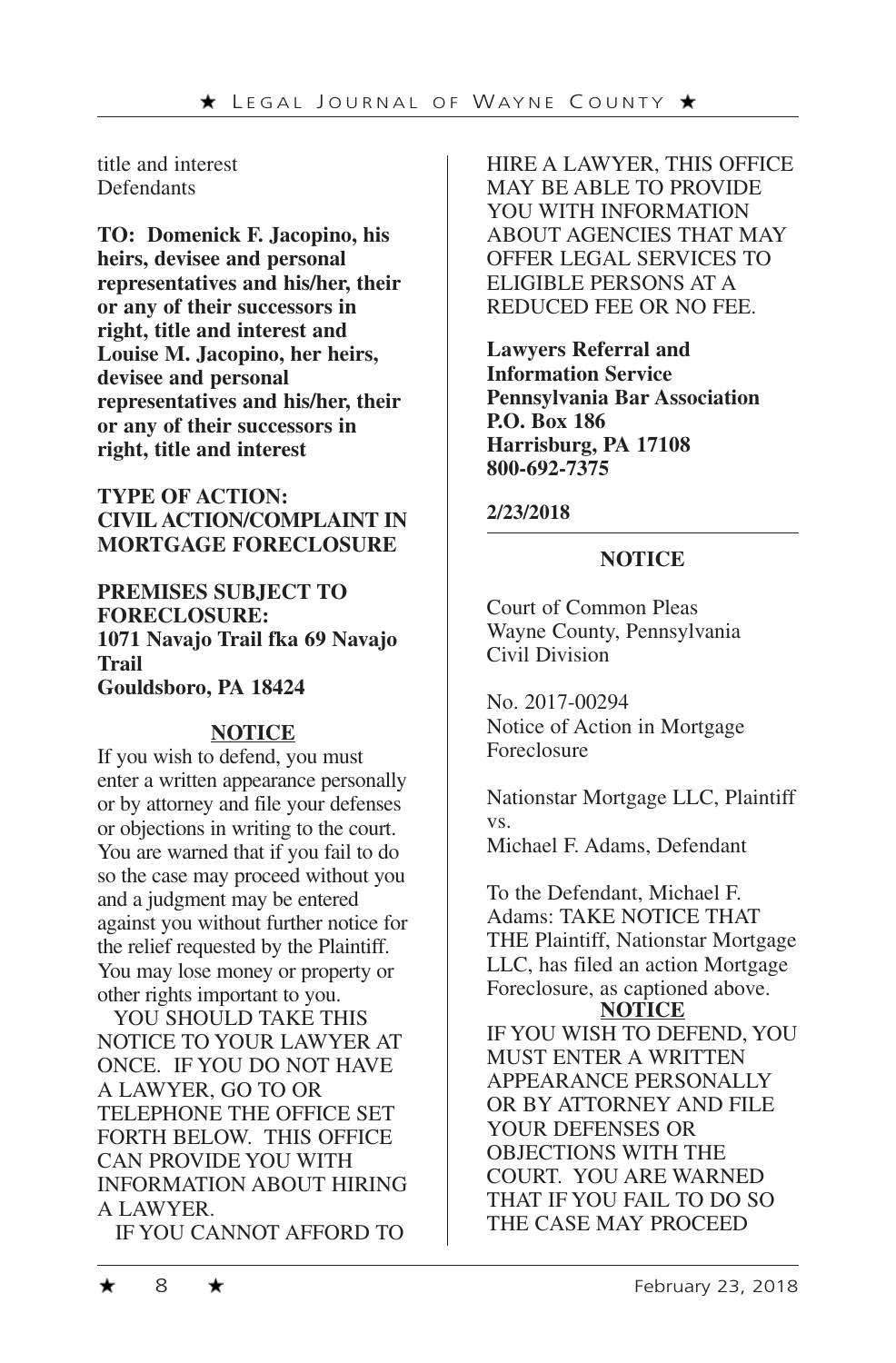WITHOUT YOU AND A JUDGMENT MAY BE ENTERED AGAINST YOU WITHOUT FURTHER NOTICE FOR THE RELIEF REQUESTED BY THE PLAINTIFF. YOU MAY LOSE MONEY OR PROPERTY OR OTHER RIGHTS IMPORTANT TO YOU. YOU SHOULD TAKE THIS NOTICE TO YOUR LAWYER AT ONCE. IF YOU DO NOT HAVE A LAWYER GO TO OR TELEPHONE THE OFFICE SET FORTH BELOW. THIS OFFICE CAN PROVIDE YOU WITH INFORMATION ABOUT HIRING A LAWYER. IF YOU CANNOT AFFORD TO HIRE A LAWYER, THIS OFFICE MAY BE ABLE TO PROVIDE YOU WITH INFORMATION ABOUT AGENCIES THAT MAY OFFER LEGAL SERVICES TO ELIGIBLE PERSONS AT A REDUCED FEE OR NO FEE.

Wayne County Lawyer Referral Service Northern PA Legal Service, Inc. Wayne County Courthouse Honesdale, PA 18431

Christopher A. DeNardo, Kristen D. Little, Kevin S. Frankel, Samantha Gable, Daniel T. Lutz, Leslie J. Rase, Alison H. Tulio & Katherine M. Wolf, Attys. for Plaintiff Shapiro & DeNardo, LLC 3600 Horizon Dr., Ste. 150 King of Prussia, PA 19406 610-278-6800

#### **2/23/2018**

#### **LEGAL NOTICE**

#### **NOTICE OF INCORPORATION**

In accordance with the Business Corporation Law of the Commonwealth of Pennsylvania, a corporation by the name of Stepping Stone Hospitality Inc., has been organized under the Provisions of the Business Corporation Law of 1988, P.S. 1444, as amended, for the purpose of any and all legal business in the Commonwealth of Pennsylvania including but not limited to Hospitality and Motel business and all other items authorized under the Business Law of 1988 as amended. Said Articles of Incorporation having been filed with the Department of State on February 1, 2018.

ALFRED G. HOWELL, Esquire HOWELL, HOWELL & KRAUSE 109 Ninth Street Honesdale, Pennsylvania 18431 (570) 253-2520

#### **2/23/2018**

#### **LEGAL NOTICE**

In accordance with the Business Corporation Law of the Commonwealth of Pennsylvania, a Limited Liability Company by the name of 2421 US6 LLC, has been organized under the Provisions of the Business Corporation Law of 1988, P.S. 1444, as amended, for the purpose of any and all legal business in the Commonwealth of Pennsylvania including but not limited to hospitality and motel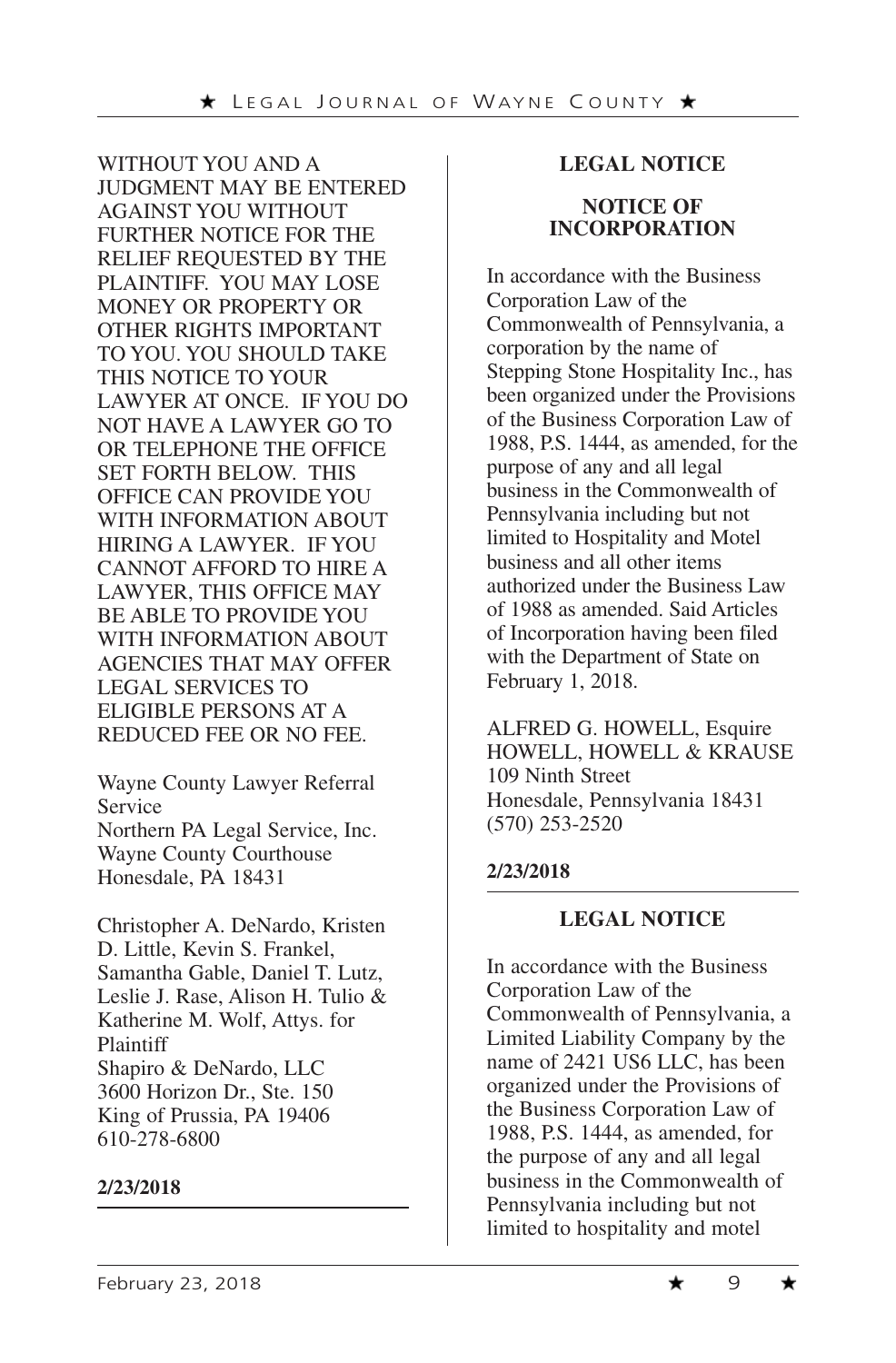business, and all other items authorized under the Business Law of 1988 as amended. Said Certificate of Organization having been filed with the Department of State on February 1, 2018.

ALFRED G. HOWELL, Esquire HOWELL, HOWELL & KRAUSE 109 Ninth Street Honesdale, Pennsylvania 18431 (570) 253-2520

#### **2/23/2018**

#### **NOTICE OF ARTICLES OF PENNSYLVANIA INCORPORATION FOR PROFIT**

NOTICE IS HEREBY GIVEN that Application for Articles of Incorporation for a Pennsylvania profit Corporation has been filed with the Department of State of the Commonwealth of Pennsylvania at Harrisburg, Pennsylvania, for the purpose of establishing a Pennsylvania profit Corporation.

The name of the profit Corporation is GrapeVine Hill Farms, Inc. owned and operated by Andrew James Gadomski. The Corporation shall have unlimited power to engage in and do any lawful business for which a profit Corporation may be incorporated for in the Commonwealth of Pennsylvania. In particular, the profit Corporation's purpose is for a lawful business as a locally grown, farm fresh market.

Attorney for corporation: Tammy Lee Clause, Esquire P.O. Box 241

Newfoundland, PA 18445 (570) 676-5212 atyclaus@ptd.net

#### **2/23/2018**

#### **NOTICE OF FILING OF SHERIFF'S SALES**

*Individual Sheriff's Sales can be cancelled for a variety of reasons. The notices enclosed were accurate as of the publish date. Sheriff's Sale notices are posted on the public bulletin board of the Sheriff's office in Honesdale, located at 925 Court Street.* 

#### **SHERIFF'S SALE MARCH 7, 2018**

By virtue of a writ of Execution instituted by:Penfed a/s/b Acquisition of Valor Federal Credit Union f/k/a Tobyhanna Federal Credit Union issued out of the Court of Common Pleas of Wayne County, to me directed, there will be exposed to Public Sale, on Wednesday the 7th day of March, 2018 at 10:00 AM in the Conference Room on the third floor of th Wayne County Courthouse in the Borough of Honesdale the following property, viz:

# PARCEL I:

ALL THOSE TWO CERTAIN lots or parcels of land situate In the Township of Salem, County of Wayne and State of Pennsylvania; the first thereof being Lot No. 6 in Section C of a certain plot of village lots. Said Lot No. 6 being.one hundred feet In front and rear and two hundred feet deep,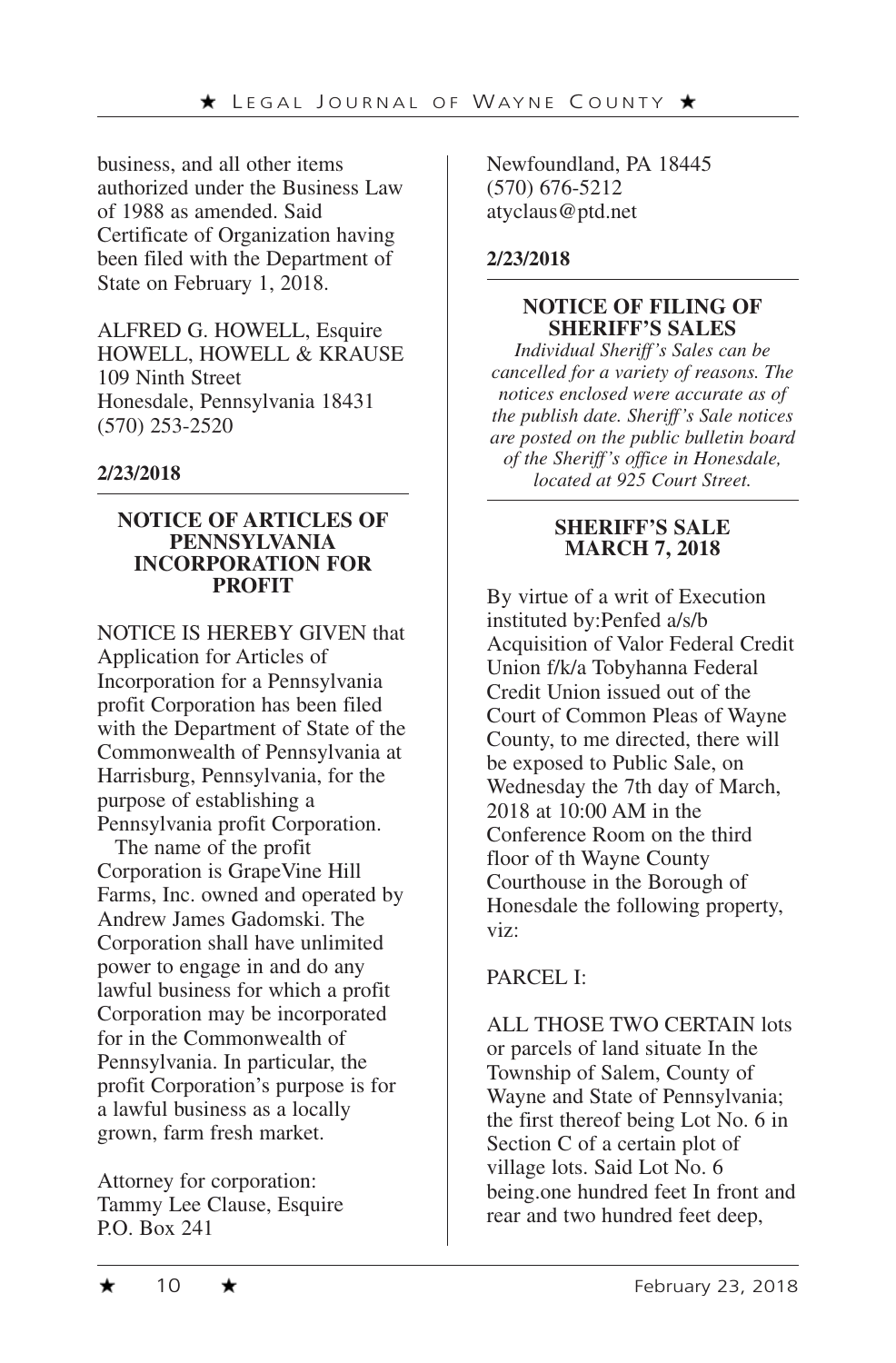with right angle corners, and bounded southerly two hundred feet by Lot No. 5 In the said Section c, easterly one hundred feet by Central Avenue, northerly two hundred feet by Lot No. 7 In said Section C, and westerly one hundred feet by other land of the said granters, and containing twenty thousand square feet of land.

The second parcel being Lot No. 16 In Section B of said plot of village lots, lying directly opposite No. 6 aforesaid across Central Avenue, said Lot No. 16 being also one hundred feet In front and rear and two hundred feet deep with right angles corners, and bounded southerly two hundred feet by Lot No. 15 in said Section B, easterly one hundred feet by lands of the Pennsylvania Realty and Investment Company, northerly two hundred feet by Lot No. l 7 In said Section B and westerly one hundred feet by said Central Avenue, containing twenty thousand square feet of land.

REFERENCE TAX MAP NOS. 22-0-0331-0026 and 22-0-0331- 035.

# PARCEL II:

ALL THOSE 1WO CERTAIN lots or parcels of land situate In the Township of Salem, County of Wayne and State of Pennsylvania, the first thereof being Lot No. 5 In Section C of a certain plot of village lots, having been surveyed, plotted and staked out by the first

parties (Brown) and a map thereof having been formerly recorded in Wayne County Map Book 3, Page 88. Said Lot No. 5 being One Hundred (l 00') feet In front and rear and Two Hundred (200') feet deep with right angle corners and bounded Southerly Two Hundred (200') feet by Lot No. 4 in said Section right angle corners and bounded Southerly Two Hundred (200') feet by Lot No. 4 in said Section C, Easterly One Hundred (100') feet by Central Avenue, Northerly Two Hundred (200') feet by Lot No. 6 in said Section C and Westerly One Hundred (100') feet by other land of the former granters and containing Twenty Thousand (20,000') square feet of land. The second parcel being Lot No. 15 In Section B of said plot of village lots lying directly opposite No. 5 aforesaid across Central Avenue . Said Lot No. 15 being also One Hundred (100') feet in front and rear and Two Hundred [200') feet deep with right angle corners and bounded Southerly Two Hundred (200') feet by Lot No. 14 In said Section B, Easterly One Hundred (100') feet by lands of the Pennsylvania Realty and Investment Company, Northerly Two Hundred (200') .feet by Lot No. 16 In said Section B and Westerly One Hundred (100') feet by said Central Avenue. Containing Twenty Thousand (20,000') square feet of land.

REFERENCE TAX MAP Nos.: 22-0-331-036 and: 22-0-0331- 0025.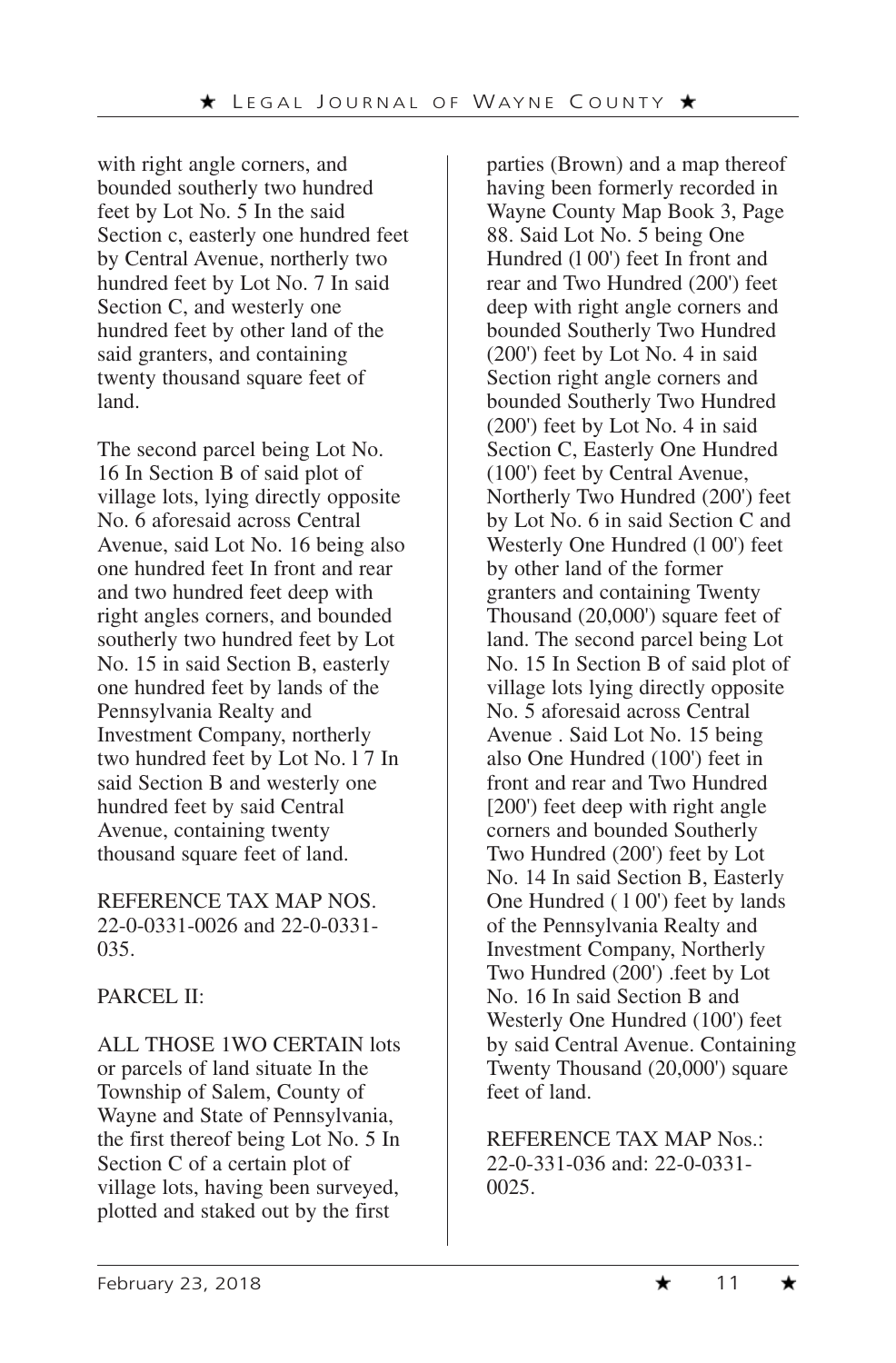Seized and taken in execution as property of: Jozef Zoltek 31 Sterling Shore Rd Lake Ariel PA 18436 Maria Zoltek 31 Sterling Shore Rd, LAKE ARIEL PA 18436

Execution No. 179-Civil-2017 Amount Due: \$19,410.03 Plus additonal costs

December 6, 2017 Sheriff Mark Steelman

#### TO ALL CLAIMANTS TAKE NOTICE:

That all claims to the property will be filed with the sheriff before the sale and all claims to the proceeds before distribution; That a sheriff's schedule of distribution will be in his office on a date specified by him, not later than thirty (30) days after sale; and that distribution will be made in accordance with the schedule unless exceptions are filed within ten (10) days thereafter. No further notice of filing of the schedule of distribution need be given.

ANY SUCCESSFUL BIDDER MUST HAVE 10% DOWN PAYMENT AT DATE OF SALE. BALANCE DUE THIRTY (30) DAYS FROM DATE OF SALE. FAILURE TO PAY BALANCE WILL FORFEIT DOWN PAYMENT. Stephen G. Bresset, Esq.

**2/9/2018** • **2/16/2018** • **2/23/2018**

#### **SHERIFF'S SALE MARCH 7, 2018**

By virtue of a writ of Execution instituted by:The Dime Bank issued out of the Court of Common Pleas of Wayne County, to me directed, there will be exposed to Public Sale, on Wednesday the 7th day of March, 2018 at 10:00 AM in the Conference Room on the third floor of th Wayne County Courthouse in the Borough of Honesdale the following property, viz:

All that certain piece or parcel of land situated in Manchester Township, Wayne County, Pennsylvania, bounded and described as follows:

Beginning at a 1/2" rebar set, at the edge of a private road "Harrison Drive" (Quarry Trial) in the line of lands of Reflection Lakes Association (Deed Book 617 Page 18); thence along Reflection Lakes Association, the following three (3) courses and distances:

1) North 85 degrees 09 minutes 12 seconds West 249.59 feet, to a point;

2) South 08 degrees 22 minutes 32 seconds East 5.85 feet, to a 1/2" rebar set; and

3) South 82 degrees 02 minutes 28 seconds West 482.95 feet, to a 1/2" rebar set;

Thence through lands of the grantor, Edward Orthouse (Deed Book 500 Page 363, the following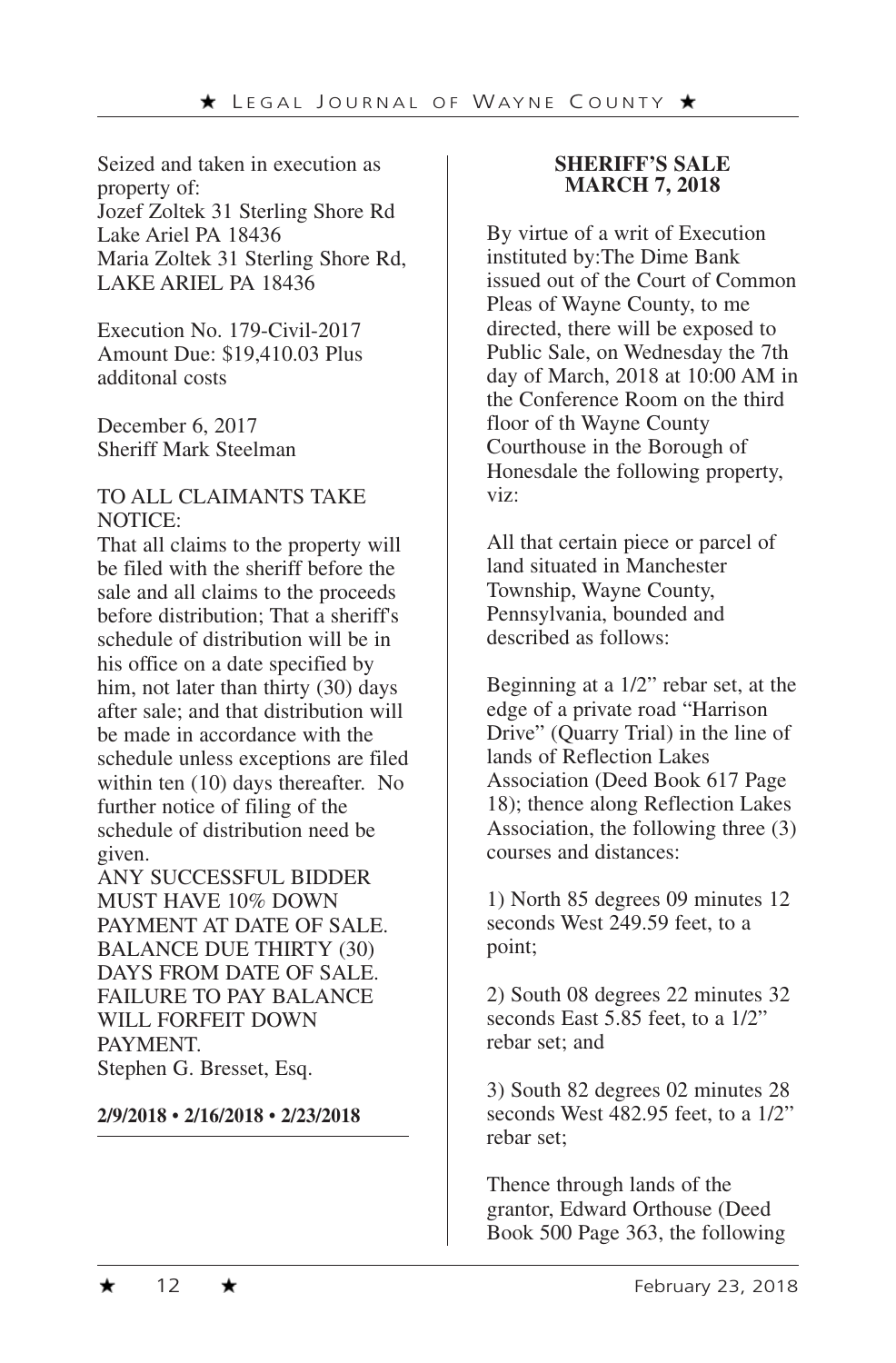two (2) courses and distances:

1) North 07 degrees 57 minutes 32 seconds West 125.00 feet, to a 1/2" rebar set; and

2) North 82 degrees 02 minutes 28 seconds East 482.04 feet, to a 1/2" rebar set, in the line of lands of Reflection Lakes Association (Deed Book 617 Page 18);

Thence along Reflection Lakes Association, the following two (2) courses and distances:

1) South 08 degrees 22 minutes 32 seconds East 18.15 feet, to a point; and

2) South 86 degrees 39 minutes 12 seconds East 272.55 feet, to a 1/2" rebar set, on the edge of the previously mentioned private road "Harrison Drive";

Thence along Harrison Drive, on a curve to the right, having a radius of 666.82 feet for an arc distance of 17.46 feet to a point on tangency, the chord subtending said arb being, South 04 degrees 04 minutes 18 seconds West 17.46 feet; thence South 04 degrees 50 minutes 48 seconds West 88.00 feet, along said Harrison Drive, to the point or place of beginning.

Containing 2.00 acres of land, as shown on a survey map titled Lands of Orthouse, dated September 28, 2009 and recorded in Wayne County Map Book 113 at Page 103.

Subject to any rights, exceptions,

or reservations, as contained in the chain of title.

Being the same premises conveyed to Edward Douglas Orthouse by deed of Edward Douglas Orthouse dated

February 24, 2010 and recorded in Wayne County Recorder of Deeds Office in Book 3968 Page 342.

TAX PARCEL: #15-0-0004-0036.-

ADDRESS BEING: 24 Quarry Trail, Equinunk, PA 18417

All that certain lot, piece or parcel of land lying, situate and being in the Township of Manchester, County of Wayne and Commonwealth of Pennsylvania, more particularly bounded and described as follows:

Beginning at a nail in the center of pavement of Pennsylvania Highway 191 at a point where the same is intersected by the center of Township Road T-748' thence along the center of Township Road T-748, north 51 degrees 56 minutes 15 seconds west 252.55 feet to a spike, north 56 degrees 13 minutes 55 seconds west 363.13 feet to a spike, north 49 degrees 28 minutes 20 seconds west 67.27 feet, north 42 degrees 58 minutes 30 west 90.17 feet and north 38 degrees 20 minutes west 114.00 feet to a spike on line of land of John Smith (Deed Book 224 Page 255);

Thence along land of John Smith, passing a pipe set on the side of the road, north 59 degrees 00 minutes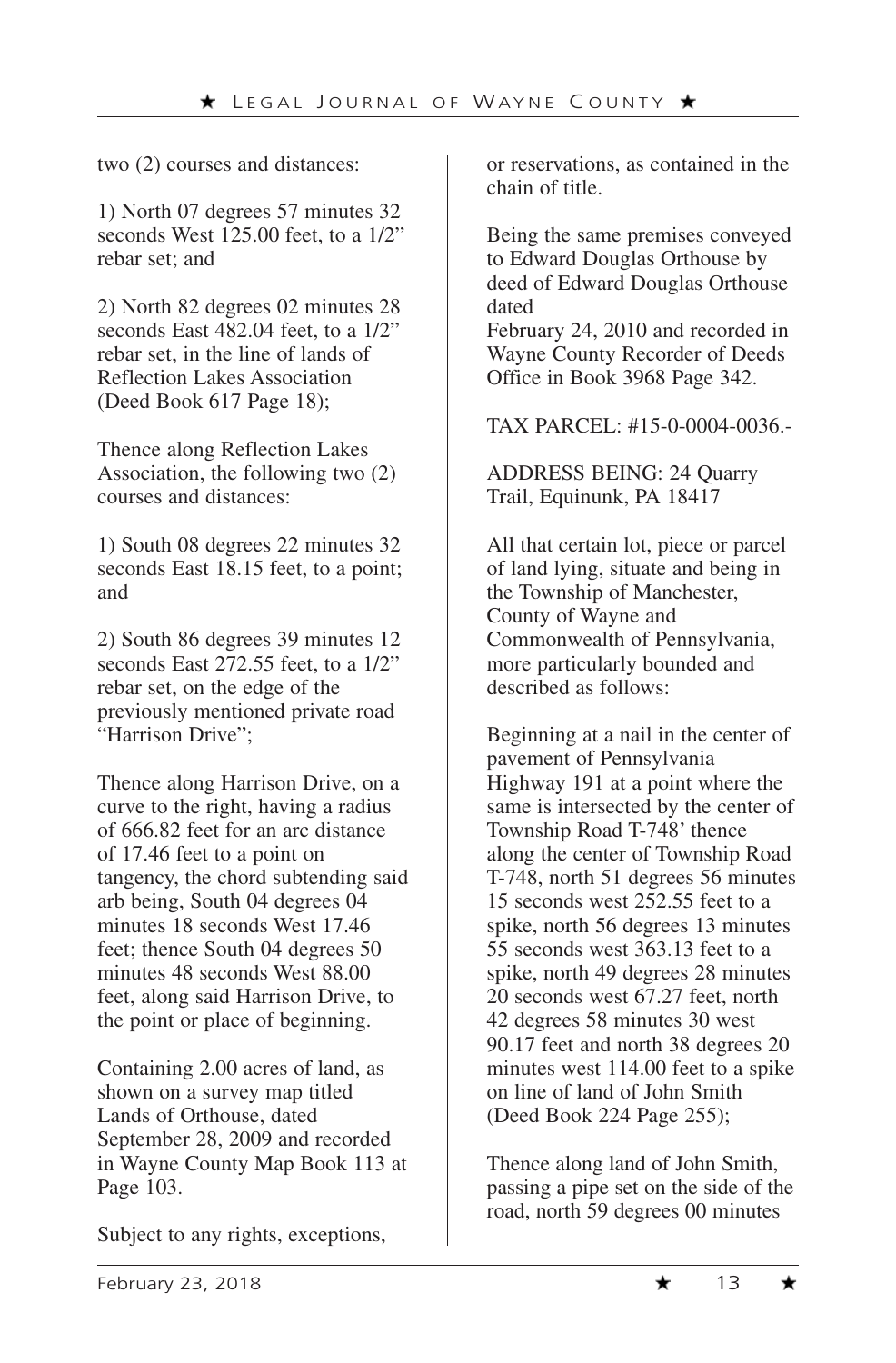east, passing an iron pin at the side of the road, 312.93 feet to the center of Pennsylvania Highway 191; thence along the center of Pennsylvania Highway 191, south 31 degrees 00 minutes east 344.00 feet, south 30 degrees 18 minutes 15 seconds east 346.17 feet to a nail and south 27 degrees 15 minutes 35 seconds east 139.59 feet to the point or place of beginning.

Containing within the bounds 3.4 acres. Surveyed January 3, 1973 by M.R. Zimmer & Associates, Honesdale, PA with bearing magnetic as of October 20, 1954.

Subject to right of way for so much of Pennsylvania Route 191 and Township Route T-748 as lies within the description of the above premises and public utility easements appearing of record or which an inspection of the premises would disclose.

Being the same premises conveyed to Edward D. Orthouse by deed of Dolores Browne dated May 26, 2010 and recorded in Wayne County Recorder of Deeds Office in Book 4046 Page 236.

Seized and taken in execution as property of: Edward Douglas Orthouse 114 Mud Pond Road, EQUINUNK PA 184173336

Execution No. 272-Civil-2017 Amount Due: \$148,989.57 Plus additonal costs

November 30, 2017 Sheriff Mark Steelman

# TO ALL CLAIMANTS TAKE NOTICE:

That all claims to the property will be filed with the sheriff before the sale and all claims to the proceeds before distribution; That a sheriff's schedule of distribution will be in his office on a date specified by him, not later than thirty (30) days after sale; and that distribution will be made in accordance with the schedule unless exceptions are filed within ten (10) days thereafter. No further notice of filing of the schedule of distribution need be given.

ANY SUCCESSFUL BIDDER MUST HAVE 10% DOWN PAYMENT AT DATE OF SALE. BALANCE DUE THIRTY (30) DAYS FROM DATE OF SALE. FAILURE TO PAY BALANCE WILL FORFEIT DOWN PAYMENT. James T. Shoemaker, Esq.

# **2/9/2018** • **2/16/2018** • **2/23/2018**

#### **SHERIFF'S SALE MARCH 7, 2018**

By virtue of a writ of Execution instituted by:The Dime Bank issued out of the Court of Common Pleas of Wayne County, to me directed, there will be exposed to Public Sale, on Wednesday the 7th day of March, 2018 at 10:00 AM in the Conference Room on the third floor of th Wayne County Courthouse in the Borough of Honesdale the following property, viz:

All that certain piece or parcel of land situated in Manchester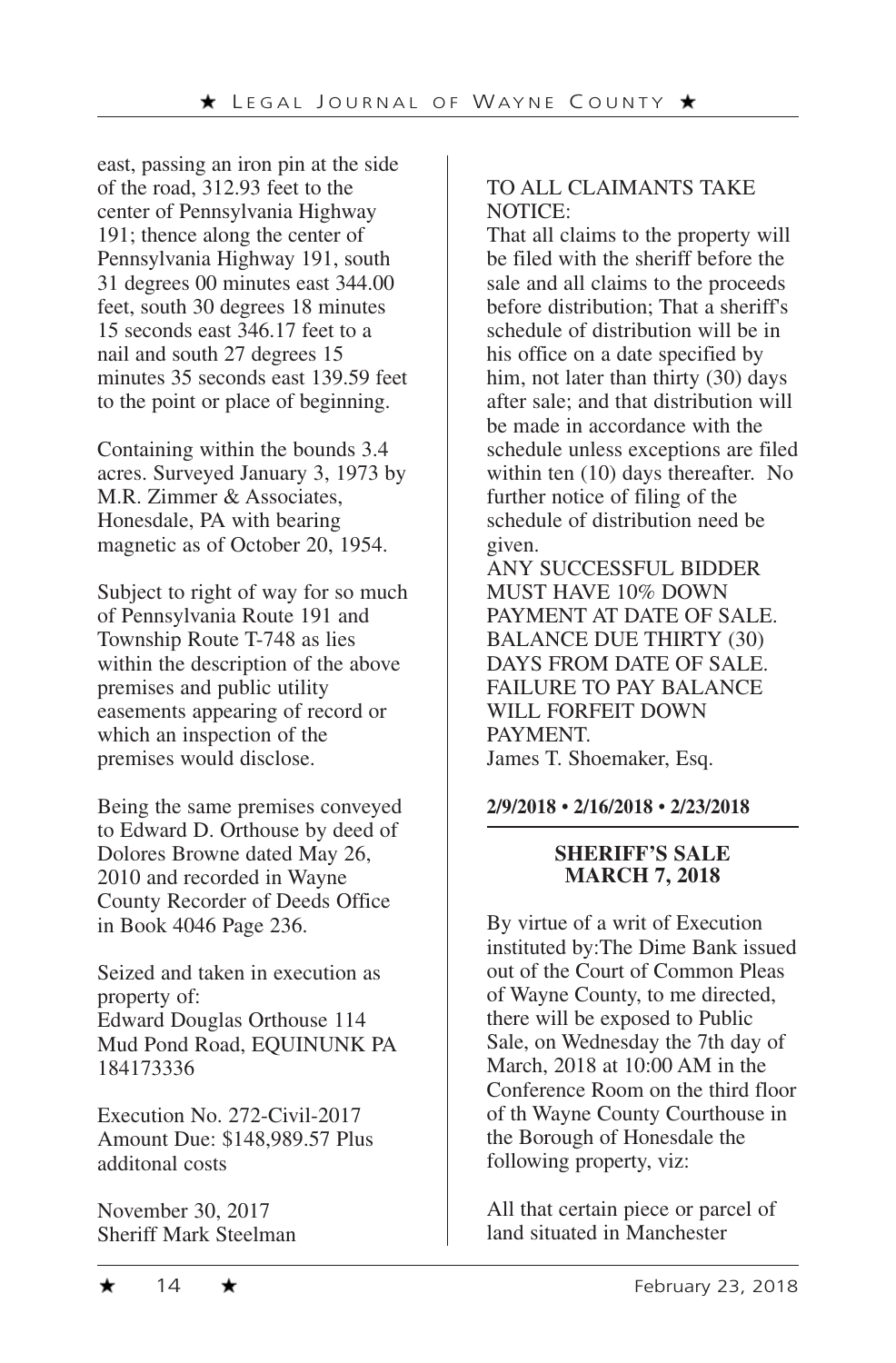Township, Wayne County, Pennsylvania, bounded and described as follows:

Beginning at a point in the centerline of traveled way of Township Road #629 at its intersection with the westerly line of a 50 foot wide strip of land owned now or formerly by Charles T. and Marion A. Phillips (DB 396 PG 913), which 50 foot wide strip of land is attached to a larger portion of said Phillips land, said point of beginning is further described as being 50 feet at right angles as measured in a westerly direction from the lands now or formerly of Albert H. and Linda J. Day (DB 426 PG 628) and said point of beginning is still further described as being North 08 degrees 22 minutes 30 seconds West 30.00 feet from a 1/2" rebar set on the southerly side of said Township Road #629.

(1) Thence from said place of beginning South 08 degrees 22 minutes 30 seconds East 751.82 feet along the westerly line of lands of Reflection Lakes Association (DB 380 PG460) to and along the westerly line of lands now or formerly of Martha J. Piesco (DB 433 PG 469) and to and along the westerly line of other lands of said Reflection Lakes Association (DB 380 PG 460) as evidenced by a stone wall to a point in said stone wall, which point is North 86 degrees 39 minutes West 4.18 feet from a 3/4" iron pipe found.

minutes 10 seconds East 272.55 feet along the southerly line of Reflection Lakes Association to a 1/2" rebar set in the western edge of a 50 foot wide right of way to be named Adam Road.

(3) Thence on a curve to the right, having a radius of 666.82 feet for an arc distance of 17.40 feet along the westerly line of said road to a point of tangency, the chord subtending said arb being South 04 degrees 04 minutes 20 seconds West 17.46 feet.

(4) Thence South 04 degrees 50 minutes 50 seconds West 88.00 feet along a tangent on the westerly edge of said 50 foot wide road to a 3/4" iron pipe found.

(5) Thence North 85 degrees 09 minutes 10 seconds West 249.59 feet along the line of Reflection Lakes Association (DB 380 PG 460) to a point in a stone wall, which point is North 85 degrees 09 minutes 10 seconds West 2.60 feet from a 3/4" iron pipe found.

(6) Thence South 08 degrees 22 minutes 30 seconds East 5.85 feet along said stone wall, being the line of said Reflection Lakes Association, to a point at the end of said wall.

(7) Thence South 82 degrees 02 minutes 30 seconds West 1073.06 feet along the line of said Reflection Lakes Association as generally evidenced by stone row and wire fence, and passing through a 1/2" rebar set to a point.

(2) Thence South 86 degrees 39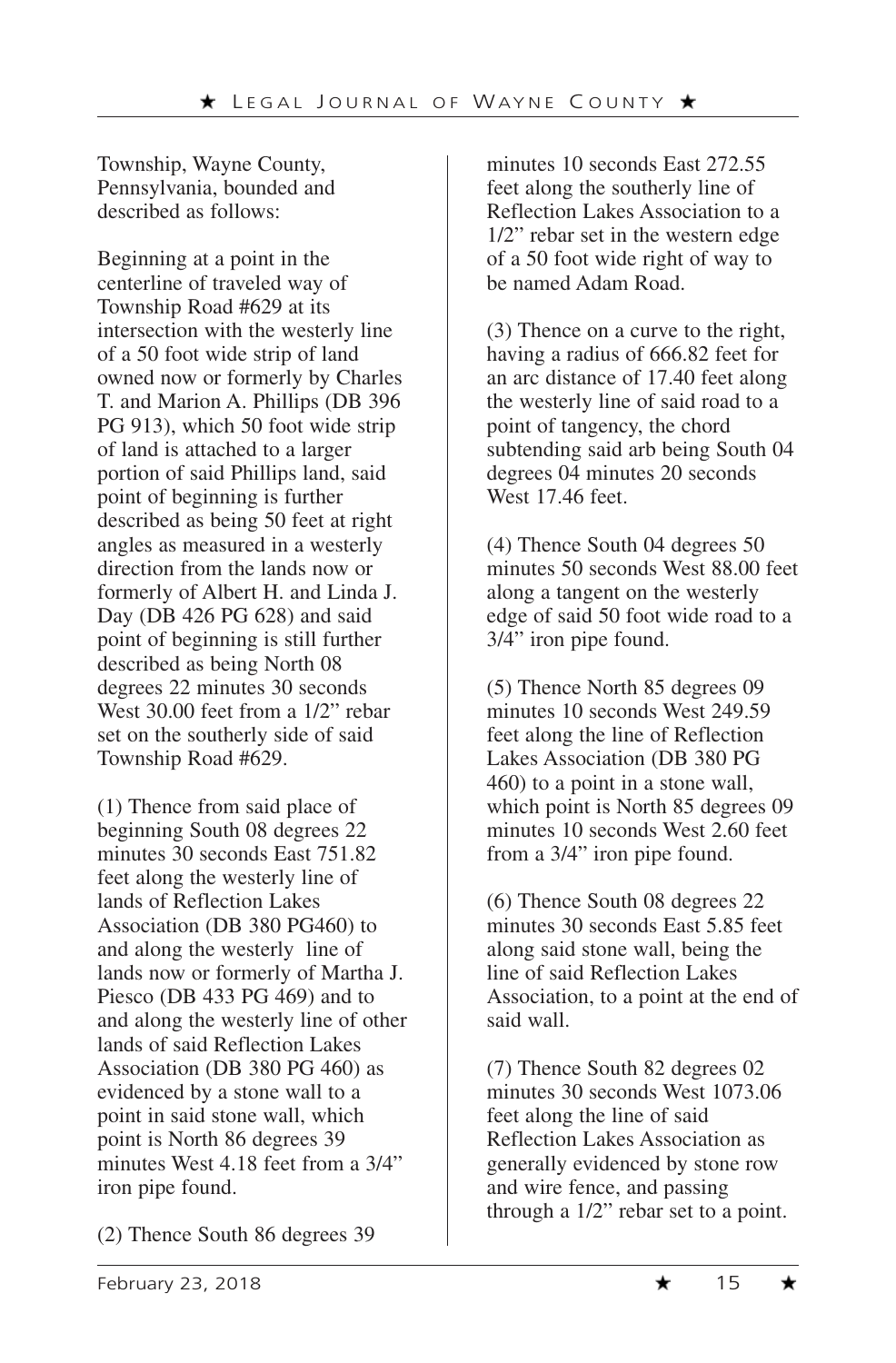(8) Thence North 08 degrees 26 minutes 20 seconds West 378.38 feet continuing along the line of said Reflection Lakes Association to a point in the waters of Margaret Lake.

(9) Thence North 84 degrees 00 minutes 30 seconds East 1024.34 feet leaving the waters of said Margaret Lake and passing through a 1/2" rebar set, to another 1/2" rebar set.

(10) Thence North 08 degrees 22 minutes 30 seconds West 562.86 feet on a line parallel with and 50 feet measured at right angles in a westerly direction from the line of lands of Reflection Lakes Association to a point in the centerline of traveled way of Township Road #629 which point is North 08 degrees 22 minutes 30 seconds West 30.00 feet from a 1/2" rebar set.

(11) Thence South 54 degrees 40 minutes 20 seconds East 69.16 feet along the centerline of t raveled way of Township Road #629 to the point or place of beginning.

Containing 10.10 acres of land as surveyed by Gary Packer, P.L.S. and depicted in Wayne County Map Book 58 Page 125.

Subject to the rights of the public in and to the use of that portion of the above described 10.10 acre parcel which lies within the highway right of way line of Township Road #629.

Subject to any easements of record to public utilities.

Being the same premises conveyed to Edward Douglas Orthouse by deed of Edward Douglas Orthouse dated February 24, 2010 and recorded in Wayne County Recorder of Deeds Office in Book 3968 Page 345-348.

Excepting and reserving 2.0 acres conveyed to Edward Douglas Orthouse by deed of even date herewith and intending to be recorded simultaneously herewith.

Seized and taken in execution as property of: Edward Douglas Orthouse 114 Mud Pond Road, EQUINUNK PA 184173336

Execution No. 339-Civil-2017 Amount Due: \$165,197.12 Plus additonal costs

November 30, 2017 Sheriff Mark Steelman

#### TO ALL CLAIMANTS TAKE NOTICE:

That all claims to the property will be filed with the sheriff before the sale and all claims to the proceeds before distribution; That a sheriff's schedule of distribution will be in his office on a date specified by him, not later than thirty (30) days after sale; and that distribution will be made in accordance with the schedule unless exceptions are filed within ten (10) days thereafter. No further notice of filing of the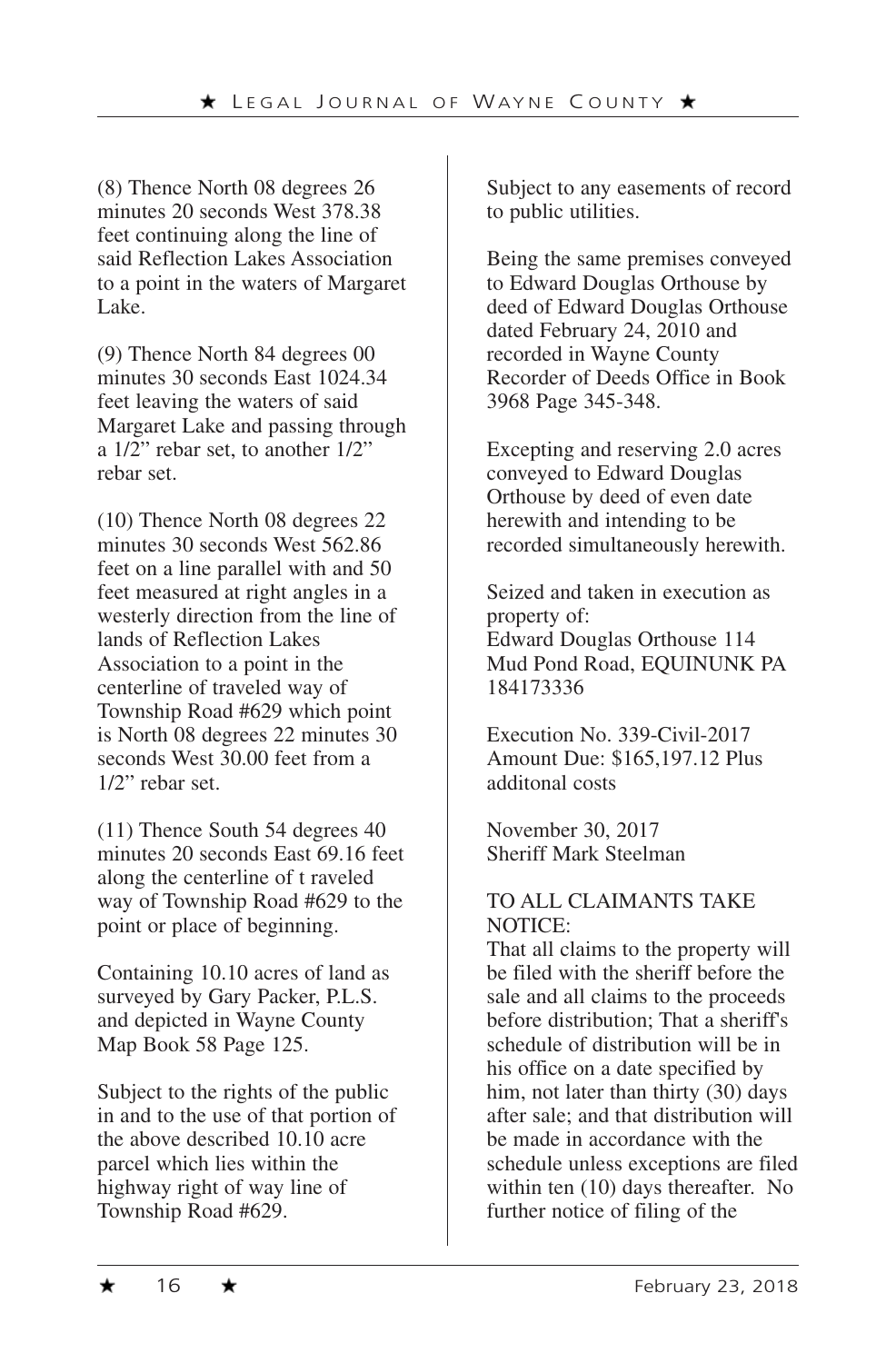schedule of distribution need be given.

ANY SUCCESSFUL BIDDER MUST HAVE 10% DOWN PAYMENT AT DATE OF SALE. BALANCE DUE THIRTY (30) DAYS FROM DATE OF SALE. FAILURE TO PAY BALANCE WILL FORFEIT DOWN **PAYMENT** James T. Shoemaker, Esq.

**2/9/2018** • **2/16/2018** • **2/23/2018**

#### **SHERIFF'S SALE MARCH 7, 2018**

By virtue of a writ of Execution instituted by:U.S. Bank, N.A., as Trustee for Citigroup Mortgage Loan Trust Inc., Asset-Backed Pass-Through Certificates, Series 2006-WF1 issued out of the Court of Common Pleas of Wayne County, to me directed, there will be exposed to Public Sale, on Wednesday the 7th day of March, 2018 at 10:00 AM in the Conference Room on the third floor of th Wayne County Courthouse in the Borough of Honesdale the following property, viz:

All that certain tract or parcel of land situated in the Township of Salem, Wayne County, Pennsylvania known as Lot #15, Section 1, of the Hideout, a subdivision situated in the townships of Lake and Salem, Wayne County, Pennsylvania according to the plats thereof recorded in the Office of the Recorder of Deeds, in and for Wayne County, Pennsylvania. Said Lot #15, Section 1, The Hideout, is recorded in Plat Book Volume 5 at Page 62 in the Office of the Recorder of Deeds in and for Wayne County, Pennsylvania.

Tax Parcel ID: 22-0-0015-0047

Address: 15 Lakeview Drive, Lake Ariel, PA 18436

Being the same property conveyed to James C. Locantro and John J. Tammaro, no marital status shown who acquired title, with rights of survivorship, by virtue of a deed from James C. Locantro, no marital status shown, dated August 21, 2009, recorded August 21, 2009, at Instrument Number 200900008944, and recorded in Book 3800, Page 188, Office of the Recorder of Deeds, Wayne County, Pennsylvania.

Seized and taken in execution as property of: James C. Locantro 43 Coppertree Lane BABYLON NY 11702 John J. Tammaro a/k/a Johnny Tammaro 43 Coppertree Lane BABYLON NY 11702

Execution No. 341-Civil-2017 Amount Due: \$98,649.69 Plus additonal costs

December 6, 2017 Sheriff Mark Steelman

#### TO ALL CLAIMANTS TAKE NOTICE:

That all claims to the property will be filed with the sheriff before the sale and all claims to the proceeds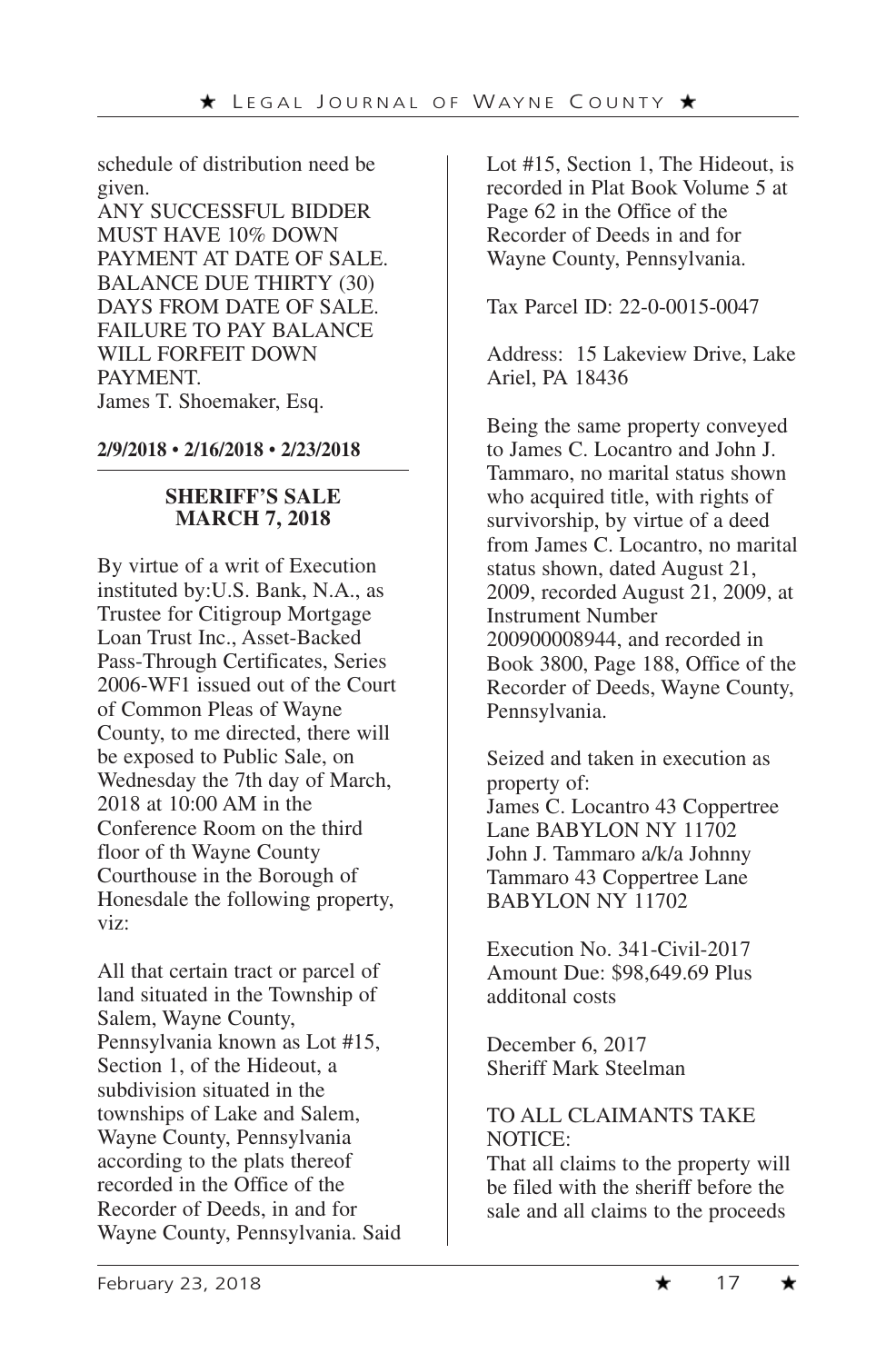before distribution; That a sheriff's schedule of distribution will be in his office on a date specified by him, not later than thirty (30) days after sale; and that distribution will be made in accordance with the schedule unless exceptions are filed within ten (10) days thereafter. No further notice of filing of the schedule of distribution need be given.

ANY SUCCESSFUL BIDDER MUST HAVE 10% DOWN PAYMENT AT DATE OF SALE. BALANCE DUE THIRTY (30) DAYS FROM DATE OF SALE. FAILURE TO PAY BALANCE WILL FORFEIT DOWN PAYMENT. Kim A. Bonner, Esq.

**2/9/2018** • **2/16/2018** • **2/23/2018**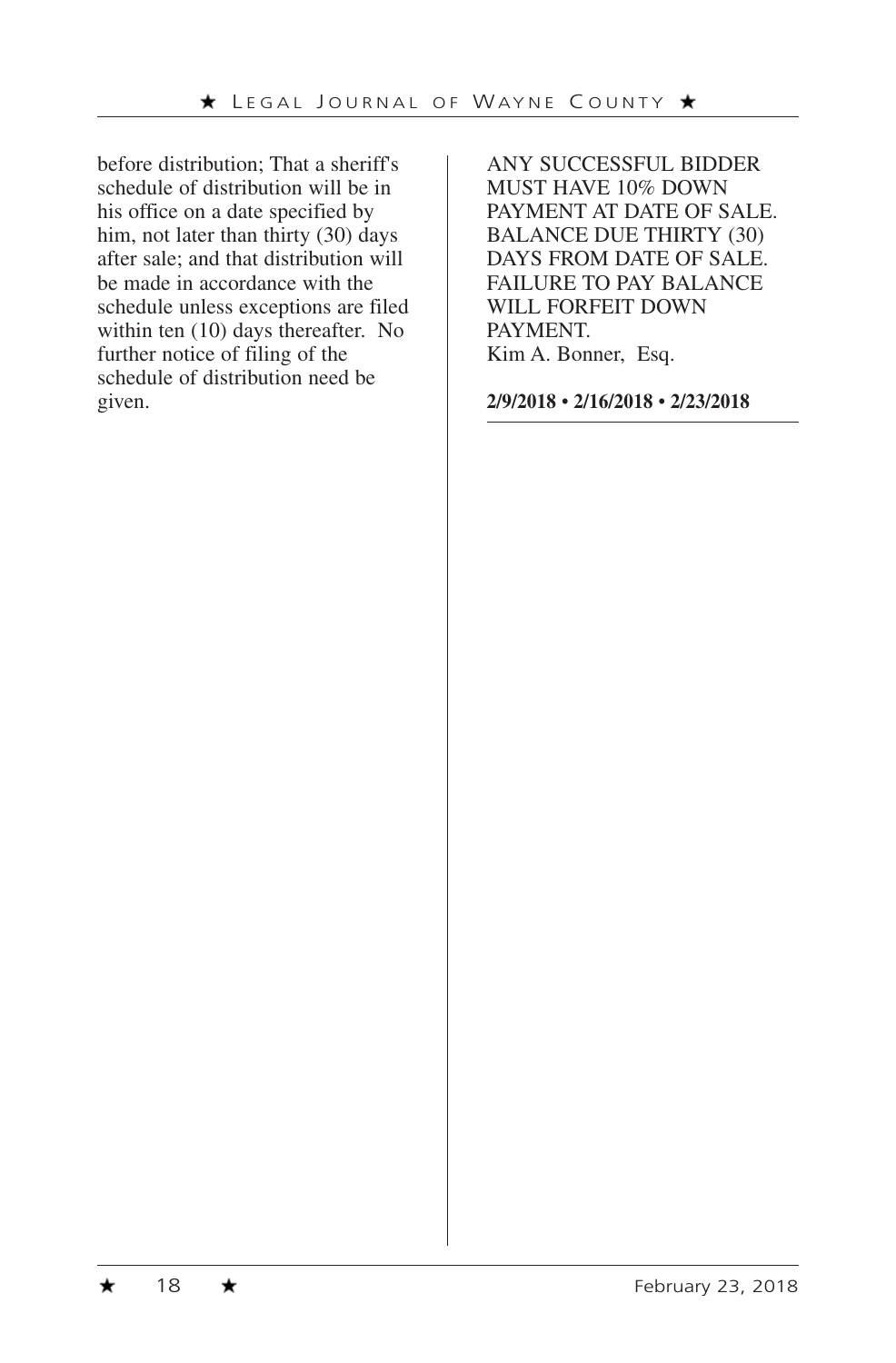# **CIVIL ACTIONS FILED**

# *FROM JANUARY 27, 2018 TO FEBRUARY 2, 2018 ACCURACY OF THE ENTRIES IS NOT GUARANTEED.*

| <b>JUDGMENTS</b> |                                      |             |                          |               |
|------------------|--------------------------------------|-------------|--------------------------|---------------|
| <b>NUMBER</b>    | <b>LITIGANT</b>                      | <b>DATE</b> | <b>DESCRIPTION</b>       | <b>AMOUNT</b> |
|                  | 2009-20014 K&J HOLDINGS INC          | 1/31/2018   | <b>SATISFACTION</b>      | 43,311.32     |
|                  | A CORPORATION                        |             |                          |               |
|                  | 2011-00178 MONTALVAN LOUISEANNE      | 1/31/2018   | WRIT OF EXECUTION        | 249,829.52    |
|                  | 2011-00178 MONTALVAN ROY A           | 1/31/2018   | WRIT OF EXECUTION        | 249,829.52    |
|                  | 2012-21498 BOOTHS MICHELE E          | 1/29/2018   | <b>SATISFACTION</b>      |               |
|                  | 2013-20354 VONSON ROBERT M           | 1/29/2018   | <b>SATISFACTION</b>      |               |
|                  | 2014-21228 VANWYCKHOUSE GAVIN J      | 1/29/2018   | <b>SATISFACTION</b>      |               |
|                  | 2015-20470 PUNT EDWARD               | 1/30/2018   | DEFAULT JUDGMENT         | 2,494.64      |
|                  | 2015-21237 WARREN JAMES              | 1/31/2018   | <b>SATISFACTION</b>      | 838.76        |
|                  | 2016-00478 SOLOMON VENESSA L         | 1/30/2018   | <b>WRIT OF EXECUTION</b> | 56,739.28     |
|                  | 2016-00478 SOLOMON SANDEEP           | 1/30/2018   | WRIT OF EXECUTION        | 56,739.28     |
|                  | 2016-20987 SHEEHY ROBIN K            | 1/29/2018   | <b>SATISFACTION</b>      |               |
|                  | 2017-00402 RHINESMITH LESLIE A       | 1/30/2018   | WRIT OF EXECUTION        | 62,662.87     |
|                  | 2017-00521 SILVIA MICHELLE           | 1/31/2018   | DEFAULT JUDGMENT         | 186,554.78    |
|                  | 2017-00521 SILVIA CHRISTOPHER A SR   | 1/31/2018   | DEFAULT JUDGMENT         | 186,554.78    |
|                  | A/K/A                                |             |                          |               |
|                  | 2017-00521 SILVIA CHRISTOPHER A      | 1/31/2018   | DEFAULT JUDGMENT         | 186,554.78    |
|                  | 2017-00521 SILVIA CHRISTOPHER A SR   | 1/31/2018   | WRIT OF EXECUTION        | 186,554.78    |
|                  | A/K/A                                |             |                          |               |
|                  | 2017-00521 SILVIA CHRISTOPHER A      | 1/31/2018   | WRIT OF EXECUTION        | 186,554.78    |
|                  | 2017-20209 YAHM KENNETH              | 1/30/2018   | WRIT OF EXECUTION        | 9,476.19      |
|                  | 2017-20209 YAHM LINDA J              | 1/30/2018   | WRIT OF EXECUTION        | 9,476.19      |
|                  | 2017-20209 BEACH LAKE HOTEL          | 1/30/2018   | WRIT OF EXECUTION        | 9,476.19      |
|                  | D/B/A                                |             |                          |               |
|                  | 2018-00040 LINDE CORPORATION         | 2/01/2018   | <b>QUIET TITLE</b>       |               |
|                  | 2018-20085 ROHRBACH KIMBERLY         | 1/29/2018   | <b>JP TRANSCRIPT</b>     | 783.03        |
|                  | 2018-20086 RAKE JAY                  | 1/29/2018   | <b>JUDGMENT NOTE</b>     | 925.00        |
|                  | 2018-20087 DOHN MICHAEL              | 1/29/2018   | <b>JP TRANSCRIPT</b>     | 5,010.92      |
|                  | 2018-20088 ROMANCE SHERRY            | 1/30/2018   | MUNICIPAL LIEN           | 501.28        |
|                  | <b>ADMINISTRATOR</b>                 |             |                          |               |
|                  | 2018-20088 ROMANCE JAMES E ESTATE OF | 1/30/2018   | <b>MUNICIPAL LIEN</b>    | 501.28        |
|                  | 2018-20089 CINEMA ARTS INC           | 1/30/2018   | <b>TAX LIEN</b>          | 3,960.70      |
|                  | 2018-20090 BRESSET & SANTORA LLC     | 1/30/2018   | <b>TAX LIEN</b>          | 1,989.36      |
|                  | 2018-20091 SASLO SUSAN               | 1/30/2018   | <b>JP TRANSCRIPT</b>     | 1,281.99      |
|                  | 2018-20092 MCCRAY MOSES GLASTONE     | 1/31/2018   | <b>JUDGMENT</b>          | 716.00        |
|                  | 2018-20093 MCCRAY MOSES GLASTONE     | 1/31/2018   | <b>JUDGMENT</b>          | 861.50        |
|                  | 2018-20094 SCHWARTZ JAMIE LYNN       | 1/31/2018   | <b>JUDGMENT</b>          | 754.16        |
|                  | 2018-20095 SCHWARTZ MICHAEL THOMAS   | 1/31/2018   | <b>JUDGMENT</b>          | 758.66        |
|                  | 2018-20096 LAVOIE JOSEPH A           | 1/31/2018   | <b>JUDGMENT</b>          | 360.50        |
|                  | 2018-20097 LAVOIE JOSEPH A           | 1/31/2018   | <b>JUDGMENT</b>          | 379.00        |
|                  | 2018-20098 MCDONALD JAMES            | 1/31/2018   | MUNICIPAL LIEN           | 550.21        |
|                  | 2018-20099 WALKER RACHEL             | 1/31/2018   | MUNICIPAL LIEN           | 1,488.10      |

*For further information on these listings, call the Prothonotary's office at 570-253-5970 ext. 4030.*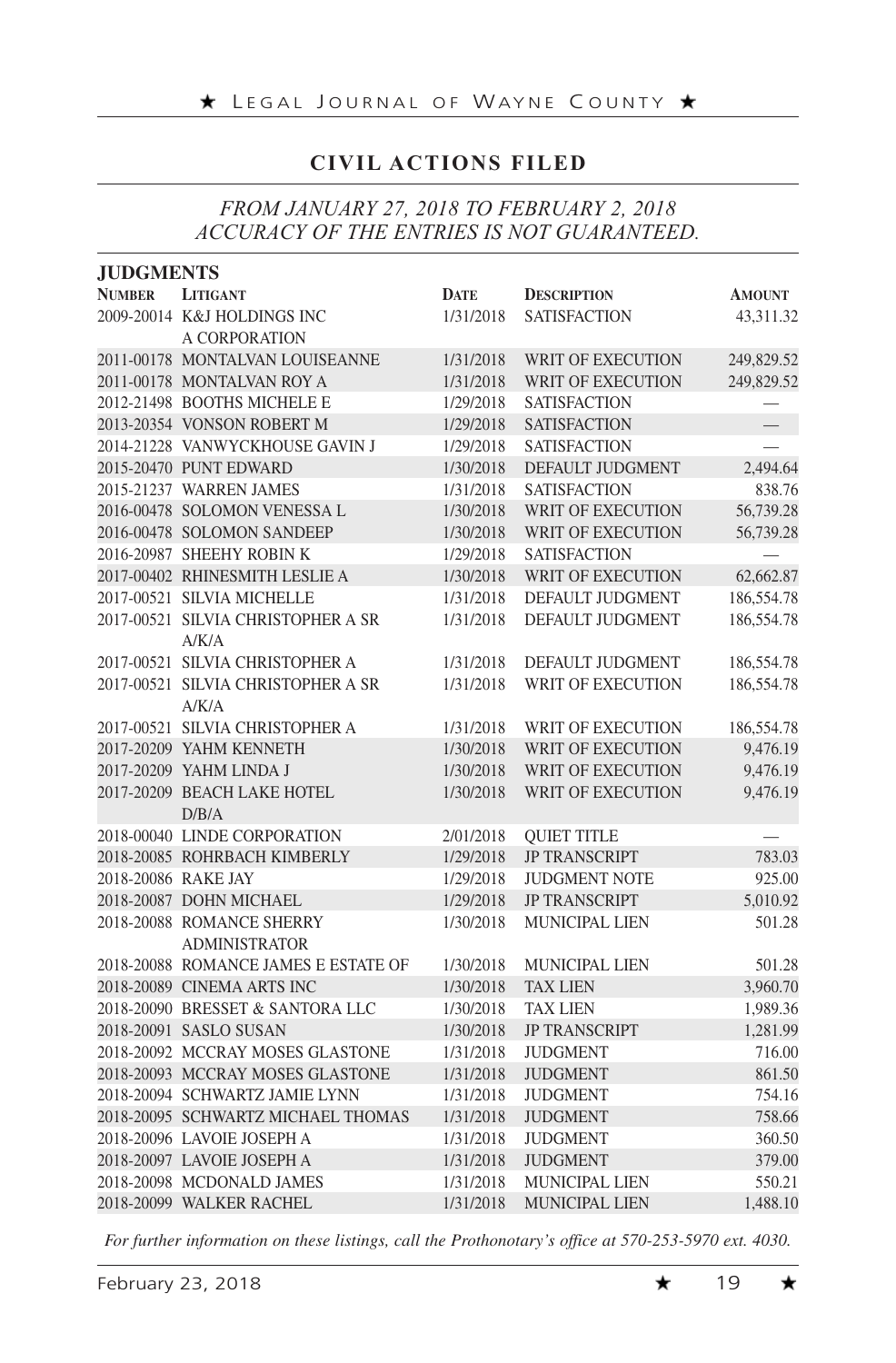| 2018-20100 FITZGERALD WILLIAM        |   | 1/31/2018 | MUNICIPAL LIEN              | 2,482.00 |
|--------------------------------------|---|-----------|-----------------------------|----------|
| 2018-20100 FITZGERALD LINDA          |   | 1/31/2018 | <b>MUNICIPAL LIEN</b>       | 2,482.00 |
| 2018-20101 SHAKOOR ABU FATEMA        |   | 1/31/2018 | <b>MUNICIPAL LIEN</b>       | 1,504.23 |
| 2018-20101 FATEMA ABU SHAKOOR        |   | 1/31/2018 | MUNICIPAL LIEN              | 1,504.23 |
| 2018-20101 SHAKOOR KANIZ FATEMA      |   | 1/31/2018 | MUNICIPAL LIEN              | 1,504.23 |
| 2018-20101 FATEMA KANIZ SHAKOOR      |   | 1/31/2018 | <b>MUNICIPAL LIEN</b>       | 1,504.23 |
| 2018-20102 BANNON RICHARD J          |   | 1/31/2018 | MUNICIPAL LIEN              | 1,120.96 |
| 2018-20103 BLAND CHERYL              |   | 1/31/2018 | <b>MUNICIPAL LIEN</b>       | 1,449.95 |
| 2018-20103 BLAND RICHARD             |   | 1/31/2018 | MUNICIPAL LIEN              | 1,449.95 |
| 2018-20104 ESPOSITO MICHAEL A II     |   | 1/31/2018 | MUNICIPAL LIEN              | 1,391.31 |
| 2018-20104 ESPOSITO NICOLE           |   | 1/31/2018 | MUNICIPAL LIEN              | 1.391.31 |
| 2018-20105 MICARI ROCCO J            |   | 1/31/2018 | <b>MUNICIPAL LIEN</b>       | 1,322.64 |
| 2018-20105 MICARI PATRICIA A         |   | 1/31/2018 | <b>MUNICIPAL LIEN</b>       | 1,322.64 |
| 2018-20106 STANECH MELANIE A         |   | 1/31/2018 | MUNICIPAL LIEN              | 1.343.24 |
| 2018-20107 WHITEHOUSE DAVID A        |   | 2/01/2018 | MUNICIPAL LIEN              | 379.19   |
| 2018-20107 CORCORAN DEBORAH A        |   | 2/01/2018 | <b>MUNICIPAL LIEN</b>       | 379.19   |
| 2018-20108 WHAUMBUSH JACQUE          |   | 2/01/2018 | <b>JP TRANSCRIPT</b>        | 6,065.70 |
| 2018-20109 WHAUMBUSH JACOUE          |   | 2/01/2018 | <b>JP TRANSCRIPT</b>        | 5,065.70 |
| 2018-20110 WHAUMBUSH JACOUE          |   | 2/01/2018 | <b>JP TRANSCRIPT</b>        | 5,065.70 |
| 2018-20111 FAIRLY LEGAL INC          |   | 2/01/2018 | <b>JP TRANSCRIPT</b>        | 6,015.70 |
| 2018-20112 POLEGA JOHN MATTHEW JR    |   | 2/02/2018 | <b>JUDGMENT</b>             | 1,400.50 |
| 2018-20113 GARCIA FERNANDO TITO      |   | 2/02/2018 | <b>JUDGMENT</b>             | 5,684.20 |
| 2018-20114 SANCHEZ ELEANOR           |   | 2/02/2018 | MUNICIPAL LIEN              | 942.68   |
| 2018-40011 HAYDU BRUCE NESBITT OWNER | P | 1/30/2018 | <b>WAIVER MECHANICSLIEN</b> |          |
| 2018-40011 HAYDU MELISSA OWNER       | P | 1/30/2018 | <b>WAIVER MECHANICSLIEN</b> |          |
| 2018-40011 DAVID DULAY INC           |   | 1/30/2018 | <b>WAIVER MECHANICSLIEN</b> |          |
| <b>CONTRACTOR</b>                    |   |           |                             |          |

#### **CONTRACT — DEBT COLLECTION: CREDIT CARD**

| CASE NO. | <b>INDEXED PARTY</b>                    | <b>TYPE</b>      | <b>DATE</b> | <b>AMOUNT</b> |
|----------|-----------------------------------------|------------------|-------------|---------------|
|          | 2018-00039 FIRST NATIONAL BANK OF OMAHA | PLAINTIFF        | 2/01/2018   |               |
|          | 2018-00039 NON BRIAN P                  | <b>DEFENDANT</b> | 2/01/2018   |               |

#### **CONTRACT — OTHER**

| <b>CASE NO. INDEXED PARTY</b> | <b>TYPE</b>      | DATE      | <b>AMOUNT</b> |
|-------------------------------|------------------|-----------|---------------|
| 2018-00037 INGRAM ANNA ESTATE | PLAINTIFF        | 1/29/2018 |               |
| 2018-00037 MORRIS TAMMY LYNN  | <b>DEFENDANT</b> | 1/29/2018 |               |

#### **REAL PROPERTY — MORTGAGE FORECLOSURE RESIDENTIAL**

| <b>CASE NO. INDEXED PARTY</b>       | <b>TYPE</b>      | <b>DATE</b> | <b>AMOUNT</b> |
|-------------------------------------|------------------|-------------|---------------|
| 2018-00041 DITECR FINANCIAL LLC     | PLAINTIFF        | 2/02/2018   |               |
| F/K/A                               |                  |             |               |
| 2018-00041 GREEN TREE SERVICING LLC | PLAINTIFF        | 2/02/2018   |               |
| 2018-00041 MUNLEY PAUL J            | <b>DEFENDANT</b> | 2/02/2018   |               |
| 2018-00041 MUNLEY MARGARET M        | <b>DEFENDANT</b> | 2/02/2018   |               |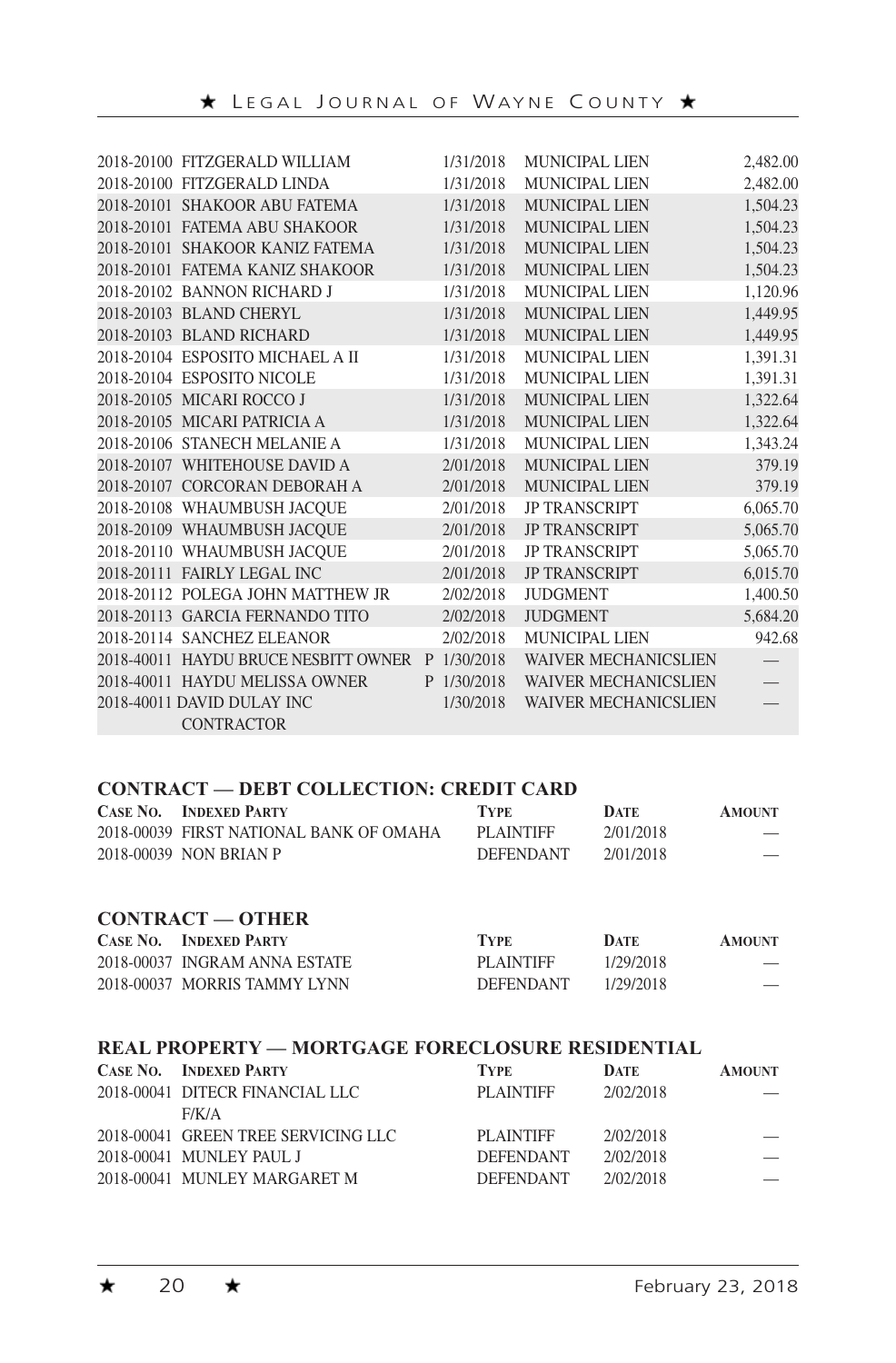#### **REAL PROPERTY — QUIET TITLE**

|                     | <b>CASE NO. INDEXED PARTY</b>   | <b>TYPE</b>      | <b>DATE</b> | <b>AMOUNT</b> |
|---------------------|---------------------------------|------------------|-------------|---------------|
|                     | 2018-00040 FRANCE SKI JOSEPH    | <b>PLAINTIFF</b> | 2/01/2018   |               |
|                     | 2018-00040 FRANCESKI BERNADETTE | <b>PLAINTIFF</b> | 2/01/2018   |               |
|                     | 2018-00040 FRANCESKI MICHAEL    | <b>PLAINTIFF</b> | 2/01/2018   |               |
|                     | 2018-00040 LINDE CORPORATION    | <b>DEFENDANT</b> | 2/01/2018   |               |
|                     |                                 |                  |             |               |
| <b>TORT — OTHER</b> |                                 |                  |             |               |
|                     | <b>CASE NO. INDEXED PARTY</b>   | <b>TYPE</b>      | <b>DATE</b> | <b>AMOUNT</b> |
|                     | 2018-00038 TOPPI ANNA MARIE     | <b>PLAINTIFF</b> | 1/29/2018   |               |

2018-00038 MORENO MARLENA DEFENDANT 1/29/2018 —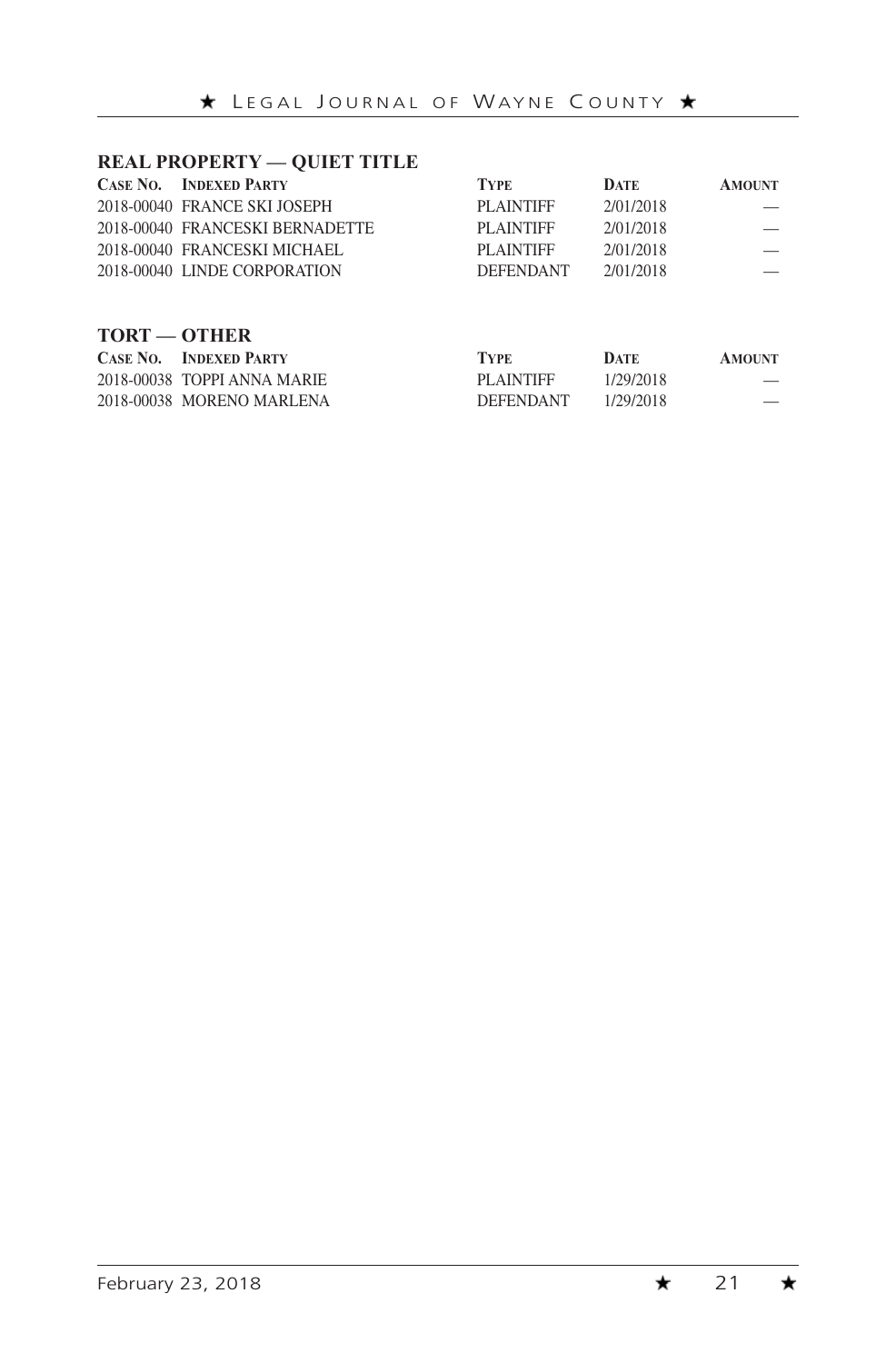# **MORTGAGES AND DEEDS**

# *RECORDED FROM FEBRUARY 12, 2018 TO FEBRUARY 16, 2018 ACCURACY OF THE ENTRIES IS NOT GUARANTEED.*

#### **MORTGAGES**

| <b>GRANTOR</b>                                                                                                                     | <b>GRANTEE</b>                                                          | <b>LOCATION</b>          | <b>AMOUNT</b> |
|------------------------------------------------------------------------------------------------------------------------------------|-------------------------------------------------------------------------|--------------------------|---------------|
| Augelli Ronald P<br>Augelli Grace M Piconi AKA<br>Piconiaugelli Grace M AKA<br>Augelli Grace Piconi AKA<br>Piconiaugelli Grace AKA | Community Bank                                                          | Lake Township            | 329,000.00    |
| Smith Marguerite                                                                                                                   | Pentagon Federal C U                                                    | Hawley Borough           | 83,680.00     |
| Sterling Nija M                                                                                                                    | Mortgage Electronic<br><b>Registration Systems</b><br>Quicken Loans Inc | Lehigh Township          | 141,015.00    |
| Palermo Laura AKA                                                                                                                  | Housing & Urban Development Lehigh Township                             |                          |               |
| Hoffmann Laura AKA                                                                                                                 |                                                                         |                          | 10,193.08     |
| Radel Wayne A                                                                                                                      | Pa State Employees<br>Credit Union                                      | Mount Pleasant Township  | 122,500.00    |
| Galante Thomas M                                                                                                                   | Mortgage Electronic                                                     |                          |               |
|                                                                                                                                    | <b>Registration Systems</b>                                             | Lake Township            |               |
| <b>Galante Alice</b>                                                                                                               | Guaranteed Rate Inc                                                     |                          | 80,000.00     |
| Pontosky Shane M                                                                                                                   | N B T Bank<br>Nbt Bank                                                  | Salem Township           | 89,000.00     |
| Harrington Raymond V III<br>Harrington Laurie S                                                                                    | Dime Bank                                                               | Honesdale Borough        | 360,000.00    |
| Harrington Raymond V III<br>Harrington Laurie S                                                                                    | Dime Bank                                                               | Honesdale Borough        | 150,000.00    |
| Vertalics Samantha Lyn<br>Vertalics Robert Louis Jr                                                                                | Honesdale National Bank                                                 | Lake Township            | 88,000.00     |
| Adams Benjamin H<br>Adams Suzanna                                                                                                  | Mortgage Electronic<br><b>Registration Systems</b><br>Quicken Loans Inc | <b>Sterling Township</b> | 200,000.00    |
| Raguckas Suzanna M                                                                                                                 |                                                                         |                          |               |
| Milks Carl J                                                                                                                       | Mortgage Electronic<br><b>Registration Systems</b>                      | Palmyra Township         |               |
| Milks Marianne Kuiper AKA<br>Milks Marianne N AKA                                                                                  | Quicken Loans Inc                                                       |                          | 156,000.00    |
| McMurray Mark B                                                                                                                    | Dime Bank                                                               | Berlin Township          |               |
| McMurray Elizabeth                                                                                                                 |                                                                         |                          | 105,000.00    |
| Hardick Wayne W<br>Hardick Nancy P                                                                                                 | Honesdale National Bank                                                 | Lake Township            | 69,900.00     |
| Chorba Stephen                                                                                                                     | Honesdale National Bank                                                 | Berlin Tcwnship          |               |
| Chorba Michelle                                                                                                                    |                                                                         |                          | 32,000.00     |
| Senior Brian                                                                                                                       | Honesdale National Bank                                                 | Paupack Township         |               |
| Senior Serena                                                                                                                      |                                                                         |                          | 71,000.00     |

*For further information on these listings, call the Recorder of Deed's office at 570-253-5970 ext. 4040.*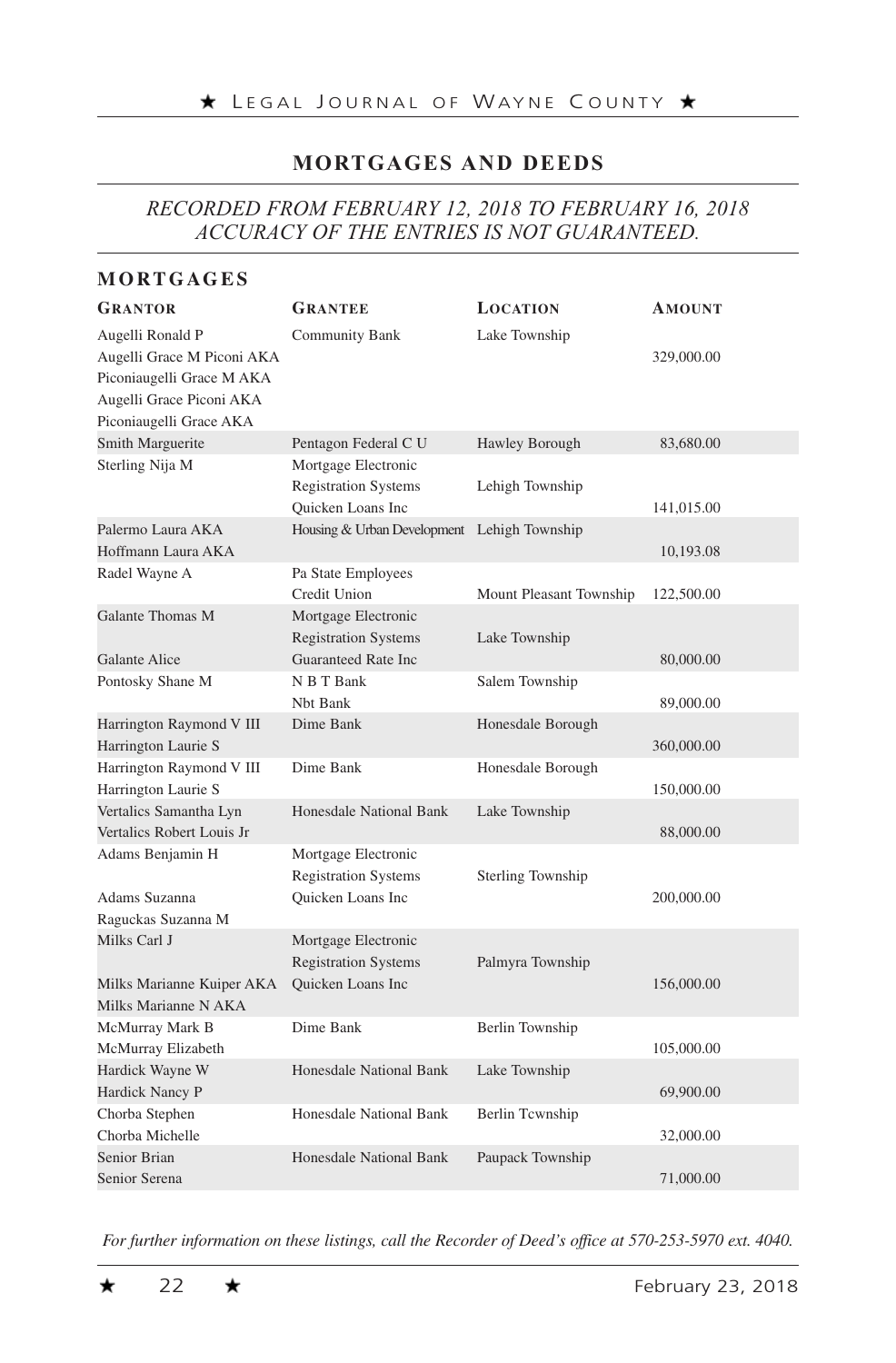| Roden Edward            | Honesdale National Bank      | <b>Berlin Township</b>  |              |
|-------------------------|------------------------------|-------------------------|--------------|
| Rođen Ara               |                              |                         | 200,000.00   |
| Matthews Robert D       | Wayne Bank                   | Clinton Township        |              |
| Matthews Jessica J      |                              |                         | 223,900.00   |
| Gands Stacy A           | ESSA Bank & Trust            | Salem Township          |              |
|                         | E S S A Bank & Trust         |                         | 67,000.00    |
| Martin Steven R         | Mortgage Electronic          |                         |              |
|                         | <b>Registration Systems</b>  | Honesdale Borough       |              |
| Martin Karen A          | Summit Mortgage Corporation  |                         | 210,164.00   |
| Frisch Mark B           | Mortgage Electronic          |                         |              |
|                         | <b>Registation Systems</b>   | Lehigh Township         |              |
| Frisch Jan W            | Loandepot Com                |                         | 279,600.00   |
| Buser Joseph E          | Mortgage Electronic          |                         |              |
|                         | <b>Registration Systems</b>  | Lake Township           |              |
| <b>Buser Teresa V</b>   | Provident Funding Associates |                         | 274,000.00   |
| Hallock David W         | <b>NBT Bank</b>              | Lake Township           |              |
|                         | N B T Bank                   |                         | 15,000.00    |
| Young Robby H           | <b>Community Bank</b>        | South Canaan Township   | 145,000.00   |
| <b>Bond Christopher</b> | <b>Citizens Savings Bank</b> | Paupack Township        |              |
| <b>Bond Sipra</b>       |                              |                         | 224,800.00   |
| Wendt Michael           | Wells Fargo Bank             | Delaware County         |              |
| Wendt Bridget A         |                              |                         |              |
| Whelchel Myron J Jr     | Mortgage Electronic          |                         |              |
|                         | <b>Registration Systems</b>  | Damascus Township       |              |
| Whelchel Kim Anne       | Summit Mortgage Corporation  |                         | 104,000.00   |
| Brdar Mirko N           | Agchoice Farm Credit         | Damascus Township       |              |
| Brdar Kimberly M        |                              |                         | 308,000.00   |
| Marshall Marjorie L     | First National Bank Of Pa    | Berlin Township         | 2,375,000.00 |
| Evarts Wesley A         | Eldred Michael J             | Mount Pleasant Township |              |
| Evarts Shawna M         |                              |                         | 460,000.00   |
| Kratz William T         |                              |                         |              |
| Jones Harold F Jr       | <b>Firstrust Bank</b>        | Mount Pleasant Township | 250,000.00   |
| Mikulak Theodore J      | Dime Bank                    | Waymart Borough         |              |
| Mikulak Kim C           |                              |                         | 125,000.00   |
| Mikulak Theodore J      | Dime Bank                    | Honesdale Borough       |              |
| Mikulak Kim C           |                              |                         | 125,000.00   |
| Caccavale Jeffrey       | Dime Bank                    | Paupack Township        |              |
| Caccavale Emily         |                              |                         | 135,000.00   |
|                         |                              |                         |              |

| <b>DEEDS</b>      |                      |                   |          |  |
|-------------------|----------------------|-------------------|----------|--|
| <b>GRANTOR</b>    | <b>GRANTEE</b>       | <b>LOCATION</b>   | LOT      |  |
| Gedrich Janice B  | Gedrich Andrew J Tr  | Sterling Township |          |  |
|                   | Gedrich Living Trust |                   | Lot $4$  |  |
| Stoehr William A  | Canales Ricardo      | Lake Township     |          |  |
| Stoehr Virginia A |                      |                   | Lot 4184 |  |

Kietrys Anthony L Smith Marguerite Hawley Borough

Kietrys Susan L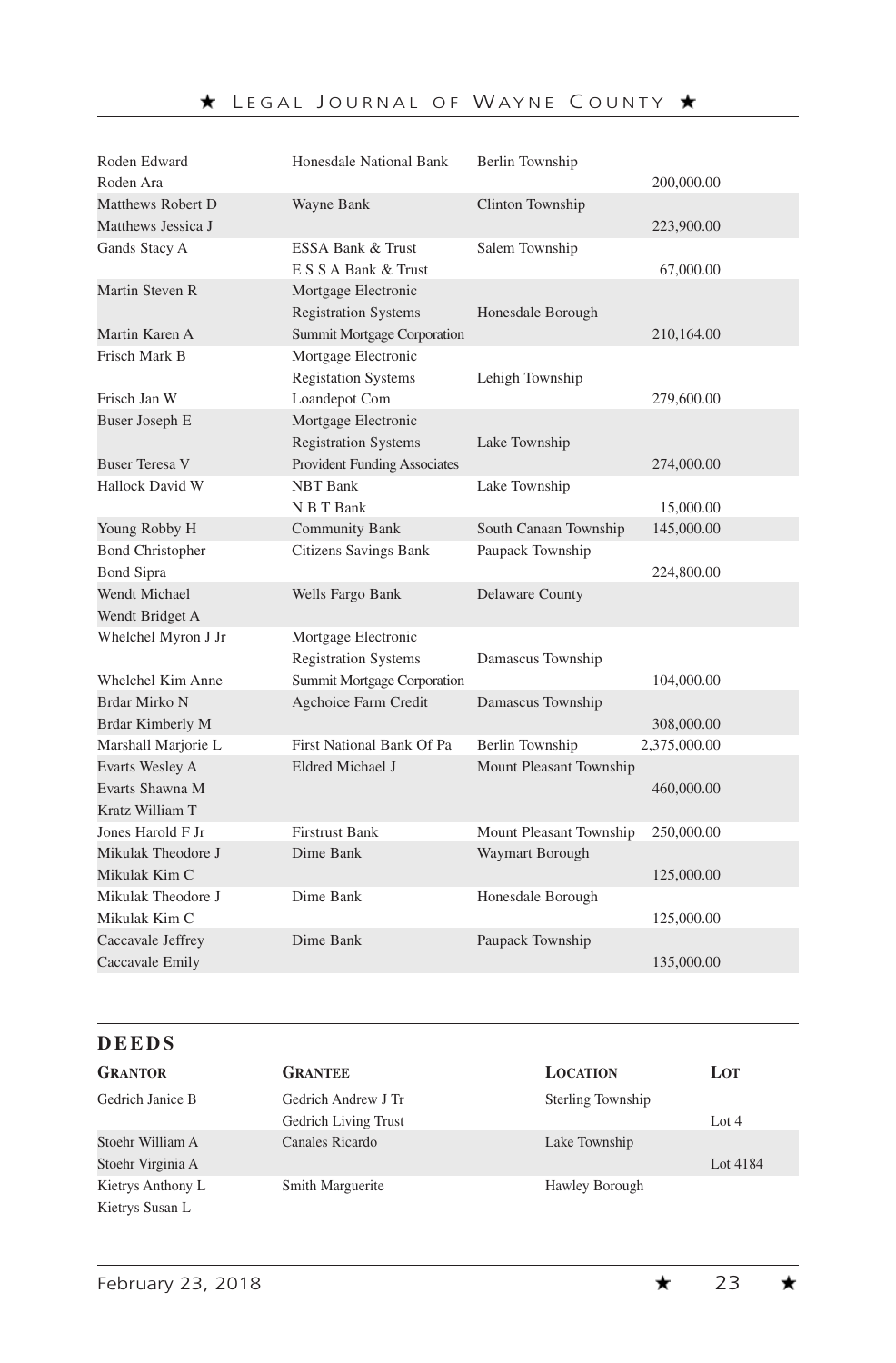| Simons Ralph R                                | <b>Brill Gail</b>                          | Dyberry Township        |            |
|-----------------------------------------------|--------------------------------------------|-------------------------|------------|
| <b>Brill Gail</b>                             |                                            |                         | Parcel 3B  |
| Simons Ralph R                                | Simons Ralph R                             | Dyberry Township        |            |
| <b>Brill Gail</b>                             | Simons Ivie Marie                          |                         | Parcel 2A  |
| Mighty Trees LLC                              | Sterling Nija M                            | Lehigh Township         |            |
| Mighty Trees L L C                            |                                            |                         |            |
| Bretzger William J                            | Bretzger Family Two Zero One Seven Trust   | Salem Township          | Lot 1741   |
| Bezek Patricia A                              | Radel Wayne A                              | Mount Pleasant Township | Parcel A B |
| Wilmington Savings Fund                       |                                            |                         |            |
| Society Tr By Af                              | Peregrine Property Group                   | Salem Township          |            |
| Christiana Trust Tr By Af                     |                                            |                         | Lot 2      |
| Rushmore Loan Management                      |                                            |                         |            |
| Services Af                                   |                                            |                         |            |
| Gill James                                    | Gill Madeline                              | Salem Township          |            |
| Gill Madeline                                 |                                            |                         | Lot 1757   |
| Gill Madeline                                 | <b>Byrne Pamela</b>                        | Salem Township          | Lot 1757   |
| <b>Byrne Pamela</b>                           | Byrne David Tr                             | Salem Township          |            |
|                                               | Gill James S V Tr                          |                         | Lot 1757   |
|                                               | Gill Family Trust                          |                         |            |
| Pulsinelle John                               | Galante Thomas M                           | Lake Township           |            |
| Pulsinelle Robin                              | <b>Galante Alice</b>                       |                         | Lot 1090   |
| Pontosky Chester                              | Pontosky Shane                             | Salem Township          |            |
| Aungst Ethel R Tr                             | Aungst Ethel R                             | Paupack Township        |            |
| <b>Aungst Family Trust</b>                    |                                            |                         | Lot 8F     |
| Corcoran Alice Maria                          | <b>Israilov Albert</b>                     | Lake Township           |            |
| Miata Alice Corcoran                          |                                            |                         | Lot 2015   |
| Miata Robert                                  |                                            |                         |            |
| Williams Joel L                               | Vertalics Robert Louis Jr                  | Lake Township           |            |
| Williams Lorraine M                           | Vertalics Samantha Lyn                     |                         |            |
| Zichelli Donald J                             | Denunzio Frank                             | Salem Township          |            |
| Zichelli Julie A                              | Denunzio Caterina                          |                         | Lot $303$  |
| Lakeside Realty Holdings                      | Paladino Joseph                            | Lake Township           | Lot 2409   |
| Lakeside Realty Holdings                      | Culley William E                           | Lake Township           | Lot 2792   |
| Barbone James J                               | K J B Investment Property Management Group | Lake Township           |            |
| Barbone Kathleen M                            | KJB Investment Property Management Group   |                         | Lot 1055   |
| Wayne County Prothonotary                     | Lombardo Louis J                           | Scott Township          |            |
|                                               | Lombardo Rocco B                           |                         |            |
| Wayne County Tax Claim Bureau Loureiro Teresa |                                            | Lehigh Township         |            |
| Delarosa Anny                                 | Loureiro Manuel                            |                         |            |
| Pichardo Anllely                              |                                            |                         |            |
| Basista Carolina                              |                                            |                         |            |
| Wayne County Tax Claim Bureau Loureiro Teresa |                                            | Lehigh Township         |            |
| Delarosa Anny                                 | Loureiro Manuel                            |                         |            |
| Pichardo Anllely                              |                                            |                         |            |
| Basista Carolina                              |                                            |                         |            |
| Wayne County Tax Claim Bureau Loureiro Teresa |                                            | Lehigh Township         |            |
| Delarosa Anny                                 | Loureiro Manuel                            |                         |            |
| Pichardo Anllely                              |                                            |                         |            |
| Basista Carolina                              |                                            |                         |            |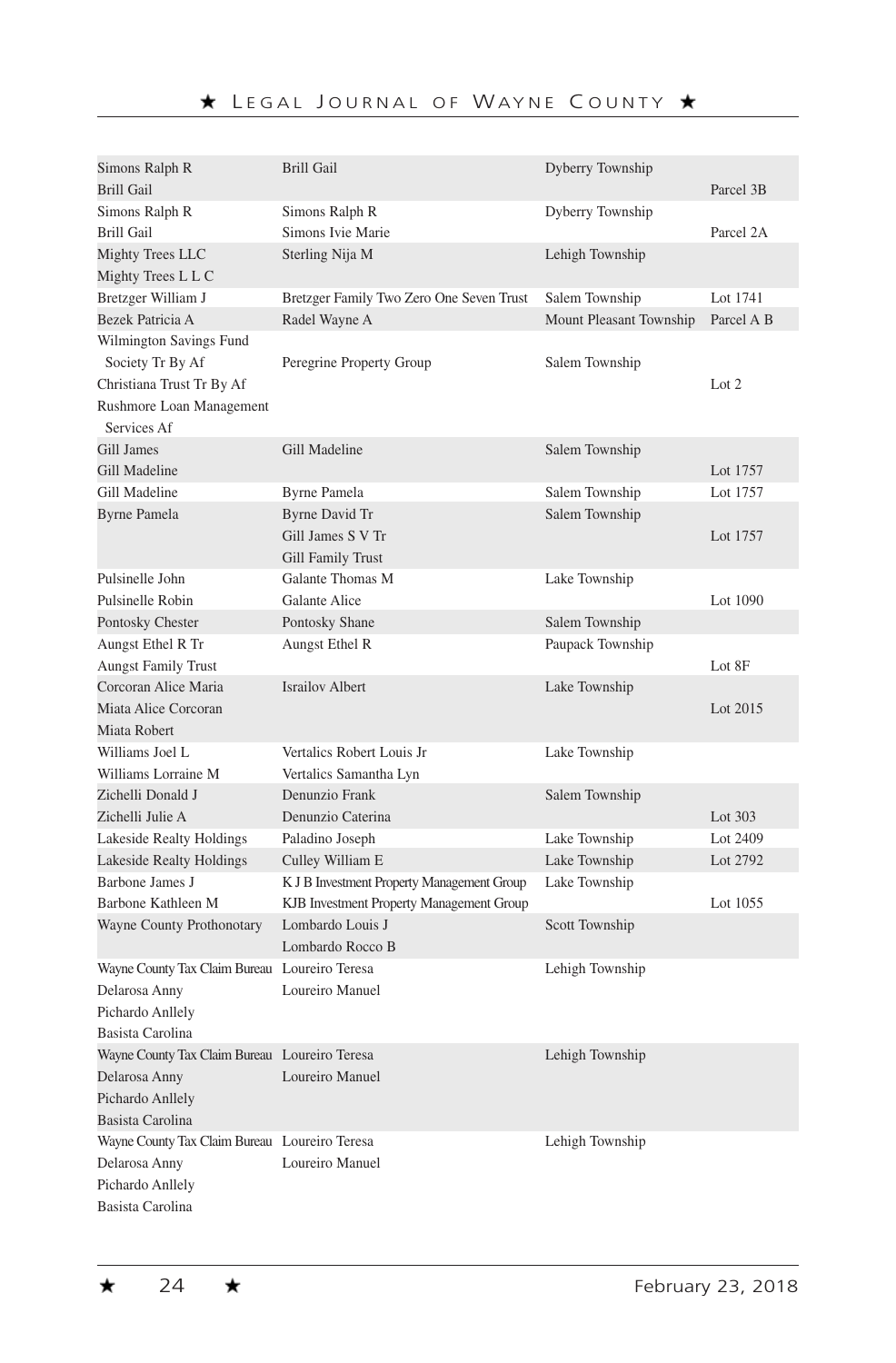| Wayne County Tax Claim Bureau Loureiro Teresa<br>Delarosa Anny<br>Pichardo Anllely                     | Loureiro Manuel                                            | Lehigh Township         |           |
|--------------------------------------------------------------------------------------------------------|------------------------------------------------------------|-------------------------|-----------|
| Basista Carolina                                                                                       |                                                            |                         |           |
| Wayne County Tax Claim Bureau Loureiro Teresa<br>Delarosa Anny<br>Pichardo Anllely<br>Basista Carolina | Loureiro Manuel                                            | Lehigh Township         |           |
| Vanorden Steve L<br>Vanorden Barbara A                                                                 | Vanorden Steve L<br>Vanorden Barbara A                     | Cherry Ridge Township   |           |
| Bush David L                                                                                           | McMurray Mark B<br>McMurray Elizabeth                      | Berlin Township         | Lot $26A$ |
| Cox F Robert<br>Cox Rachael A AKA<br>Cox Rachael AKA                                                   | Maguire Michael J<br>Maguire Mary Catherine                | Mount Pleasant Township | Lot G     |
| Harrill Norman Glenn Jr<br>Harrill Amanda                                                              | Roden Edward<br>Roden Ara                                  | Berlin Township         |           |
| Nationwide Capital Group                                                                               | Garbarino Andrew A<br>Garbarino Anthony A                  | Lake Township           | Lot $4$   |
| Gands Stacy A                                                                                          | Gands Stacy A                                              | Salem Township          | Lot 685   |
| Cohen Scott E<br>Cohen Robyn Brilliant                                                                 | Frisch Mark B<br>Frisch Jan W                              | Lehigh Township         | Lot 128   |
| Llewellyn Alan<br>Llewellyn Mary Ann                                                                   | Ryan Terrence<br>Hidalgo Nicole                            | Preston Township        |           |
| McIvor Patrick J Sr<br>McIvor Judith A                                                                 | <b>Buser Joseph E</b><br><b>Buser Teresa V</b>             | Lake Township           | Lot 1198  |
| Young Robby H<br>Young Erica L                                                                         | Young Robby H                                              | South Canaan Township   |           |
| Wood Donald A Jr By Sheriff<br>Wood Margaret H AKA                                                     | <b>U S Bank Tr</b>                                         | Honesdale Borough       |           |
| By Sheriff                                                                                             | Us Bank Tr                                                 |                         | Lot 80    |
| Schmalzreidt Margaret Heather<br><b>AKA By Sherif</b>                                                  |                                                            |                         |           |
| Wood Margaret Heather<br>By Sheriff                                                                    |                                                            |                         |           |
| Schultz Kenneth J Jr                                                                                   | Schultz Kenneth J Jr<br><b>Schultz Denise</b>              | Salem Township          | Lot 34    |
| Roosterdoodle Inc<br>Donato Joseph S<br>Donato Susan                                                   | Sartori Steven<br>Sartori Daren                            | Palmyra Township        |           |
| MacDonald Robert E                                                                                     | MacDonald Scott Tr<br>Robert E MacDonald Irrevocable Trust | Texas Township 3        | Lot $1$   |
| Hartmann Elisabet                                                                                      | Whelchel Myron James Jr<br>Whelchel Kim Anne               | Damascus Township       | Lot 13    |
| Diocese Of Philadelphia                                                                                |                                                            |                         |           |
| & Eastern Pa                                                                                           | St Tikhons Orthodox Theological Seminary                   | South Canaan Township   |           |
| Orthodox Church In America                                                                             |                                                            |                         | Lot $1$   |
| Pinero Beatrice                                                                                        | <b>Barnesford Susan</b><br><b>Ford Susan Barnes</b>        | Damascus Township       | Lot $1$   |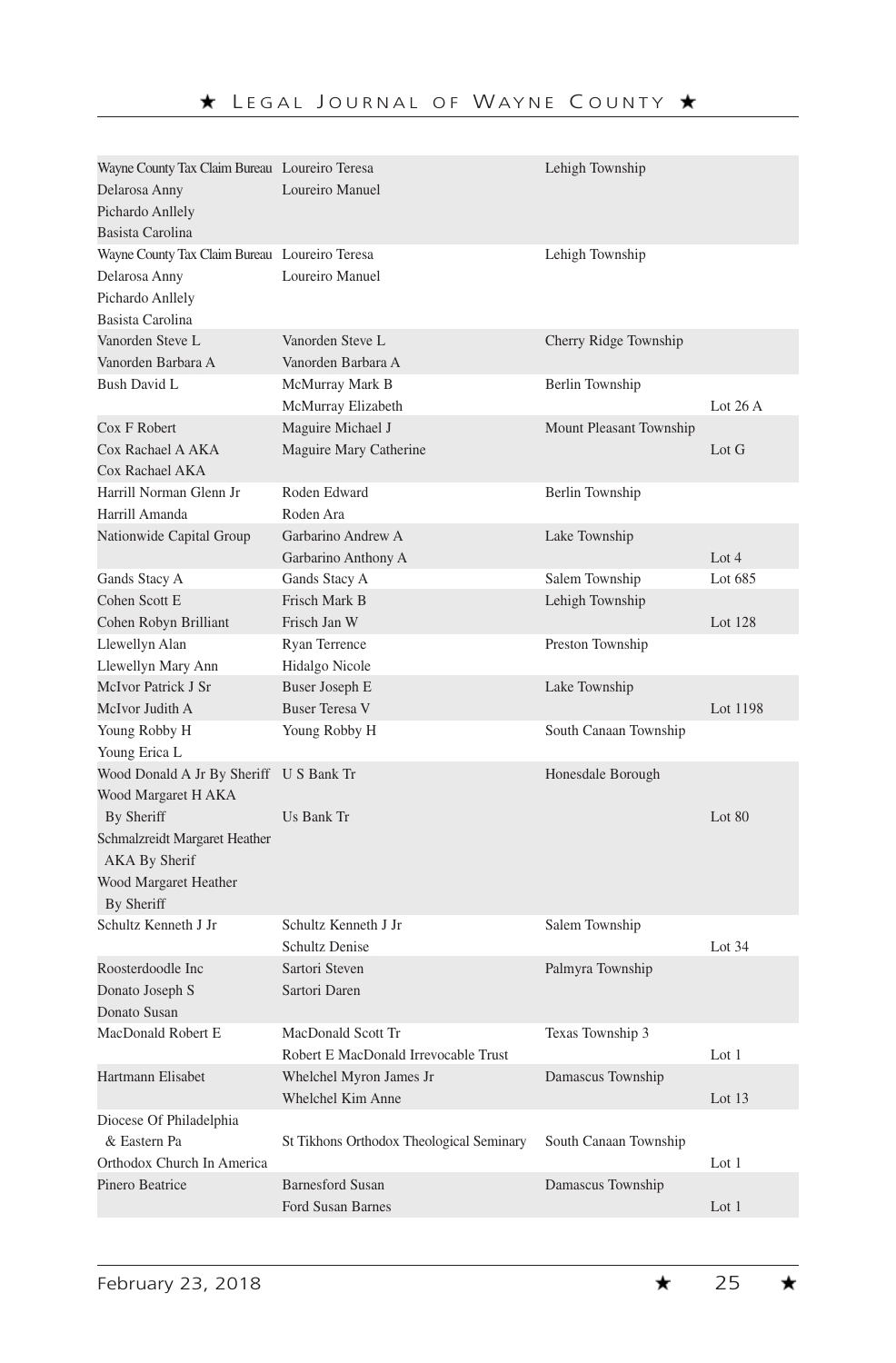| Knott James W               | Osborne Karen A     | Lake Township           |              |
|-----------------------------|---------------------|-------------------------|--------------|
|                             | Knott Kurt A        |                         | Lot $13$     |
| Toth Mark J                 | Toth Mark J         | Lehigh Township         |              |
| Toth Marjorie A             | Toth Marjorie A     |                         | Lots 18 & 19 |
| Komoroski Robert            | Komoroski Robert    | Lehigh Township         |              |
| Komoroski Darlene           | Komoroski Darlene   |                         | Lots 85 & 86 |
| Jones David C               | Brdar Mirko N       | Damascus Township       |              |
|                             | Brdar Kimberly M    |                         |              |
| Sainato Nicholas            | Meagher Timothy R   | Dyberry Township        |              |
|                             | Meagher Heather L   |                         | Lot $19$     |
| Eldred Michael L            | Evarts Welsey A     | Mount Pleasant Township |              |
|                             | Evarts Shawna M     |                         |              |
|                             | Kratz William T     |                         |              |
| Difazio S Russ              | Caccavale Jeffrey A | Dreher Township         |              |
| Difazio Ellen A             | Caccavale Emily R   |                         |              |
| Difazio Gary                |                     |                         |              |
| Wawrzyniak Halina           |                     |                         |              |
| Difazio Mary Lucille        |                     |                         |              |
| Difazio Salvatore           |                     |                         |              |
| Stinnard Jeffrey A Exr      | Stinnard Jeffrey A  | Dyberry Township        |              |
| <b>Stinnard George Fest</b> |                     |                         |              |
| Brill Gail                  | Curtis Lori A       | Dyberry Township        | Parcel 3B    |
| Barral John J Est AKA       | Mikulak Theodore J  | Honesdale Borough       |              |
| Barral John Est AKA         | Mikulak Kim C       |                         |              |
| Barral Lorraine Russo Adm   |                     |                         |              |
| $&$ Ind                     |                     |                         |              |
| Caccavale Jeffrey           | Caccavale Jeffrey   | Paupack Township        |              |
| <b>Scotto Emily</b>         | Caccavale Emily     |                         | Lot $3$      |
| Caccavale Emily             |                     |                         |              |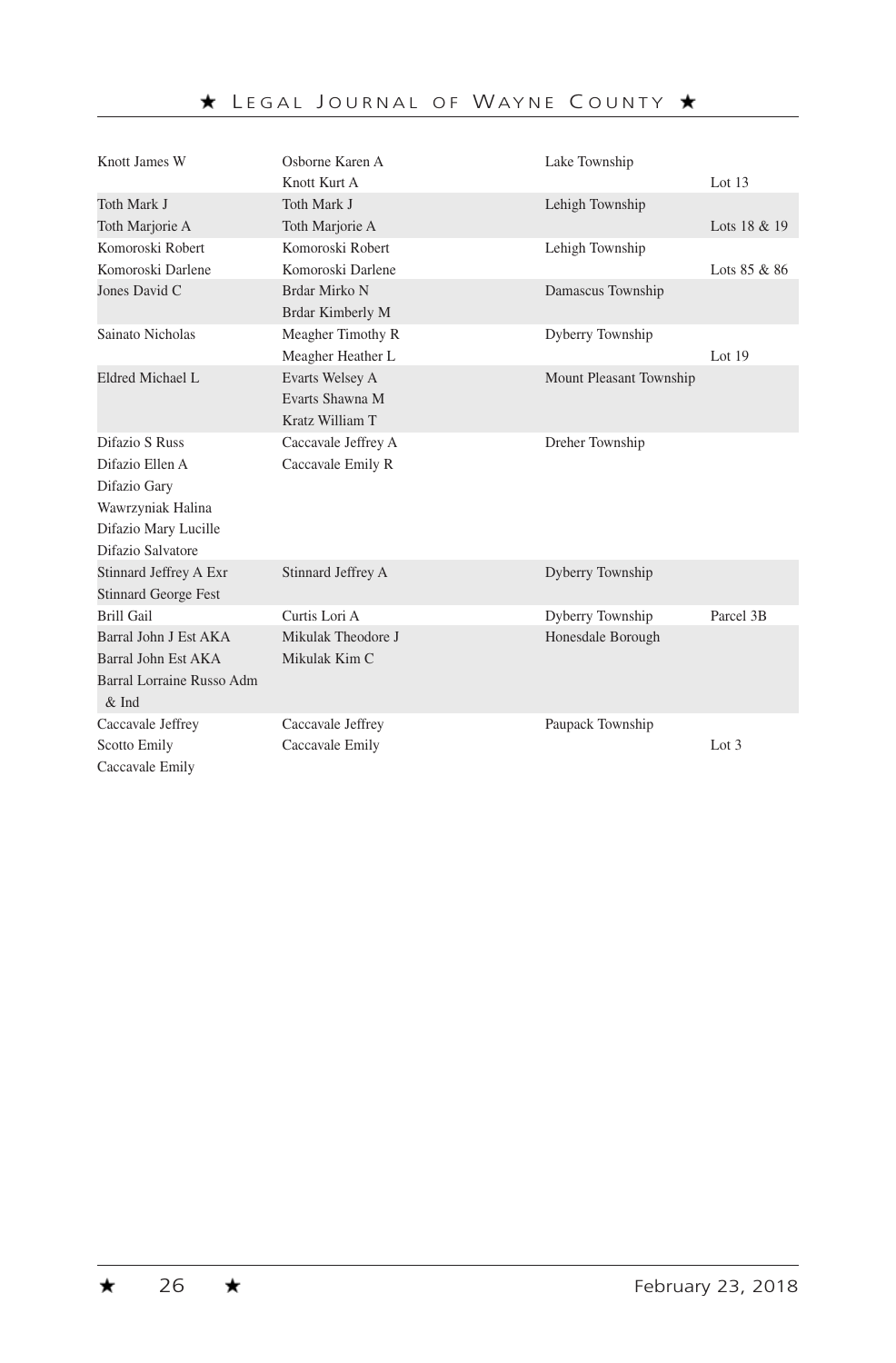*February 26, 2018–March 2, 2018*

|                                                  | Monday, February 26, 2018                                                                                                                                                                                                                                                                                                                                                                                                                                                                                                                                                                                                            |  |  |
|--------------------------------------------------|--------------------------------------------------------------------------------------------------------------------------------------------------------------------------------------------------------------------------------------------------------------------------------------------------------------------------------------------------------------------------------------------------------------------------------------------------------------------------------------------------------------------------------------------------------------------------------------------------------------------------------------|--|--|
| <b>Time</b><br><b>Subject</b><br><b>Location</b> | 9:00 AM<br>In re: Estate of Bach 7-2018-OCD<br>Settlement of Small Estate                                                                                                                                                                                                                                                                                                                                                                                                                                                                                                                                                            |  |  |
| <b>Time</b><br><b>Subject</b>                    | 9:00 AM<br><b>Status Conferences</b><br>9:00 52-2017-CV Roy v. Wiersielis Pro Se/Farley<br>9:15 415-2017-CV Tropea v. Mobilitie & Ramapo Corp. Bugaj/<br>9:45 487-2017-CV Smith v. Pine Schloesser/<br>10:00 516-2017-CV Whalen v. Warnott Zimmer/Pro Se<br>10:15 565-574-2017-CV Samhaven v. WC Assessment/Paupack twp.,<br>Wayne and Wallenpaupack school district Tannenbaum/Schloesser/Pro<br>se/Pro Se<br>10:30 5-2017-CV Barclays Bank v. Casey Flink/Katsock<br>10:45 323-2017-CV Rosalia v. Conrad Wiesmeth/Pro Se<br>11:00 70-2016-CV Citi v. Fichtner Wapner/Treat<br>11:30 545-2017-cv Maldonado v WMH Slocum/Keris/Rebar |  |  |
| <b>Time</b><br><b>Subject</b><br><b>Location</b> | 10:00 AM<br>Shupe v Garafalo 128-2007-dr<br>Arg on Custody Exceptions<br>Fischer/Shupe/Krull/Campbell                                                                                                                                                                                                                                                                                                                                                                                                                                                                                                                                |  |  |
| <b>Time</b><br><b>Subject</b><br><b>Location</b> | 10:30 AM<br>Caiati v. Caiati 197-2014-DR & 548-2017-DR<br>Petition to withdraw as counsel<br>Rechner                                                                                                                                                                                                                                                                                                                                                                                                                                                                                                                                 |  |  |
| <b>Time</b><br><b>Subject</b><br><b>Location</b> | 11:00 AM<br>Taylor v. Taylor 491-2017-CV<br>Rule Returnable<br>Zimmer/Pro se                                                                                                                                                                                                                                                                                                                                                                                                                                                                                                                                                         |  |  |
| <b>Time</b><br><b>Subject</b><br><b>Location</b> | $1:00 \text{ PM}$<br>Big Bass Lake v. Gilman 770-2016-Judge<br>Plaintiff's motion to reassess damages<br>Hoffman/Pro Se                                                                                                                                                                                                                                                                                                                                                                                                                                                                                                              |  |  |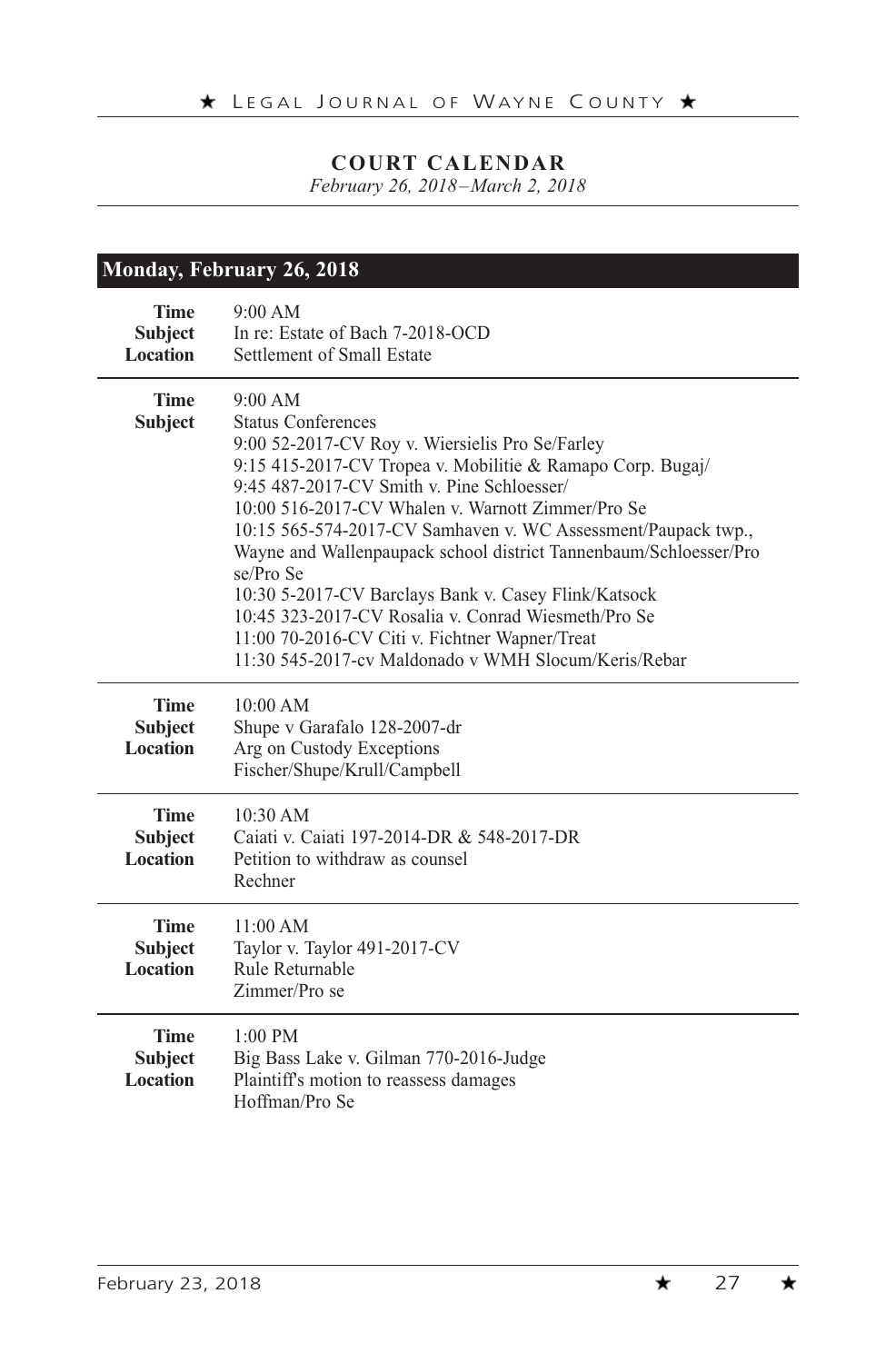*February 26, 2018–March 2, 2018*

|                                                  | Tuesday, February 27, 2018                                                                                                                                                                                                                                                                                                                                                                                                       |
|--------------------------------------------------|----------------------------------------------------------------------------------------------------------------------------------------------------------------------------------------------------------------------------------------------------------------------------------------------------------------------------------------------------------------------------------------------------------------------------------|
| <b>Time</b><br><b>Subject</b><br><b>Location</b> | 9:00 AM<br>Lombardo v Stephens 634-2015-cv<br>Post trial relief<br>Jennings/Treat                                                                                                                                                                                                                                                                                                                                                |
| <b>Time</b><br><b>Subject</b>                    | 9:00 AM<br><b>Motions Court</b>                                                                                                                                                                                                                                                                                                                                                                                                  |
| <b>Time</b><br><b>Subject</b><br>Location        | $9:30$ AM<br>Schellberg v Schellberg 236-2016-DR<br>Hearing Mtn for recusal<br>Campbell/Bugaj                                                                                                                                                                                                                                                                                                                                    |
| <b>Time</b><br><b>Subject</b><br><b>Location</b> | 10:00 AM<br>In re: L.M 5-2018-JV<br>Adjudication<br>S.Robinson /Farrell                                                                                                                                                                                                                                                                                                                                                          |
| <b>Time</b><br><b>Subject</b>                    | 11:00 AM<br>Non Supports                                                                                                                                                                                                                                                                                                                                                                                                         |
| <b>Time</b><br><b>Subject</b>                    | $1:00$ PM<br>Dependency<br>1:00 M.R. 25-2017-DP (Perm Review-Master) Farley/Ellis/Wilson<br>1:30 D.R. 5-2017-DP (Perm Review/Uncontested Goal Change-Judge)<br>Farley/Burlein/Wilson/Henry<br>2:00 L.S. 36-2014-DP (Perm Review-Master) Collins, Wilson (Ransom<br>here)<br>2:30 D.B. 32-2014-DP (Perm Review-master) Collins, Rechner (Ransom<br>Here)<br>3:00 Z.T. 1-2017-DP (perm review-Master) Collins/Ellis/Howell/Rechner |
|                                                  | Wednesday, February 28, 2018                                                                                                                                                                                                                                                                                                                                                                                                     |
| <b>Time</b><br><b>Subject</b>                    | 9:00 AM<br>Central Court 3rd Floor Courtroom                                                                                                                                                                                                                                                                                                                                                                                     |
| <b>Time</b><br><b>Subject</b>                    | 9:00 AM<br>In Re: H.H. 29-2017-AD<br>Involuntary termination of Fathers Parental Rights<br>Campbell/Barna/Ellis/Rechner                                                                                                                                                                                                                                                                                                          |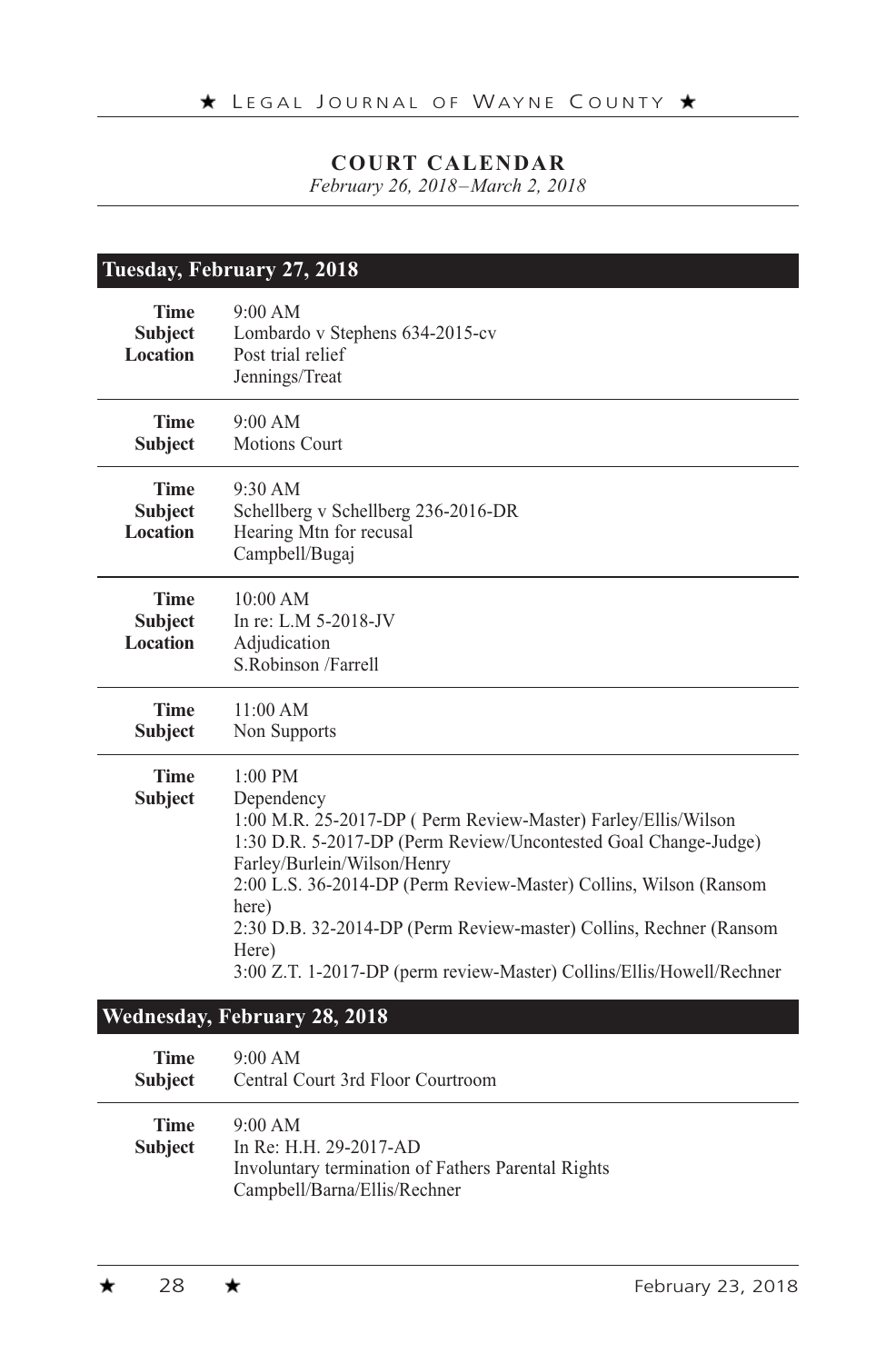*February 26, 2018–March 2, 2018*

| <b>Time</b><br><b>Subject</b> | 11:00 AM<br>In re: J.K. 743-2011-CV<br>Rule<br>Howell/Farrell                                                                                                                                                                                      |
|-------------------------------|----------------------------------------------------------------------------------------------------------------------------------------------------------------------------------------------------------------------------------------------------|
| <b>Time</b><br>Subject        | $11:30$ AM (Closed)<br>Drug Court Team Meeting                                                                                                                                                                                                     |
| <b>Time</b><br>Subject        | 12:30 PM<br>Drug Court                                                                                                                                                                                                                             |
| <b>Time</b><br><b>Subject</b> | $1:00 \text{ PM}$<br>In Re: A.J.K 2-2018-Adopt.<br>Involuntary Termination of Dad<br>Fischer                                                                                                                                                       |
|                               | Thursday, March 01, 2018                                                                                                                                                                                                                           |
| <b>Time</b><br>Subject        | 9:00 AM<br>Com v. Thomas Reece 16-2018-MD<br><b>ICC</b>                                                                                                                                                                                            |
| <b>Time</b><br><b>Subject</b> | 9:00 AM<br><b>Motions Court</b>                                                                                                                                                                                                                    |
| <b>Time</b><br>Subject        | 9:00 AM<br><b>PFA</b><br>Ward v. Reece 61-2018-DR Prose/Campbell                                                                                                                                                                                   |
| <b>Time</b><br><b>Subject</b> | 9:30 AM<br><b>Commonwealth Matters</b><br>Sentencing<br>383-2016-CR Antonio Cilino Katsock<br>275-2017-CV Leonetti, Frederick Zimmerman<br>Sentencing w/ SVP Hearing<br>173-2017-CR Robert Shaffer Farrell<br>334-2011-CR Antidormi, Gino Campbell |

 $\star$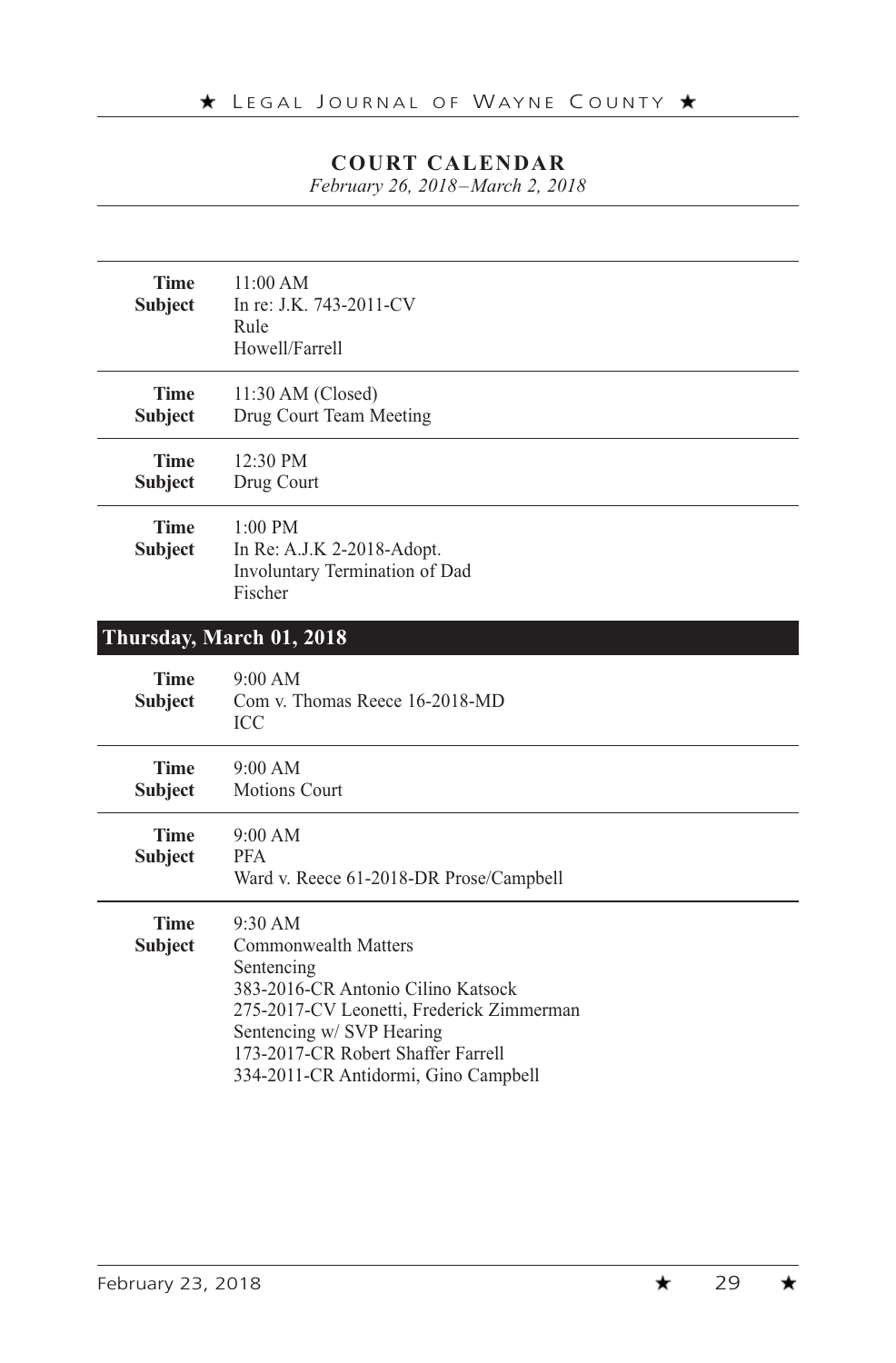*February 26, 2018–March 2, 2018*

| <b>Time</b><br><b>Subject</b> | $1:30 \text{ PM}$<br>Commonwealth Matters<br>Rule Returnable<br>44-2015-CR McDevitt, Robert<br>323-2015-CR Oldt, Nathan Ellis<br><b>ARD</b> Revocation<br>232-2016-CR Jones, Brittany Jordan withdrawn |
|-------------------------------|--------------------------------------------------------------------------------------------------------------------------------------------------------------------------------------------------------|
| <b>Time</b><br><b>Subject</b> | $3:00 \text{ PM}$<br>Criminal Pre-Trials<br>308 & 309-2017-CR Douglas Turner Katsock                                                                                                                   |
| Friday, March 02, 2018        |                                                                                                                                                                                                        |
| <b>Time</b><br><b>Subject</b> | 9:00 AM<br><b>PFA</b><br>600-2017-DR Delgado v. Delgado Nardozzi<br>631-2017-DR Tomasetti v. Tomasetti                                                                                                 |
| <b>Time</b><br><b>Subject</b> | $10:00$ AM<br>In Re: C.B. 28-2016-JV<br>Dispo Review<br>DA/Farrell                                                                                                                                     |
| <b>Time</b><br><b>Subject</b> | 11:00 AM<br>IN Re: G.W. 17-2017-JV<br>Dispo Review (Master)<br>DA/Farrell                                                                                                                              |

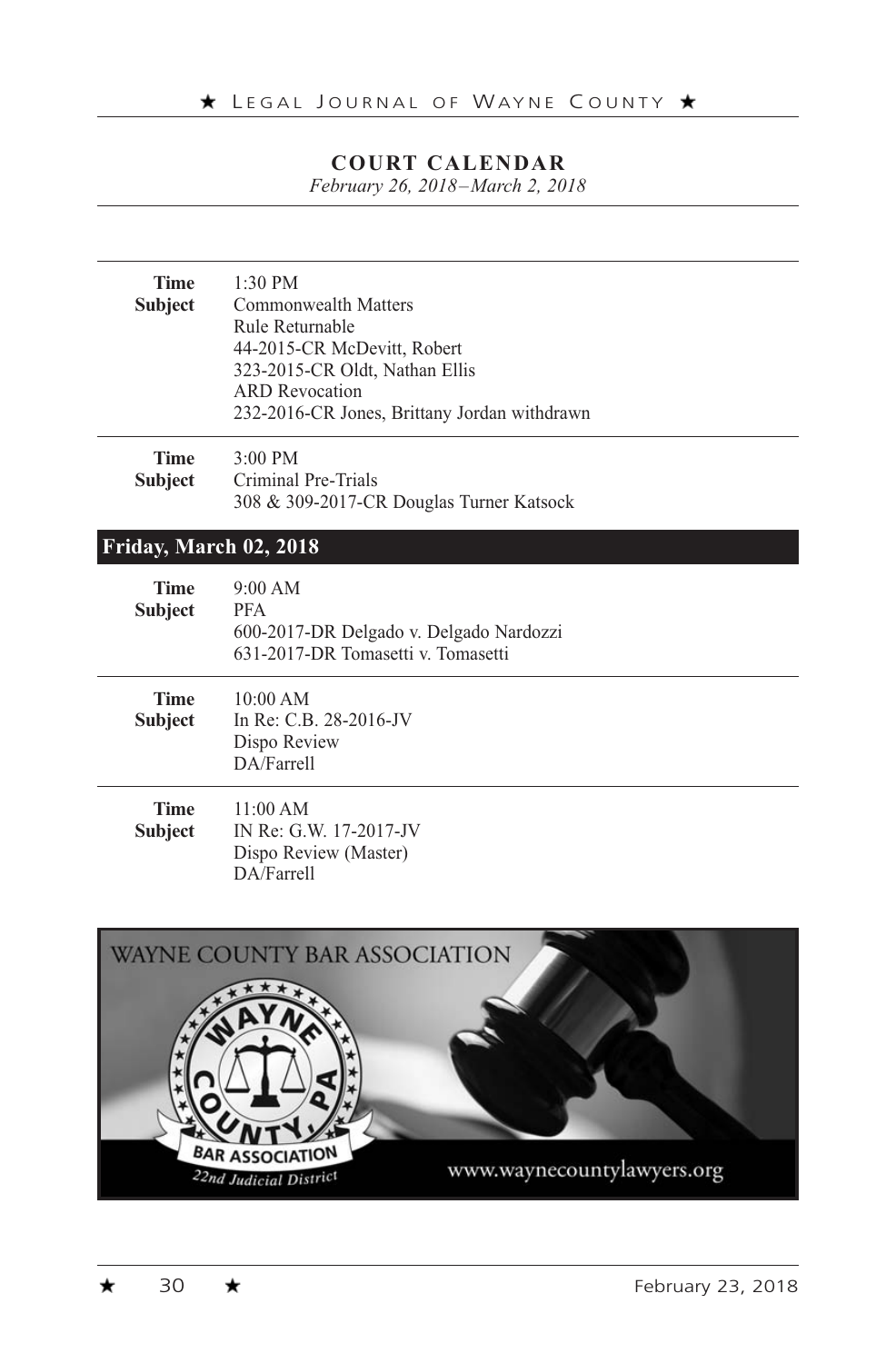#### **CUSTODY CALENDAR**

*February 26, 2018–March 2, 2018*

#### **Tuesday, February 27, 2018**

**Time** 1:00 PM **Subject** Schellberg v. Schellberg 529-2015-DR Custody Conference (Schloesser)

#### **Wednesday, February 28, 2018**

| Time    | $1:15$ PM                    |
|---------|------------------------------|
| Subject | Lanza v. Hubbard 288-2010-DR |
|         | Custody Hearing (Schloesser) |
|         | Witaconis/Nardozzi           |

#### **Friday, March 02, 2018**

| Time           | 10:15 AM                                |
|----------------|-----------------------------------------|
| <b>Subject</b> | Howell v. Correra/Lamberton 520-2015-DR |
|                | Custody Hearing (Schloesser)            |
|                | Brown/Nardozzi/O'Malley/Anderson        |

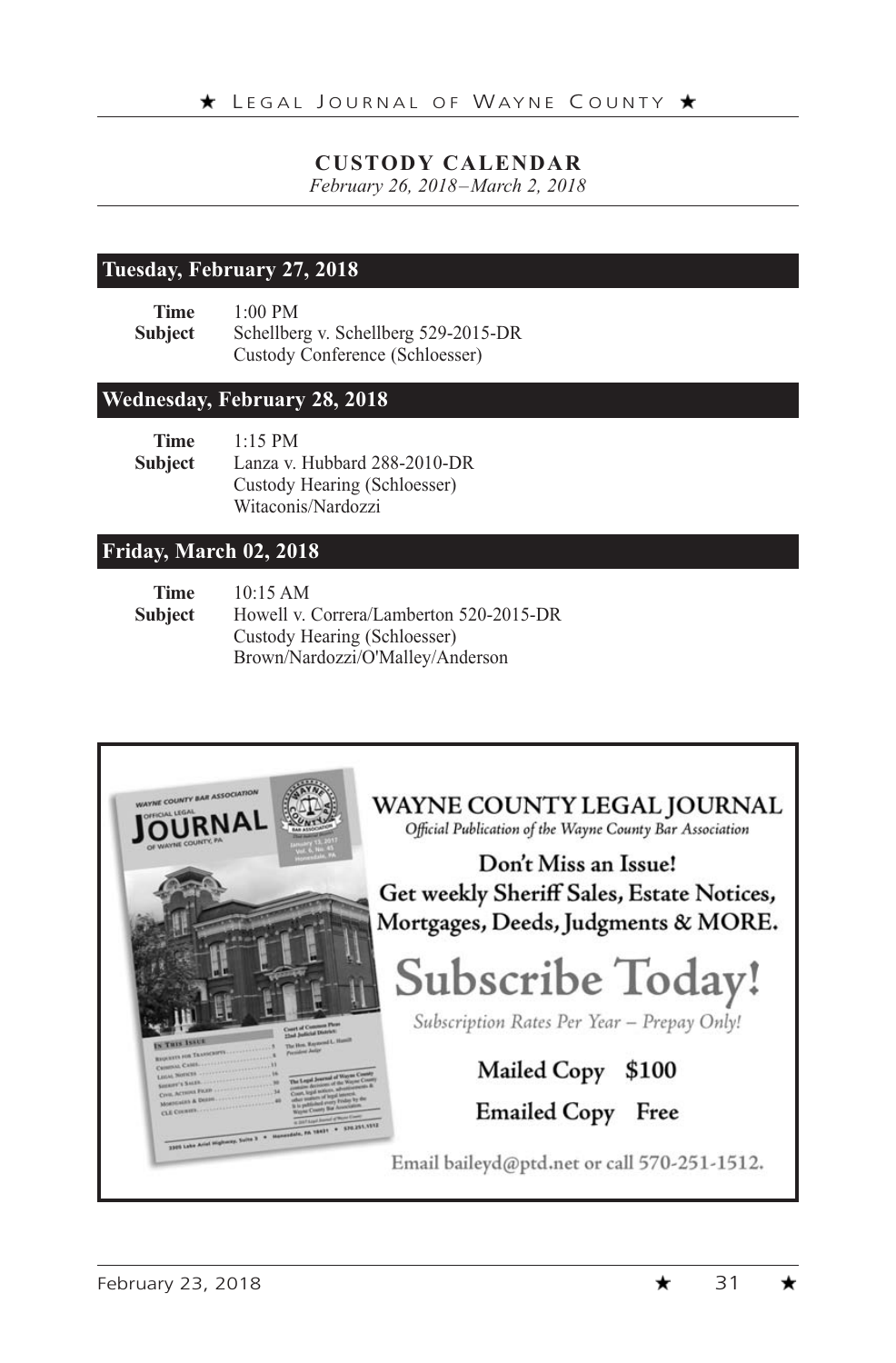# **WAYNE COUNTY BAR ASSOCIATION MEMBER DIRECTORY**

| <b>ATTORNEY</b>         | <b>FIRM</b>                | <b>CONTACT</b>                             |
|-------------------------|----------------------------|--------------------------------------------|
| Leatrice Anderson, Esq. | Spall Rydzewski & Anderson | 570-226-6229<br>lea@poconolawyers.net      |
| Nicholas Barna, Esq.    |                            | 570-253-4921<br>nicholasbarna@verizon.net  |
| Tim Barna, Esq.         |                            | 570-253-4921                               |
| Scott Bennett, Esq.     |                            | 570-253-5880<br>sblaw@ptd.net              |
| James E. Brown, Esq.    |                            | 570-253-7767<br>james@jamesbrownlaw.net    |
| David F. Bianco, Esq.   | Fields & Bianco, Inc.      | 570-785-5788<br>$f$ andh $\hat{a}$ nen net |

| Ronald M. Bugaj, Esq. | Bugaj/Fischer, P.C. | 570-253-3021<br>ron@bugaj-fischer-law.com |
|-----------------------|---------------------|-------------------------------------------|

**Oressa P. Campbell, Esq.** 570-253-7938

CampLaw@ptd.net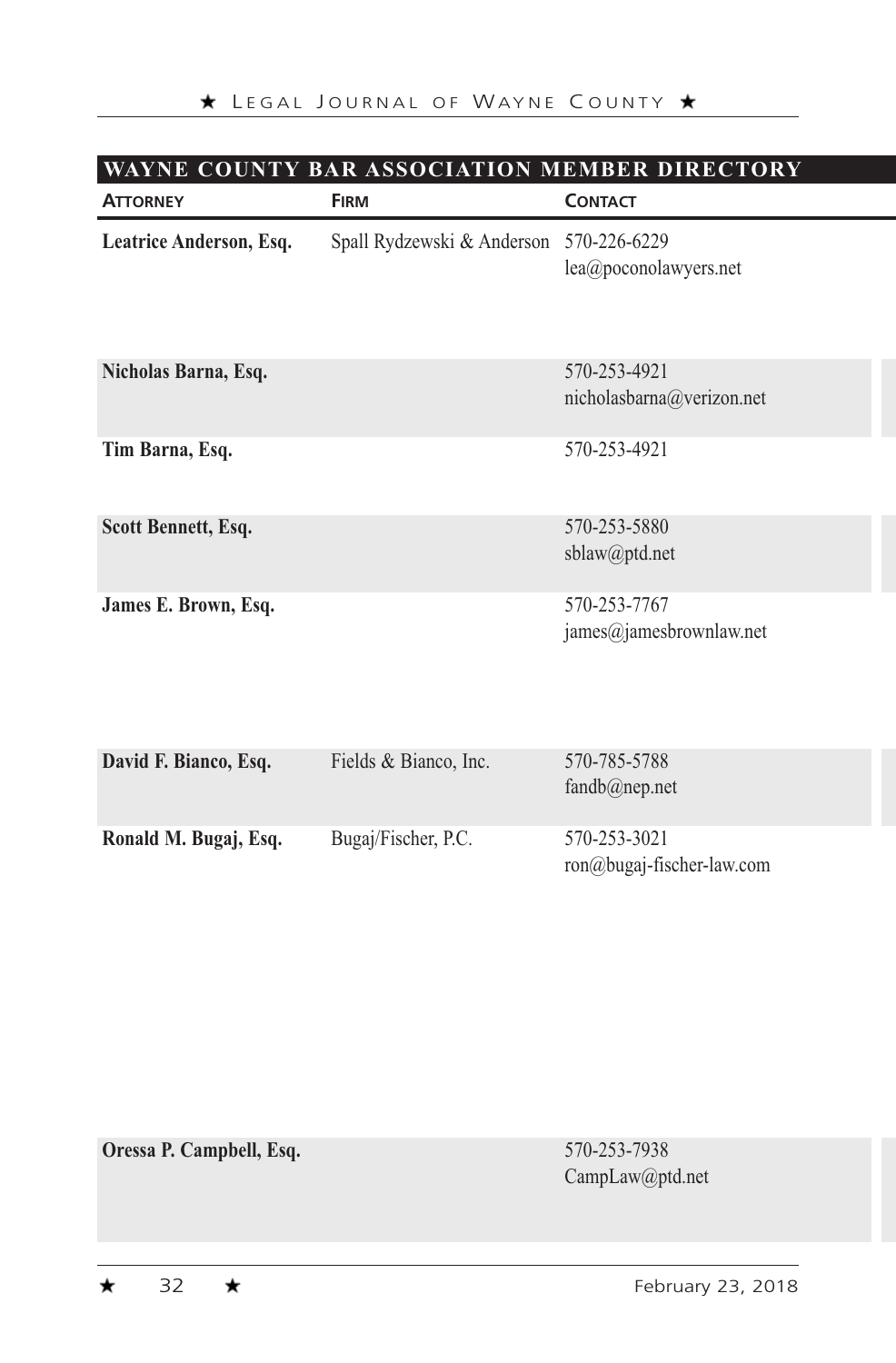| <b>ADDRESS</b>                 |                          | <b>AREA OF PRACTICE</b>                                                                                                                                                                                                                                                                                                                                                                                      |
|--------------------------------|--------------------------|--------------------------------------------------------------------------------------------------------------------------------------------------------------------------------------------------------------------------------------------------------------------------------------------------------------------------------------------------------------------------------------------------------------|
| 2573 Route 6                   | Hawley, PA<br>18428      | Surrogacy/Gestational Carrier,<br>Adoption, Guardian Ad Litem,<br>Real Estate Settlement/Title Agent,<br>Real Estate Litigation, Estate/Wills                                                                                                                                                                                                                                                                |
| 831 Court Street               | Honesdale, PA<br>18431   | Real Estate, Estate Planning,<br>Estate Administration, Elder Law                                                                                                                                                                                                                                                                                                                                            |
| 831 Court Street               | Honesdale, PA<br>18431   | Real Estate, Estate Planning, Estate<br>Administration, Elder Law                                                                                                                                                                                                                                                                                                                                            |
| 308 Tenth Street               | Honesdale, PA<br>18431   |                                                                                                                                                                                                                                                                                                                                                                                                              |
| 303 Tenth Street               | Honesdale, PA<br>18431   | Family Law, Custody, Divorce,<br>Adoption, Wills & Estates, Probate,<br>Personal Injury, District Justice<br>Matters, DUI, Traffic Related Matters,<br>General Practice                                                                                                                                                                                                                                      |
| 707 Main Street<br>PO Box 84   | Forest City, PA<br>18421 |                                                                                                                                                                                                                                                                                                                                                                                                              |
| PO Box 390<br>308 Ninth Street | Honesdale, PA<br>18431   | Administrative Law, Civil Litigation,<br>Community Association Law,<br>Corporate and Business Law, Criminal<br>Defense, Dependency, DUI, Estates,<br>Estate Planning, Family Law, Custody,<br>Divorce, Protection From Abuse,<br>Support, Guardianship, Juvenile Law,<br>Property Owners Association, Real<br>Estate, Social Security/Disability, Tax<br>Law, Workers Compensation, Zoning,<br>Municipal Law |
| 922 Church St.                 | Honesdale, PA<br>18431   | Appeals, Adoption, Child Custody,<br>Criminal, Dependency, Divorce,<br>Landlord/Tenant, Juvenile                                                                                                                                                                                                                                                                                                             |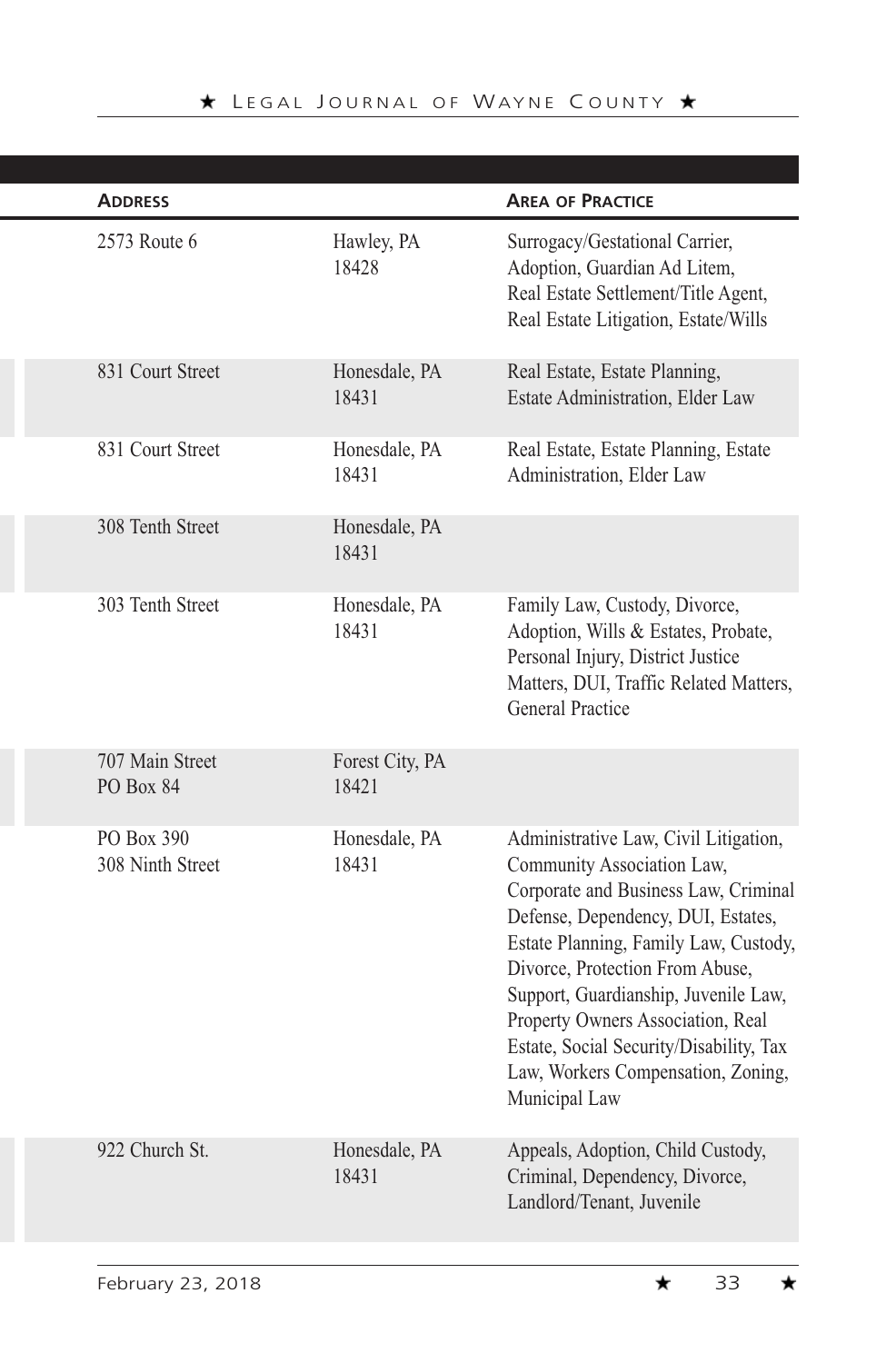| <b>ATTORNEY</b>         | <b>FIRM</b>              | <b>CONTACT</b>                             |  |
|-------------------------|--------------------------|--------------------------------------------|--|
| Tammy Lee Clause, Esq.  |                          | 570-676-5212<br>atyclaus@ptd.net           |  |
| <b>Frances Clemente</b> |                          | 845-887-6344<br>fclemente@hvc.rr.com       |  |
| Jeff Clemente, Esq.     |                          | 845-252-3033<br>fclemente@hvc.rr.com       |  |
| Charles Curtin, Esq.    |                          | 570-253-3355 X 1802<br>ccurtin@hnbbank.com |  |
| Donna DeVita            |                          | 570-343-9597<br>d.devita.law@gmail.com     |  |
| <b>Jessica Ebert</b>    |                          | 570-253-2200<br>ebertj@ptd.net             |  |
| Janine Edwards, Esq.    | <b>District Attorney</b> | 570-253-4912<br>jedwards@waynecountypa.gov |  |
| <b>Brendan R. Ellis</b> | Meagher Law, Inc.        | 570-253-5229<br>bellis@mmeagherlaw.com     |  |
| <b>Michael Farley</b>   |                          | 570-253-4921                               |  |
| Richard G. Fine, Esq.   | Fine & Wyatt, PC         | 570-253-1120<br>finerg@comcast.net         |  |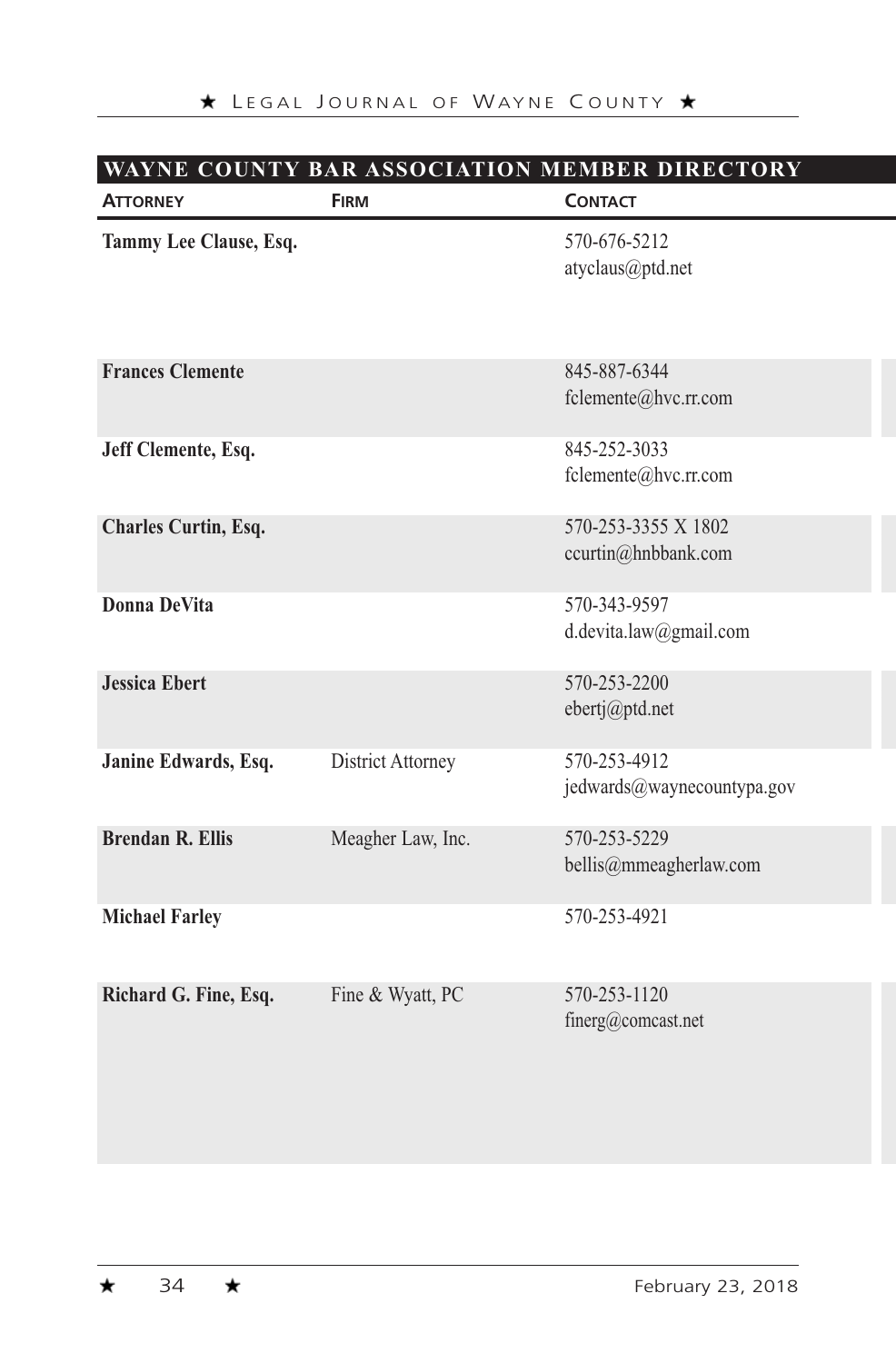| <b>ADDRESS</b>                  |                           | <b>AREA OF PRACTICE</b>                                                                                                                                                                                  |
|---------------------------------|---------------------------|----------------------------------------------------------------------------------------------------------------------------------------------------------------------------------------------------------|
| PO Box 241                      | Newfoundland, PA<br>18445 | Divorce, Custody, Wills, Estates Real<br>Estate, Civil Litigation, Corporate<br>Law, Breach of Contract, Community<br><b>Association Matters</b>                                                         |
| PO Box 866<br>32 Lower Main St. | Callicoon, NY<br>12723    |                                                                                                                                                                                                          |
| <b>PO Box 12</b>                | Narrowsburg, NY<br>12764  |                                                                                                                                                                                                          |
| 724 Main Sreet                  | Honesdale, PA<br>18431    |                                                                                                                                                                                                          |
| 400 Spruce St. Ste 402          | Scranton, PA<br>18503     |                                                                                                                                                                                                          |
| 924 Church Street               | Honesdale, PA<br>18431    | Family Law                                                                                                                                                                                               |
| 925 Court Street                | Honesdale, PA<br>18431    |                                                                                                                                                                                                          |
| 1018 Church Street              | Honesdale, PA<br>18431    | Criminal Defense, Family Law,<br>and Juvenile Law                                                                                                                                                        |
| 831 Court Street                | Honesdale, PA<br>18431    | Real Estate, Estate Planning,<br>Estate Administration, Elder Law,<br>Dependency, Criminal Law                                                                                                           |
| 811 Main Street                 | Honesdale, PA<br>18431    | Appeals/Appellate Law, Civil<br>Litigation, Criminal Defense, Driver's<br>License Issues, DUI, Support, Personal<br>Injury, Workers Compensation,<br>Custody, Divorce, Support, Protection<br>from Abuse |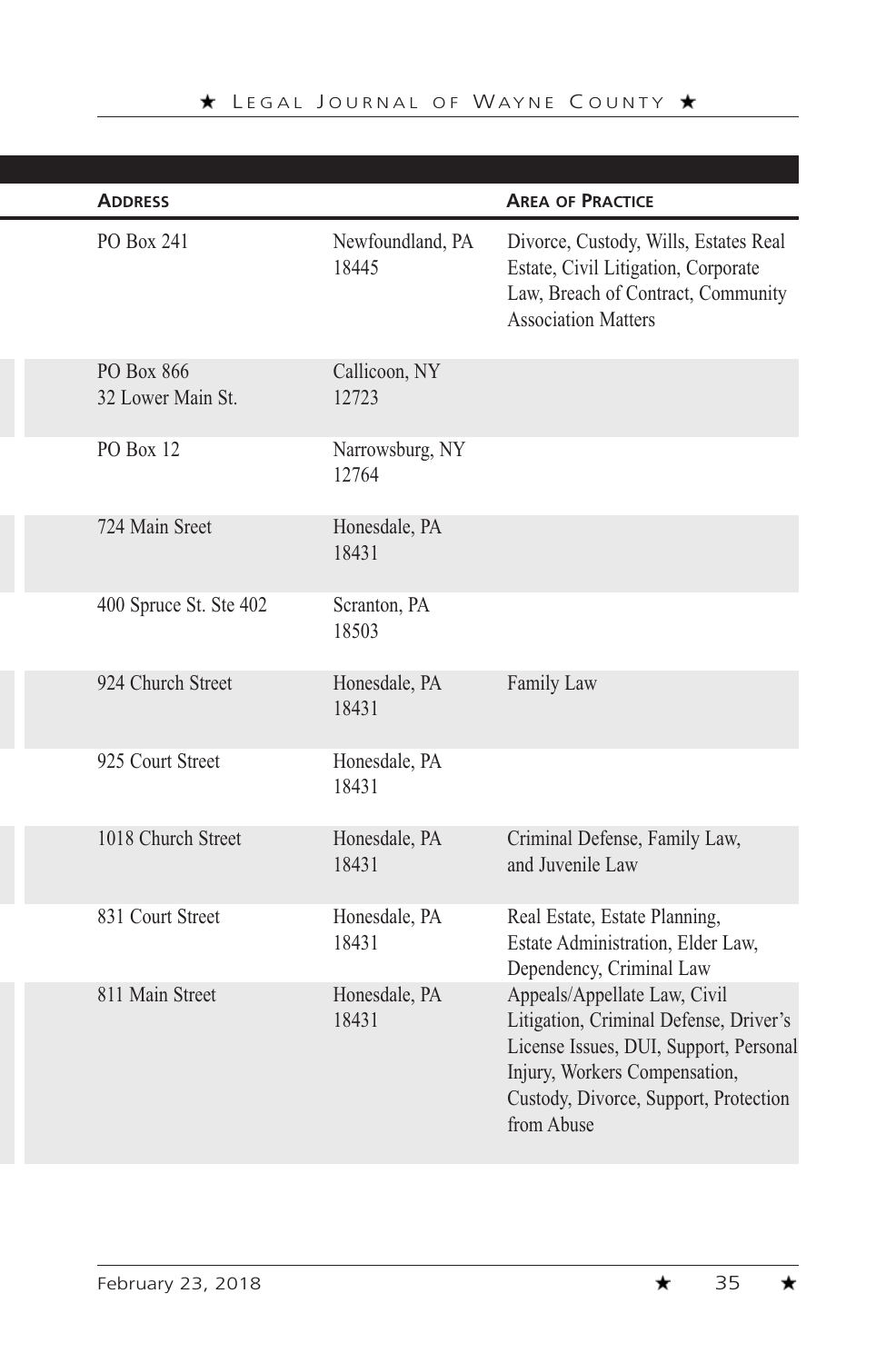#### **WAYNE COUNTY BAR ASSOCIATION MEMBER DIRECTORY**

| <b>ATTORNEY</b>         | <b>FIRM</b>                                      | <b>CONTACT</b>                             |
|-------------------------|--------------------------------------------------|--------------------------------------------|
| Ronnie J. Fischer, Esq. | Bugaj/Fischer, P.C.                              | 570-253-3021<br>ronnie_fischer@hotmail.com |
| Tim Fisher, Esq.        | Fisher & Fisher Law Offices, 570-839-8690<br>LLC | tbfisher2@hotmail.com                      |
| Errol Flynn, Esq.       |                                                  | 570-253-1883<br>eflynn@ptd.net             |
| David M. Gregory, Esq.  |                                                  | 570-251-9960<br>dmglaw@ptd.net             |
| Frances Gruber, Esq.    |                                                  | 570-253-5400<br>frangruber@aol.com         |
| Nicole Hendrix, Esq.    | Wayne County Courthouse                          | 570-253-5970<br>nhendrix@waynecountypa.gov |
| Richard B. Henry, Esq.  |                                                  | 570-253-7991<br>rhenry1@ptd.net            |
| A. G. Howell, Esq.      | Howell Howell & Krause                           | 570-253-2520<br>hhklaw@verizon.net         |
| Alfred J. Howell, Esq.  | Howell Howell & Krause                           | 570-253-2520<br>ajhowell@hhklawyers.com    |
| Lothar Holbert, Esq.    |                                                  | 570-253-3539<br>holbert@tds.net            |
| Steve Jennings, Esq.    | Jennings & Jennings, LLC                         | 570-253-5161<br>sjesq@ptd.net              |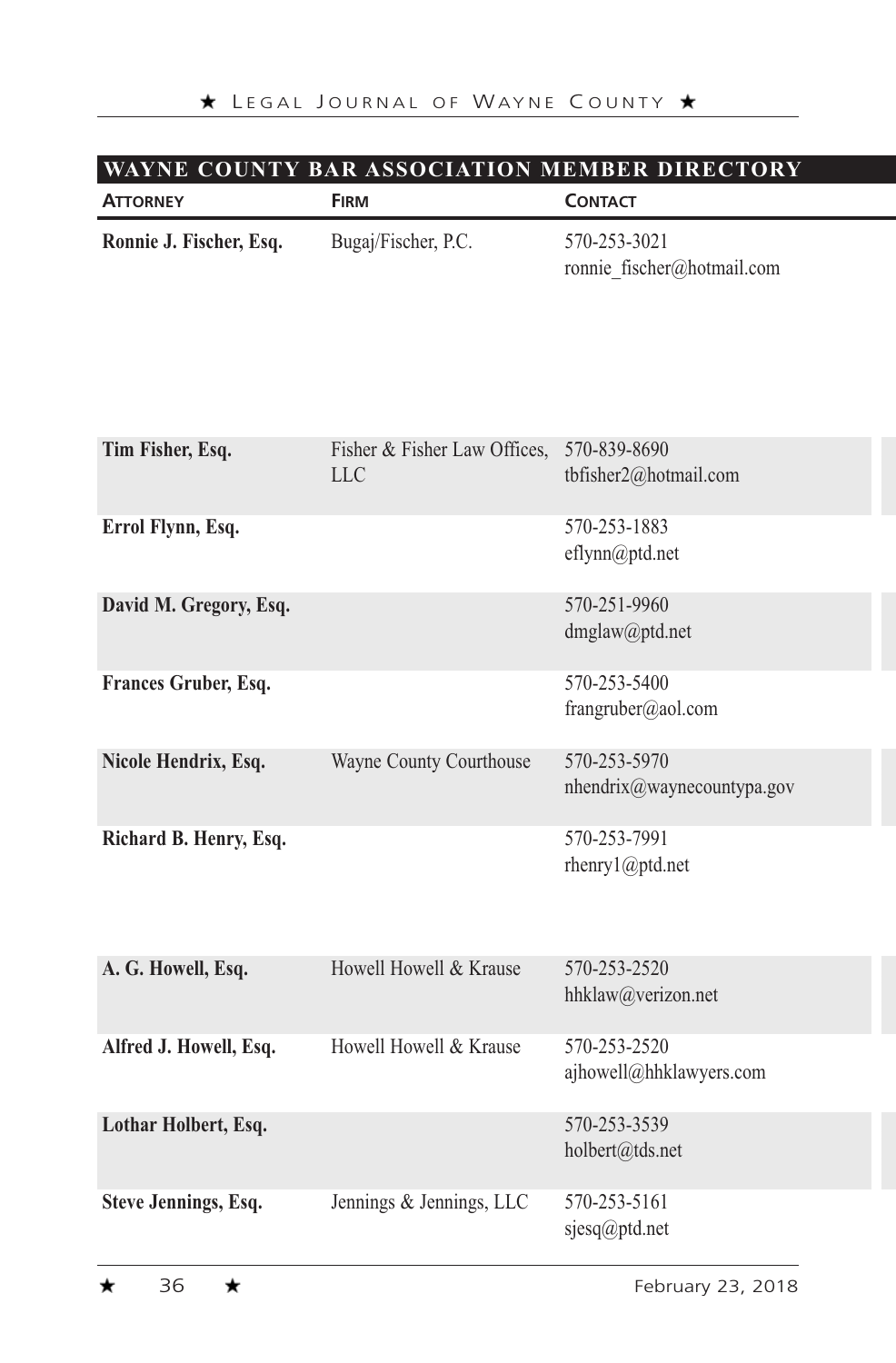| <b>ADDRESS</b>                 |                         | <b>AREA OF PRACTICE</b>                                                                                                                                                                                                                                     |
|--------------------------------|-------------------------|-------------------------------------------------------------------------------------------------------------------------------------------------------------------------------------------------------------------------------------------------------------|
| PO Box 390<br>308 Ninth Street | Honesdale, PA<br>18431  | Adoption, Appeals/Appellate Law,<br>Civil Litigation, Community<br>Association Law, Criminal Defense,<br>Driver's License Issues, DUI, Family<br>Law, Custody, Divorce, Protection<br>from Abuse, Support, Personal<br>Injury, Property Owners Associations |
| 3041 PA Rte 940                | Mt. Pocono, PA<br>18344 |                                                                                                                                                                                                                                                             |
| 926 Court Street               | Honesdale, PA<br>18431  |                                                                                                                                                                                                                                                             |
| 307 Erie Street                | Honesdale, PA<br>18431  |                                                                                                                                                                                                                                                             |
| 214 Ninth Street               | Honesdale, PA<br>18431  | Taxes, Wills and Estates                                                                                                                                                                                                                                    |
| 925 Court Street               | Honesdale, PA<br>18431  |                                                                                                                                                                                                                                                             |
| 1105 Court St.                 | Honesdale, PA<br>18431  | Real Estate, Property Owners<br>Associations, Wills/Estates, Business<br>Organizations, Municipal Law, Civil<br>Litigation, Criminal Law, Family Law                                                                                                        |
| 109 Ninth Street               | Honesdale, PA<br>18431  |                                                                                                                                                                                                                                                             |
| 109 Ninth Street               | Honesdale, PA<br>18431  |                                                                                                                                                                                                                                                             |
| 212 Twelfth St.                | Honesdale, PA<br>18431  |                                                                                                                                                                                                                                                             |
| 303 Tenth Street               | Honesdale, PA<br>18431  |                                                                                                                                                                                                                                                             |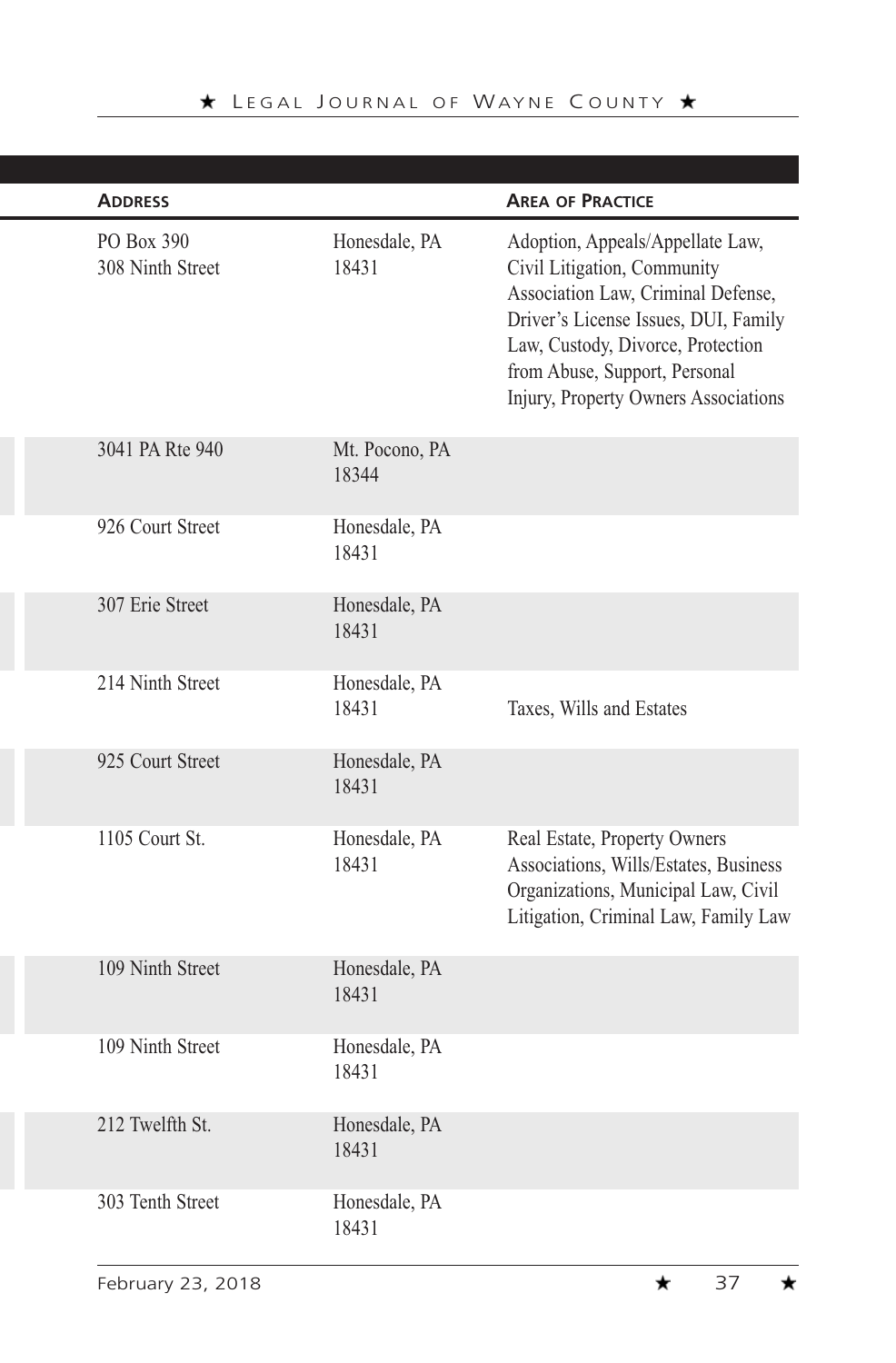| WAYNE COUNTY BAR ASSOCIATION MEMBER DIRECTORY |                           |                                                |  |
|-----------------------------------------------|---------------------------|------------------------------------------------|--|
| <b>ATTORNEY</b>                               | <b>FIRM</b>               | <b>CONTACT</b>                                 |  |
| Zachary Jennings, Esq.                        | Jennings & Jennings, LLC  | 570-253-5161<br>zjesq@ptd.net                  |  |
| Lee C. Krause, Esq.<br>Howell Howell & Krause |                           | 570-253-2520<br>leekrauseesq.@hotmail.com      |  |
| John Martin, Esq.                             |                           | 570-253-8699<br>jmartin@martin-law.net         |  |
| Kimberly Martin, Esq.                         |                           | 570-253-6899<br>kmartin@martin-law.net         |  |
| Matthew Meagher, Esq.                         | Meagher Law, Inc.         | 570-253-5229<br>mmeagher@mmeagherlaw.com       |  |
| Stacy M. Miller, Esq.                         | Woodloch Pines            | 570-685-8056<br>stacy.miller@woodloch.com      |  |
| Sal Nardozzi, Esq.                            | North Penn Legal Services | snardozzi@northpennlegal.org                   |  |
| John Notarianni, Esq.                         | Fine & Wyatt, PC          | 570-253-1120<br>jnotarianni@finewyattcarey.com |  |

| Alida O'Hara, Esq.    |                         | 570-253-6148<br>oharak1@verizon.net   |
|-----------------------|-------------------------|---------------------------------------|
| <b>Tobey Oxholm</b>   | Just Resolutions, ADR   | 215-783-2329<br>tobeyoxholm@gmail.com |
| Kerin Podunajec, Esq. | Wayne County Courthouse | 570-253-5970<br>kpodunajec@yahoo.com  |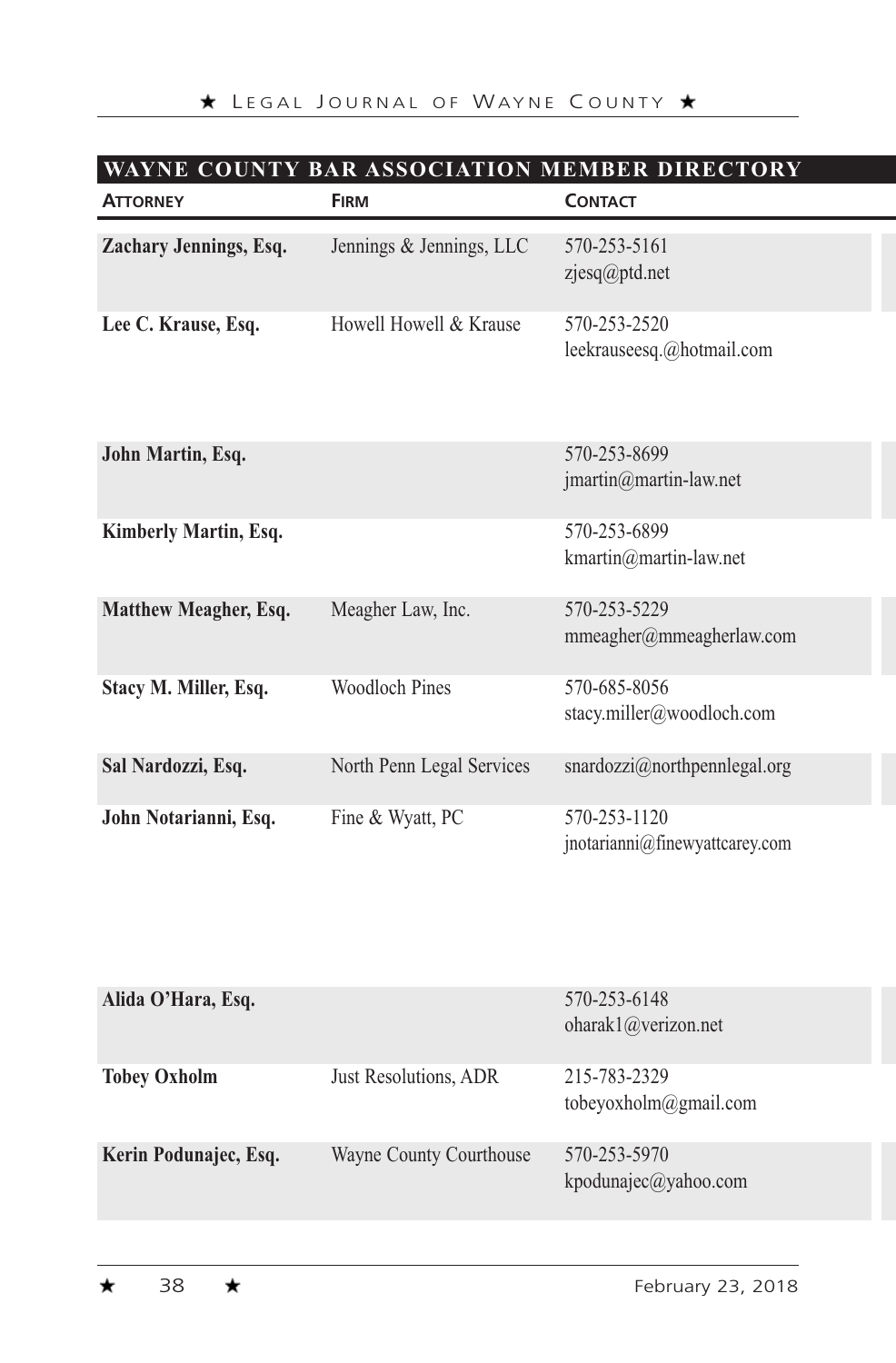| <b>ADDRESS</b>        |                         | <b>AREA OF PRACTICE</b>                                                                                                                                                                                  |
|-----------------------|-------------------------|----------------------------------------------------------------------------------------------------------------------------------------------------------------------------------------------------------|
| 303 Tenth Street      | Honesdale, PA<br>18431  |                                                                                                                                                                                                          |
| 109 Ninth Street      | Honesdale, PA<br>18431  | Criminal Law, Real Estate, Family<br>Law (Divorce, Custody, Support)<br>Estate Planning, Civil Litigation,<br>Corporations                                                                               |
| 1022 Court Street     | Honesdale, PA<br>18431  |                                                                                                                                                                                                          |
| 1022 Court Street     | Honesdale, PA<br>18431  |                                                                                                                                                                                                          |
| 1018 Church Street    | Hawley, PA<br>18428     |                                                                                                                                                                                                          |
| 731 Welcome Lake Road | Hawley, PA<br>18428     |                                                                                                                                                                                                          |
|                       |                         | Poverty Law                                                                                                                                                                                              |
| 811 Main Street       | Honesdale, PA<br>18431  | Appeals/Appellate Law, Civil<br>Litigation, Criminal Defense, Driver's<br>License Issues, DUI, Support, Personal<br>Injury, Workers Compensation,<br>Custody, Divorce, Support, Protection<br>from Abuse |
| PO Box 190            | Honesdale, PA<br>18431  | Family Law                                                                                                                                                                                               |
| 1 Watawga Way West    | Gouldsboro, PA<br>18424 | ADR, Mediation                                                                                                                                                                                           |
| 925 Court Street      | Honesdale, PA<br>18431  |                                                                                                                                                                                                          |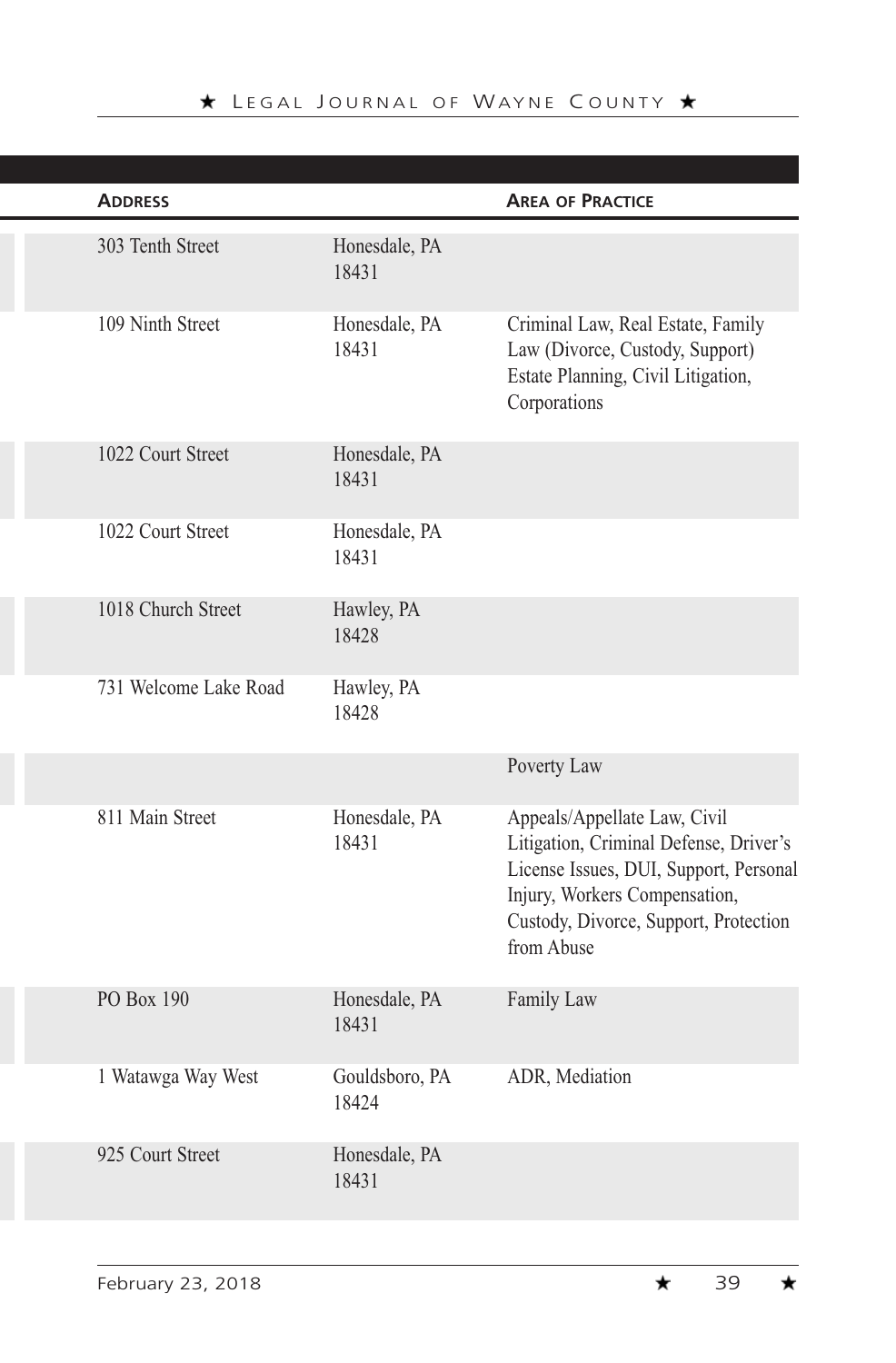# **WAYNE COUNTY BAR ASSOCIATION MEMBER DIRECTORY**

| <b>ATTORNEY</b>                   | <b>FIRM</b>                | <b>CONTACT</b>                                |
|-----------------------------------|----------------------------|-----------------------------------------------|
| Christine Rechner, Esq.           | Rechner Law Office         | rechnerc@ptd.net                              |
| Hugh Rechner, Esq.                | Rechner Law Office         | 570-253-2200<br>rechnerh@ptd.net              |
| Pat Robinson, Esq.                | District Attorney's Office | probinson@co.wayne.pa.us                      |
| Shelley Robinson, Esq.            | District Attorney's Office | srobinson@waynecountypa.gov                   |
| Deborah Rothenberg, Esq.          | Wayne County Courthouse    | 570-253-5970<br>drothenberg@waynecountypa.gov |
| Albert G. Rutherford, II,<br>Esq. | Rutherford & Rutherford    | 570-253-2500<br>agr.rutherfordlaw@verizon.net |
| Sally N. Rutherford, Esq.         | Rutherford & Rutherford    | 570-253-2500<br>snr.rutherfordlaw@verizon.net |
| Joseph Rydzewski, Esq.            | Spall Rydzewski & Anderson | 570-226-6229<br>joerr@poconolawyers.net       |
| Warren E. Schloesser, Esq.        |                            | 570-253-3745<br>whschloesser@hotmail.com      |
| <b>John Spall</b>                 |                            | 570-226-6229<br>jfs@poconolawyers.net         |
| Jeffrey S. Treat, Esq.            |                            | 570-253-1209<br>jstreat@ptd.net               |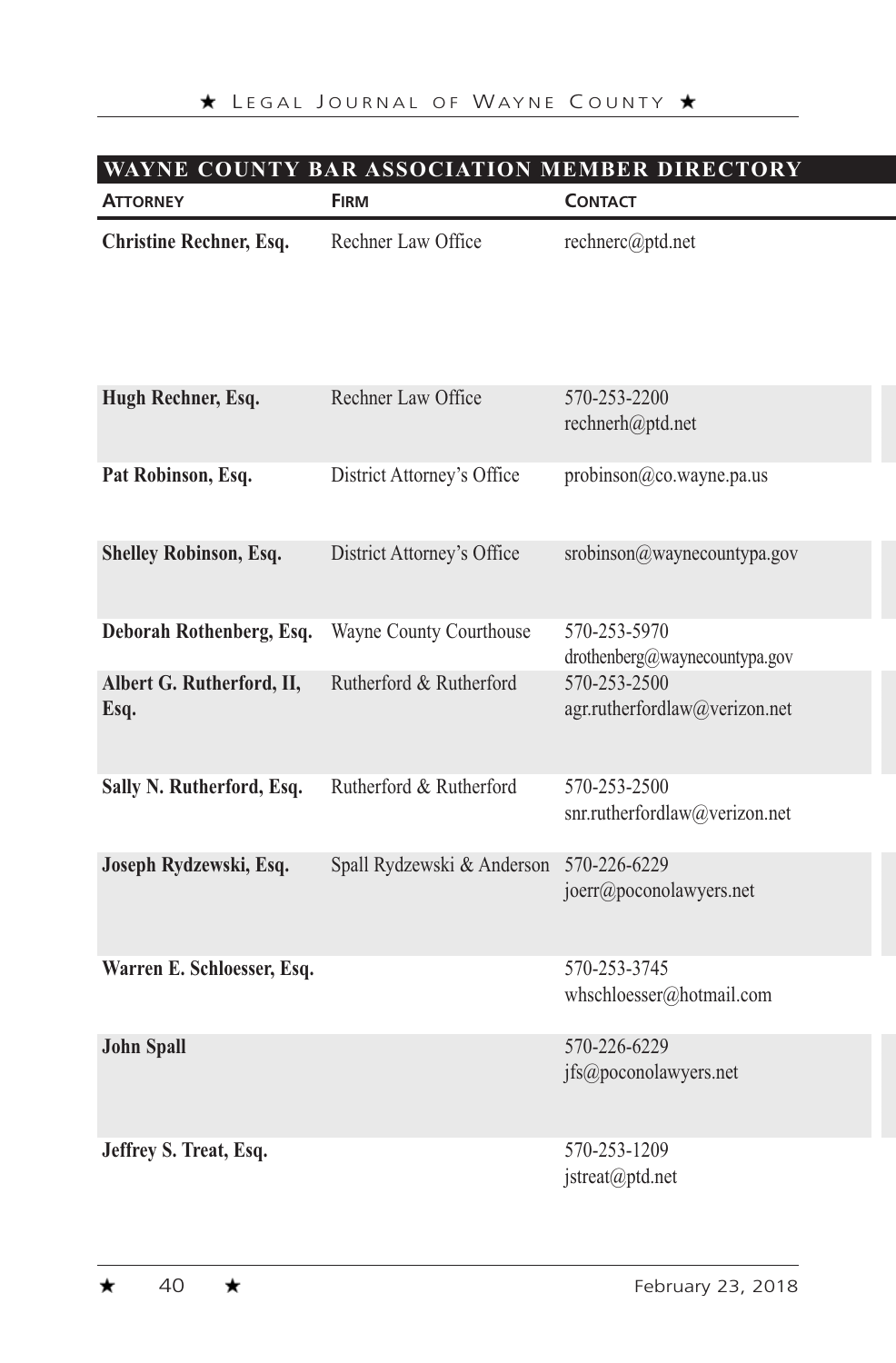| <b>ADDRESS</b>                      |                        | <b>AREA OF PRACTICE</b>                                                                                                                                             |
|-------------------------------------|------------------------|---------------------------------------------------------------------------------------------------------------------------------------------------------------------|
| 924 Church St.                      | Honesdale, PA<br>18431 | Divorce, Custody, PFA, Adoptions,<br>Real Estate Sale/Purchase,<br>Property Disputes, Civil Litigation,<br>Landlord/Tenant, Corporate<br>Formation, Estate Planning |
| 924 Church St.                      | Honesdale, PA<br>18431 |                                                                                                                                                                     |
| 925 Court Street                    | Honesdale, PA<br>18431 |                                                                                                                                                                     |
| 925 Court Street                    | Honesdale, PA<br>18431 |                                                                                                                                                                     |
| 925 Court Street                    | Honesdale, PA<br>18431 |                                                                                                                                                                     |
| 921 Court Street                    | Honesdale, PA<br>18431 | Estate Planning, Estate<br>Administration, Residential<br><b>Real Estate</b>                                                                                        |
| 921 Court Street                    | Honesdale, PA<br>18431 | Estate Planning, Estate Administration,<br><b>Residential Real Estate</b>                                                                                           |
| 2573 Route 6                        | Hawley, PA<br>18428    | Civil Litigation, Personal Injury,<br>General Litigation, Real Estate<br>Litigation                                                                                 |
| 214 Ninth Street                    | Honesdale, PA<br>18431 | Business Formation, Real Estate, Wills<br>and Estates, Quiet Title Actions                                                                                          |
| <b>HRC 6 Box 6025</b><br>2573 Rte 6 | Hawley, PA<br>18428    | Real Estate Settlement, Real Estate<br>Title Agent, Wills/Estates,<br>Corporations                                                                                  |
| 926 Court Street                    | Honesdale, PA<br>18431 |                                                                                                                                                                     |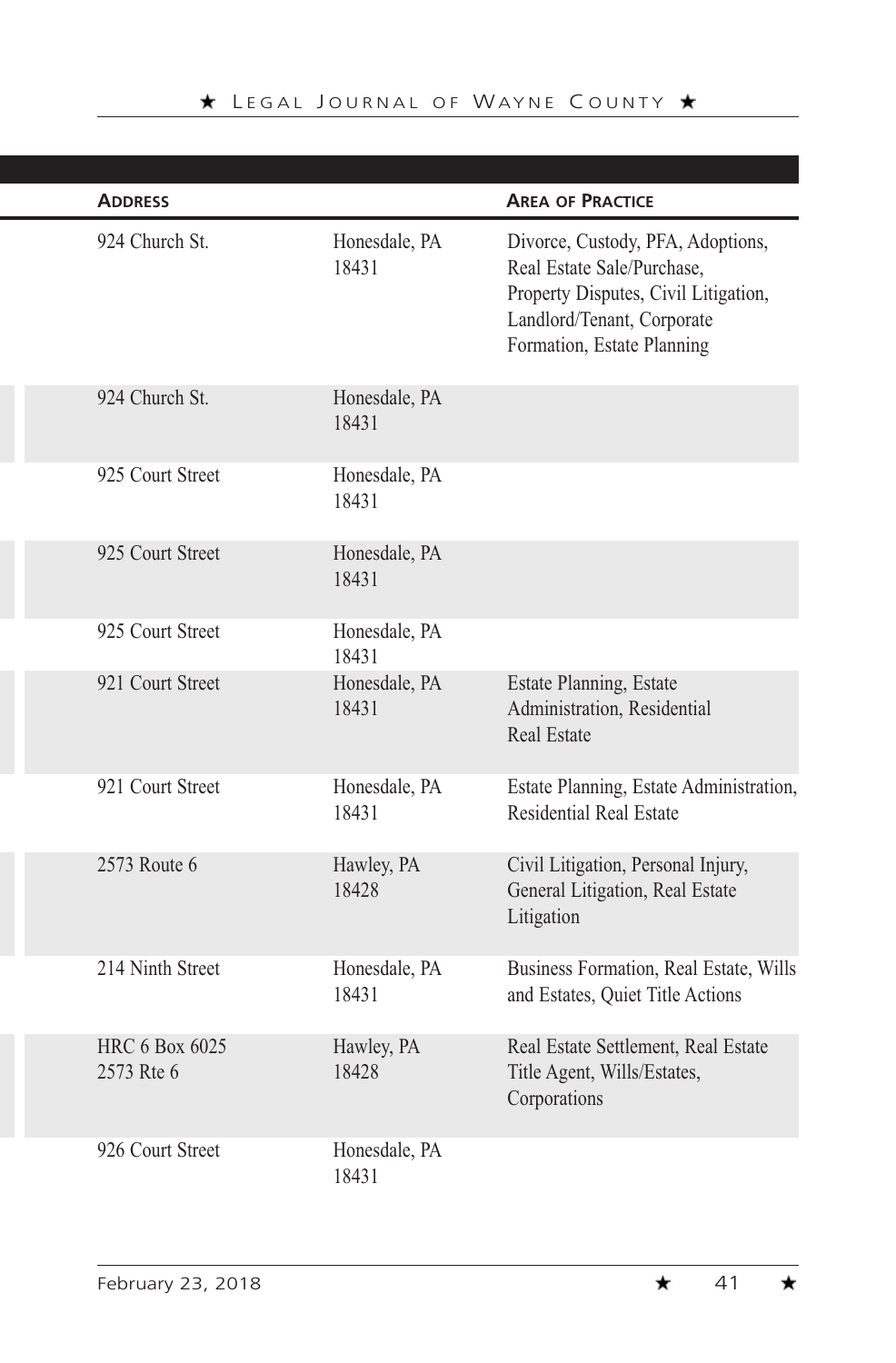| <b>WAYNE COUNTY BAR ASSOCIATION MEMBER DIRECTORY</b> |                                           |                                       |  |
|------------------------------------------------------|-------------------------------------------|---------------------------------------|--|
| <b>ATTORNEY</b>                                      | <b>FIRM</b>                               | <b>CONTACT</b>                        |  |
| Michael Walker, Esq.                                 |                                           | 570-689-4007<br>wwpc@echoes.net       |  |
| Pamela S. Wilson, Esq.                               |                                           | 570-251-7775<br>maddmax31@hotmail.com |  |
| Mark R. Zimmer, Esq.                                 |                                           | 570-253-0300<br>zimmslaw@gmail.com    |  |
| Ashley Zimmerman, Esq.                               | The Law Office of<br>Michael E. Weinstein | 570-296-7300<br>agcarlton@gmail.com   |  |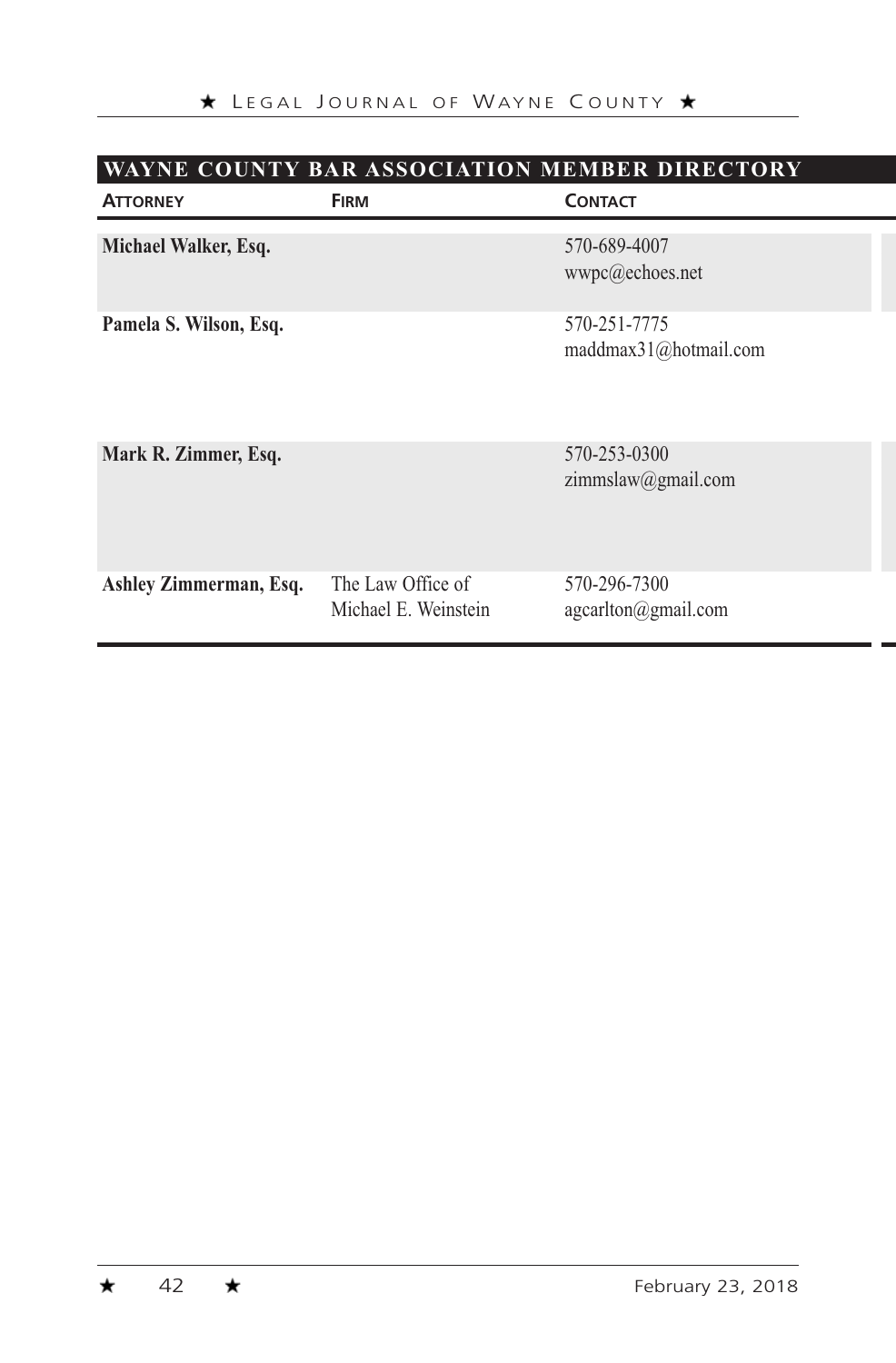| <b>ADDRESS</b>        |                        | <b>AREA OF PRACTICE</b>                                                                                                                          |
|-----------------------|------------------------|--------------------------------------------------------------------------------------------------------------------------------------------------|
| PO Box 747, Route 590 | Hamlin, PA<br>18427    |                                                                                                                                                  |
| 304 Ninth Street      | Honesdale, PA<br>18431 | Guardianships, Estate Planning, Real<br><b>Estate Transactions, Gestational</b><br>Carrier, Adoption, Animal Law,<br>Civil Law, Criminal Defense |
| 1133 Main St.         | Honesdale, PA<br>18431 | Criminal Litigation (Defense),<br>Personal Injury, Divorce, Real Estate<br>and Estate Planning, Family Law<br>and General Practice               |
| 406 Broad Street      | Milford, PA<br>18337   | Criminal Law, Family Law and<br>Personal Injury                                                                                                  |